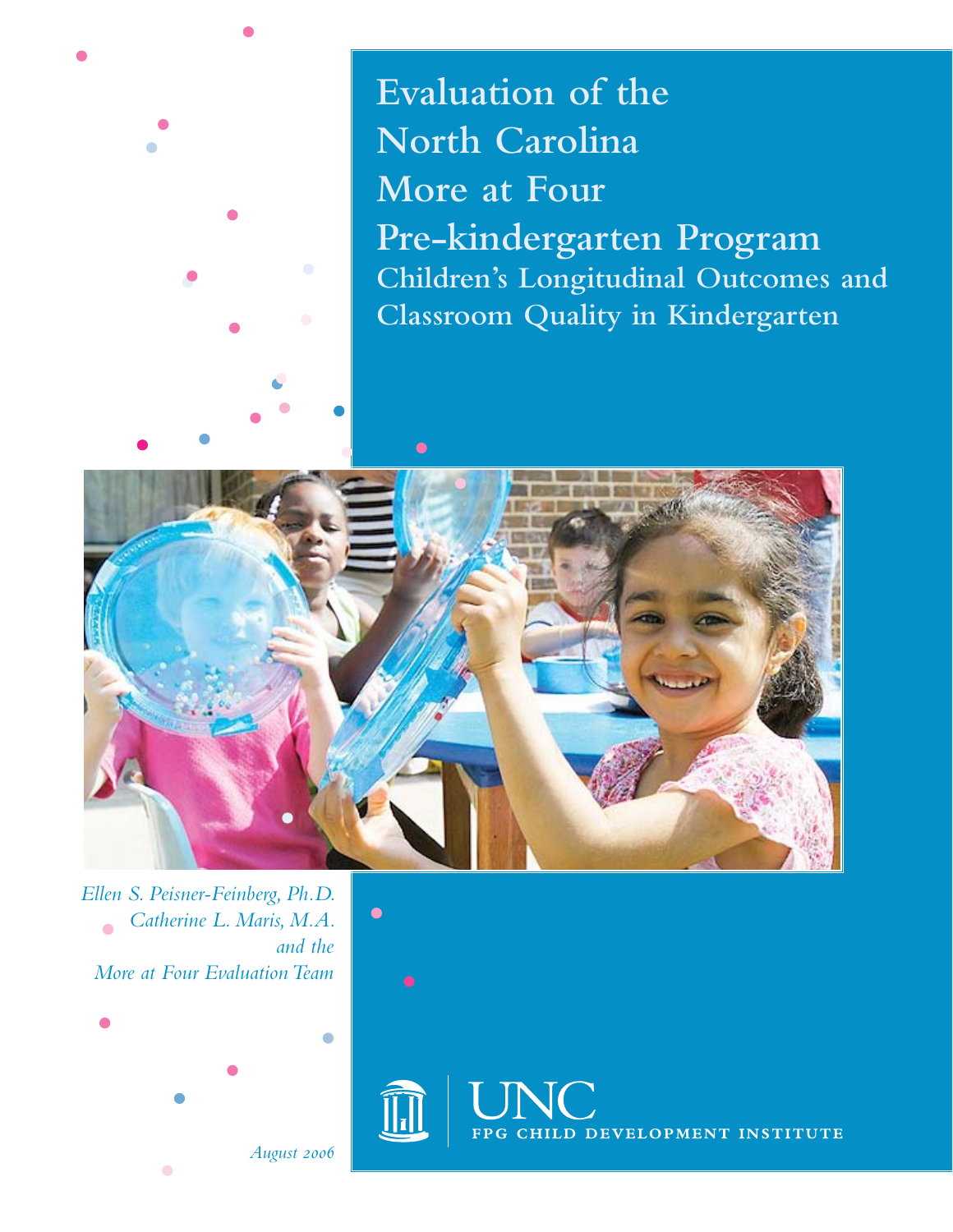# **Table of Contents**

| What were the longitudinal outcomes from preschool through kindergarten for        |  |
|------------------------------------------------------------------------------------|--|
| How much growth in developmental skills occurred for More at Four children in      |  |
| Are there differences in the amount of children's growth in pre-k versus           |  |
|                                                                                    |  |
| Do children at greater risk evidence greater developmental growth during pre-k and |  |
| Are there cumulative effects of risk on children's outcomes in pre-k and           |  |
| Do children in classrooms with higher quality practices in pre-k or kindergarten   |  |
| Are there other factors accounting for children's growth, such as pre-k program    |  |
| What was the quality of the pre-k and kindergarten programs attended by More at    |  |
| What was the overall quality of practices in the classrooms attended by More at    |  |
| What were specific areas of strength and weakness in classroom practices in pre-k  |  |
| Were there significant differences in the quality of pre-k and kindergarten        |  |
| What factors were associated with better quality practices in pre-k and            |  |
|                                                                                    |  |
|                                                                                    |  |
|                                                                                    |  |
|                                                                                    |  |
|                                                                                    |  |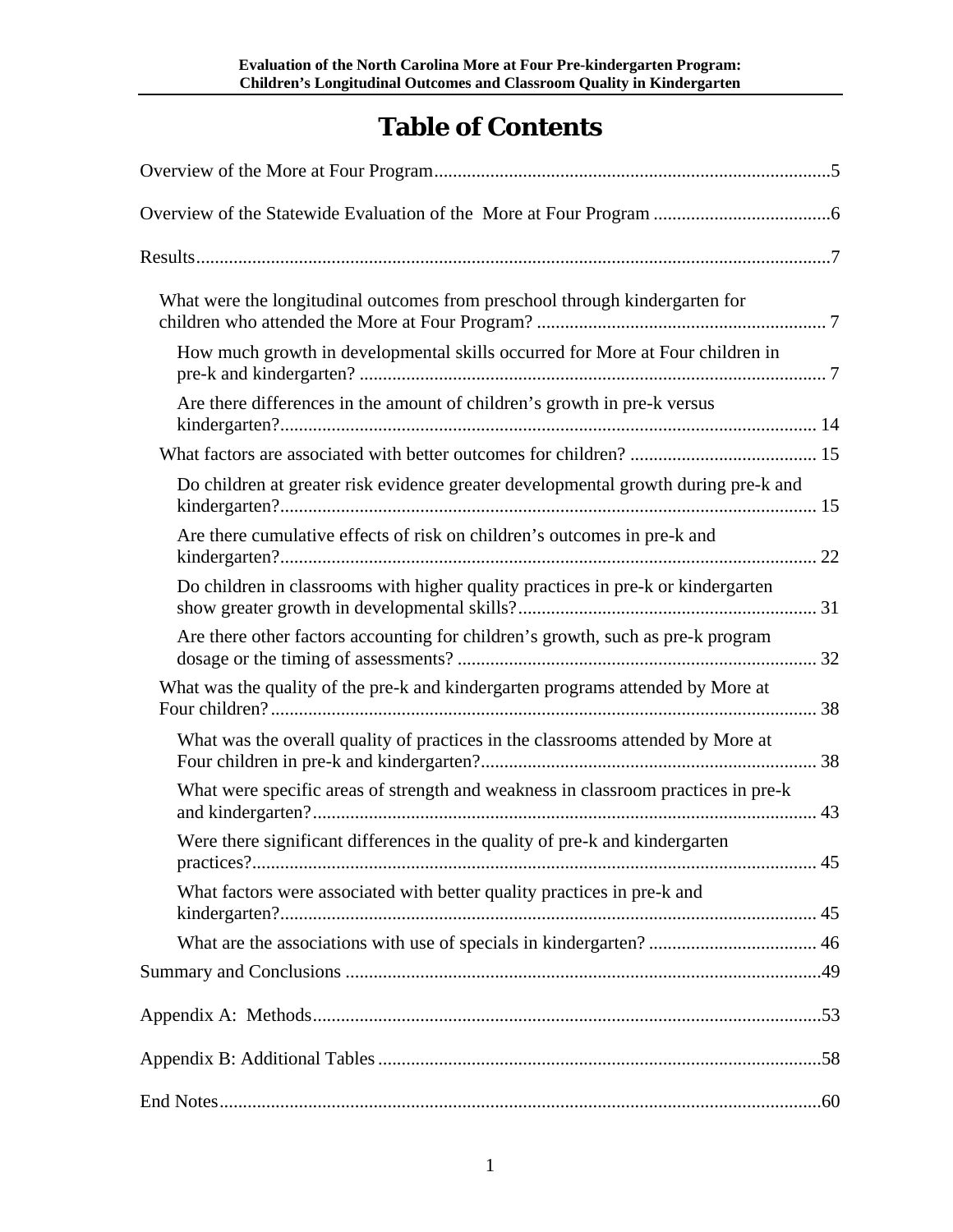# **List of Tables**

| Table 1. Pre-k and Kindergarten Mean Scores on Child Outcome Measures                    |
|------------------------------------------------------------------------------------------|
| Table 2. Child Characteristics Related to Gains from Pre-kindergarten to Kindergarten 17 |
| Table 3. Child Outcomes from Preschool to Kindergarten by Risk Factor Levels 23          |
| Table 4. Extrapolated Change Scores on Outcome Measures for Pre-k, Kindergarten,<br>.37  |
| Table 5. Comparison of Pre-k and Kindergarten Quality of Classroom Practices             |
|                                                                                          |
|                                                                                          |
|                                                                                          |
| Table B1. Pre-k and Kindergarten Mean Scores on Child Outcome Measures for               |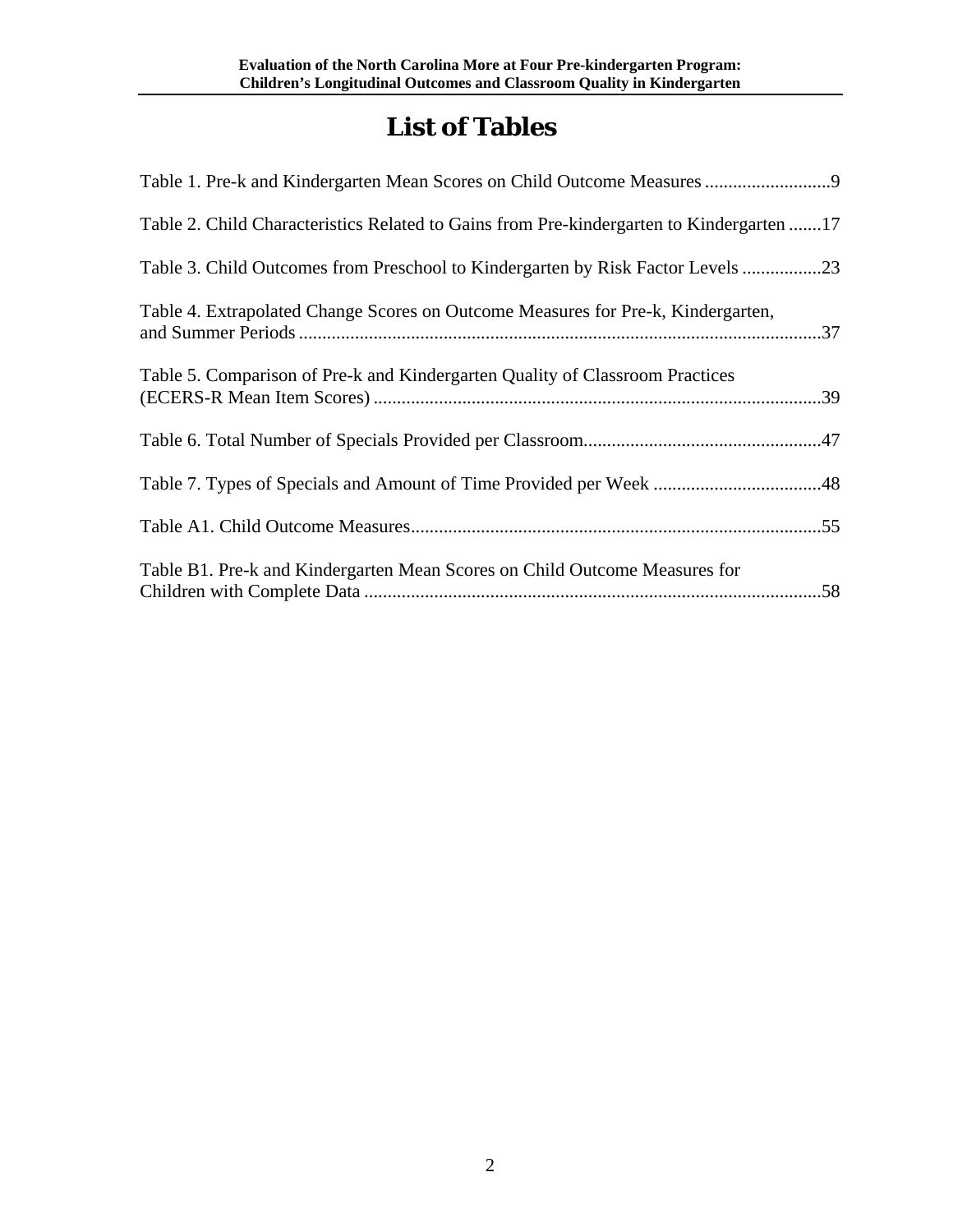# **List of Figures**

| Figure 3. Preschool to Kindergarten Story and Print Concepts Raw Scores11                                                                                               |
|-------------------------------------------------------------------------------------------------------------------------------------------------------------------------|
|                                                                                                                                                                         |
| Figure 5. Preschool to Kindergarten WJ-III Applied Problems Standard Scores12                                                                                           |
|                                                                                                                                                                         |
| Figure 7. Preschool to Kindergarten SSRS Social Skills and Problem Behavior Standard                                                                                    |
|                                                                                                                                                                         |
|                                                                                                                                                                         |
| Figure 10. Growth in Receptive Language Skills (PPVT-III) for Children with Low vs.                                                                                     |
| Figure 11. Growth in Math Skills (WJ-III Applied Problems) for Children with Low vs.                                                                                    |
| Figure 12. Growth in Pre-literacy Skills (Story and Print Concepts) for Children with<br>Low vs. High English Proficiency (adjusted for other child characteristics) 19 |
| Figure 13. Growth in Phonological Awareness Skills (WJ-III Rhyming) for Children<br>with Low vs. High English Proficiency (adjusted for other child characteristics)19  |
| Figure 14. Growth in Receptive Language Skills (PPVT-III) for Children with Low vs.                                                                                     |
| Figure 15. Changes in Problem Behaviors (SSRS) for Children with Low vs. High Risk                                                                                      |
| Figure 16. Changes in Problem Behaviors (SSRS) for Children with Low vs. High                                                                                           |
| Figure 17. Growth in Receptive Language Skills (PPVT-III) by Cumulative Risk 28                                                                                         |
| Figure 18. Growth in Alphabet Knowledge (Naming Letters Task) by Cumulative Risk 28                                                                                     |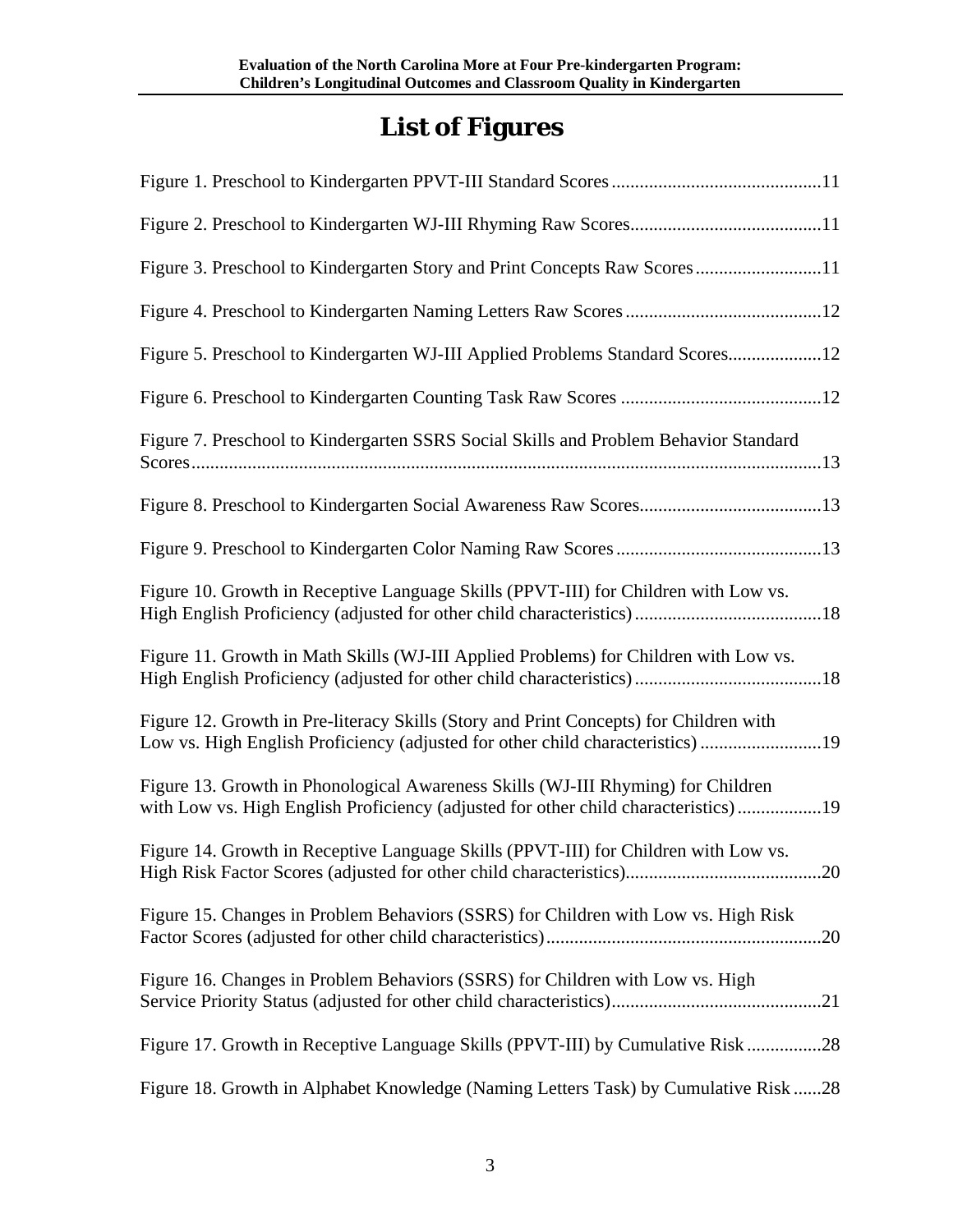| Figure 19. Growth in Math Skills (WJ-III Applied Problems) by Cumulative Risk29     |  |
|-------------------------------------------------------------------------------------|--|
| Figure 20. Growth in General Social Knowledge (Social Awareness Task) by            |  |
| Figure 21. Growth in Color Knowledge (Color Naming Task) by Cumulative Risk30       |  |
| Figure 22. Growth in Phonological Awareness Skills (WJ-III Rhyming) by Cumulative   |  |
| Figure 23. Growth in Receptive Language Skills (PPVT-III) for Children with Low vs. |  |
| Figure 24. Pre-k and Kindergarten Distribution of Global Classroom Quality Scores   |  |
| Figure 25. Pre-k and Kindergarten Global Classroom Quality Mean Subscale Scores     |  |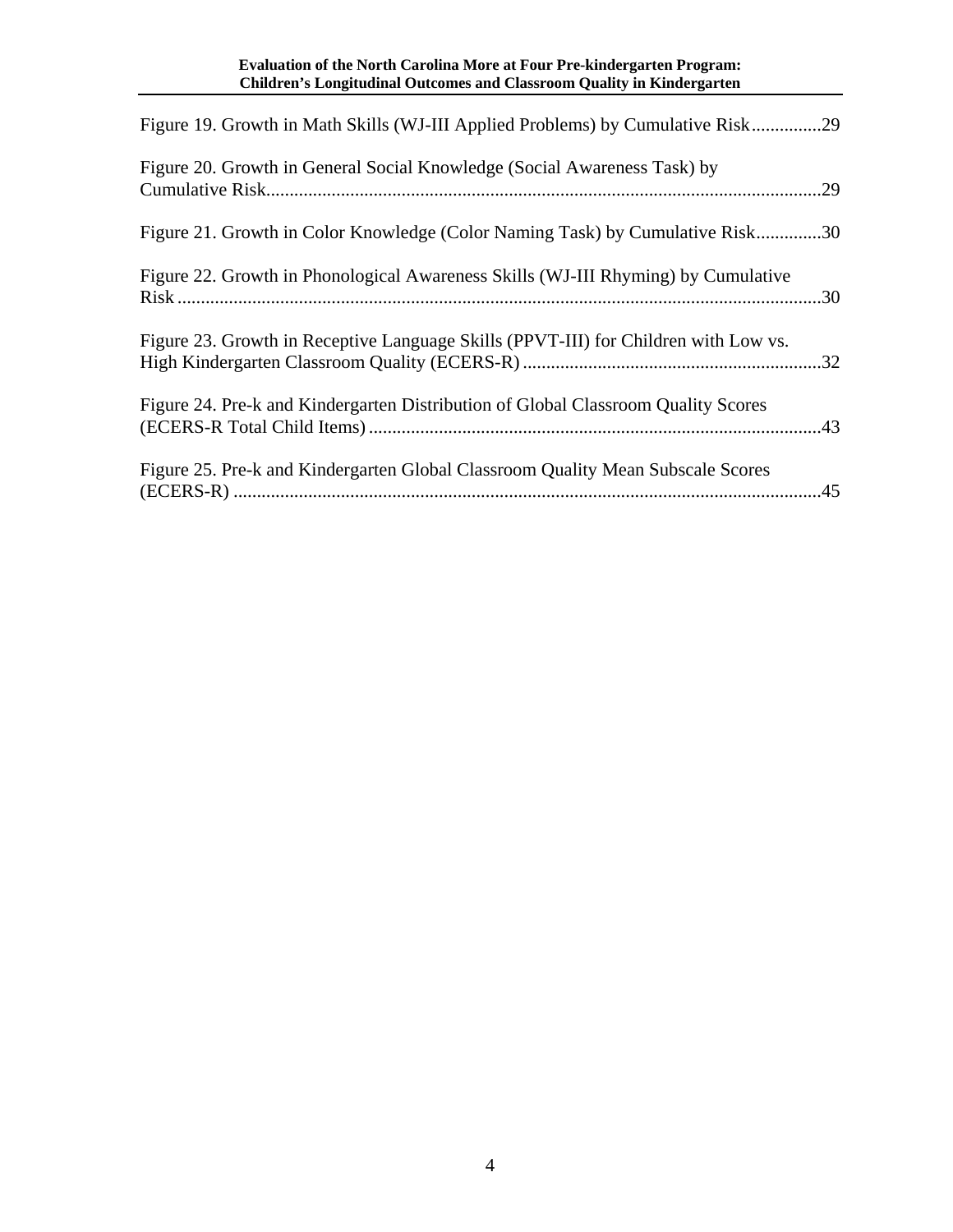## **Overview of the More at Four Program**

<span id="page-5-0"></span>The North Carolina More at Four Pre-kindergarten Program is a state-funded initiative for atrisk 4-year-olds, designed to help them be more successful when they enter elementary school. More at Four is based on the premise that all children can learn if given the opportunity, but at-risk children have not been given the same level of opportunity. The purpose of More at Four is to provide a high quality, comprehensive educational program for at-risk children during the year prior to kindergarten entry. The program first targets "unserved" children (those not already being served in a preschool program) and secondly, "underserved" children (those eligible for but not receiving child care financial assistance and/or those in lower quality settings). The More at Four Program was initiated in the 2001- 2002 school year, with sites first serving children in the spring of 2002, and programs in all 100 counties since the 2003-2004 school year. During the first four program years (2002- 2005), More at Four served almost 32,000 children.

More at Four provides funding for classroom-based educational programs at a variety of sites designated by the local administration within each county or region (typically, either the local public school system or the local Smart Start partnership<sup>[1](#page-62-0)</sup>). The programs are administered at the county or region (multi-county groupings) level, with oversight by the State More at Four Office, and must include collaboration among the local school system(s), the local Smart Start partnership, and other interested members of the early childhood community (e.g., Head Start, child care providers, resource and referral agencies). Eligibility for More at Four is based on income (up to 300% of Federal poverty status) and other risk factors (limited English proficiency, identified disability, chronic health conditions, and developmental/educational need). Priority for service is given first to children who are unserved in a preschool program at the time of enrollment, and second, to children who are underserved at enrollment (e.g., in a program but not receiving child care subsidy and/or in lower quality care). More at Four classrooms operate in a variety of settings, including public schools, Head Start, and community child care centers (both for-profit and nonprofit). Children may be enrolled in classrooms serving More at Four children exclusively or in blended classrooms serving children funded through other sources such as Head Start or parent fees. The programs operate on a school calendar basis for 6 to 6-1/2 hours/day and 180 days/year. Local sites must meet a variety of program guidelines and standards around curriculum, training and education levels for teachers and administrators, class size and student-teacher ratios, North Carolina child care licensing levels, and provision of other program services<sup>[2](#page-62-1)</sup>.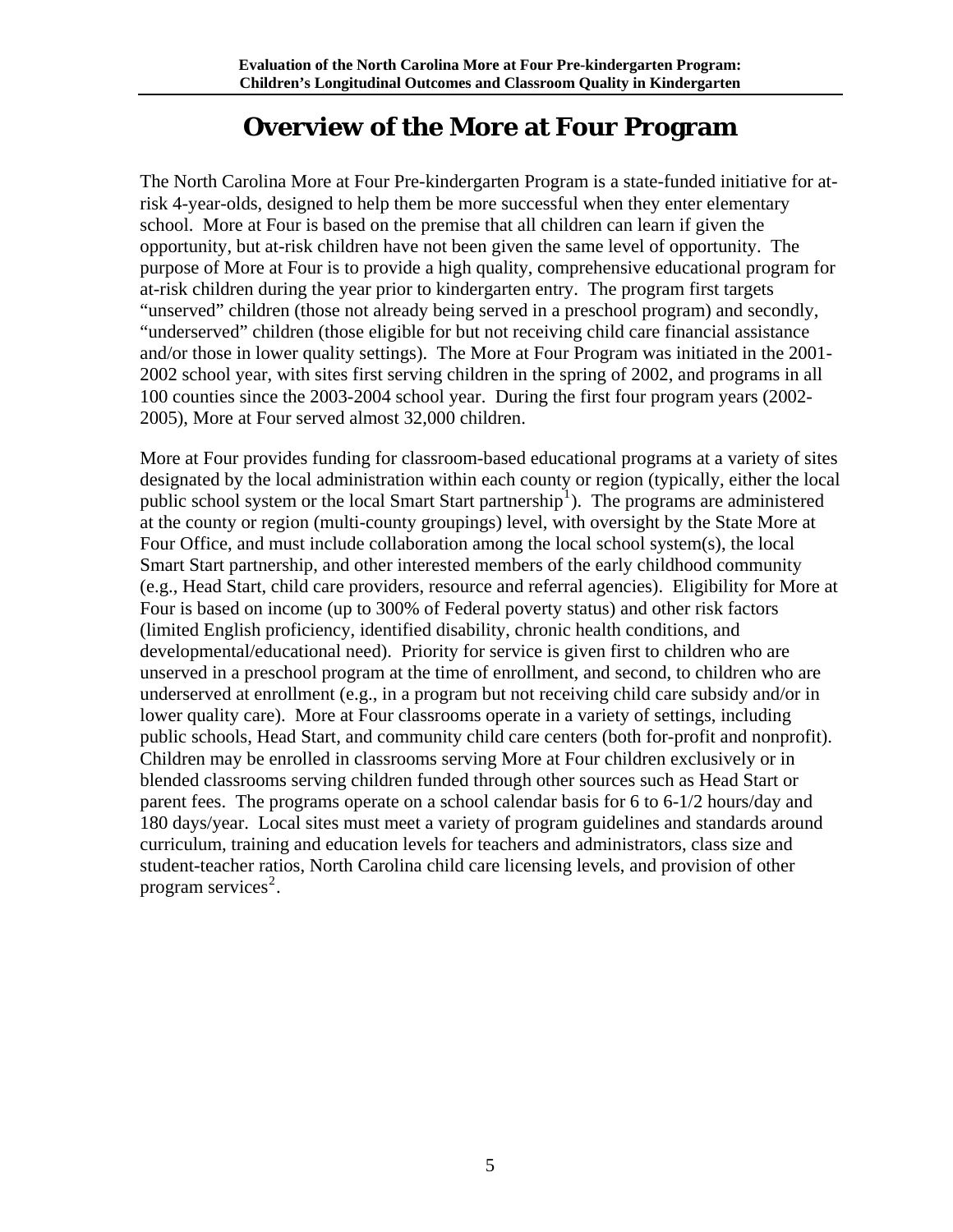## <span id="page-6-0"></span>**Overview of the Statewide Evaluation of the More at Four Program**

Since its inception in 2002, the statewide evaluation of the More at Four Program has been conducted by the FPG Child Development Institute at the University of North Carolina-Chapel Hill. The current report describes the findings from a longitudinal follow-up of More at Four children recruited during their preschool year in 2003-2004 and followed into kindergarten in 2004-2005. (Separate reports of the preschool results for these children in year 3, as well as previous reports of the year 1 and year 2 evaluations are also available.<sup>[3](#page-62-1), [4](#page-62-1), [5](#page-62-1)</sup>) The goal of this study was to provide information regarding the longer-term effectiveness of the program on children's readiness for and success in school.

The primary research questions addressed by this evaluation included:

- What were the longitudinal outcomes from pre-k through kindergarten for children who attended the More at Four Program?
- What factors were associated with better outcomes for children?

In order to better understand the longitudinal effects of participation in More at Four, we also examined the similarities and differences in programs as children made the transition from pre-k to kindergarten. Accordingly, the evaluation also addressed the following research question:

• What was the quality of the kindergarten programs attended by children in comparison to their pre-k experiences in More at Four?

In order to address these questions, we gathered information from individual child assessments and observations of classroom quality in pre-k and kindergarten, as well as demographic information from teacher surveys and monthly program service reports. A sample of 514 children was recruited from 58 randomly selected classrooms during their pre-k year in More at Four, and 348 of these children were followed into kindergarten. Individual assessments of children's language and literacy skills, math skills, general knowledge, and social skills were conducted near the beginning and end of their pre-k and kindergarten years to provide information about the amount of developmental growth experienced by children from the beginning of the More at Four Program through the end of kindergarten. Observations were conducted in a random sample of More at Four classrooms (n=99), including those attended by the sample children, and a random sample of the kindergarten classrooms attended by children the next year (n=97) to provide information about the global quality of classroom practices. In addition, demographic information about classroom characteristics and teacher qualifications were gathered from monthly service report data during More at Four and from teacher surveys during kindergarten. The monthly service report data from each local contractor provided information about both child and program characteristics during the More at Four year, including staff qualifications, children's levels on various risk factors, children's service priority status, and children's demographic characteristics.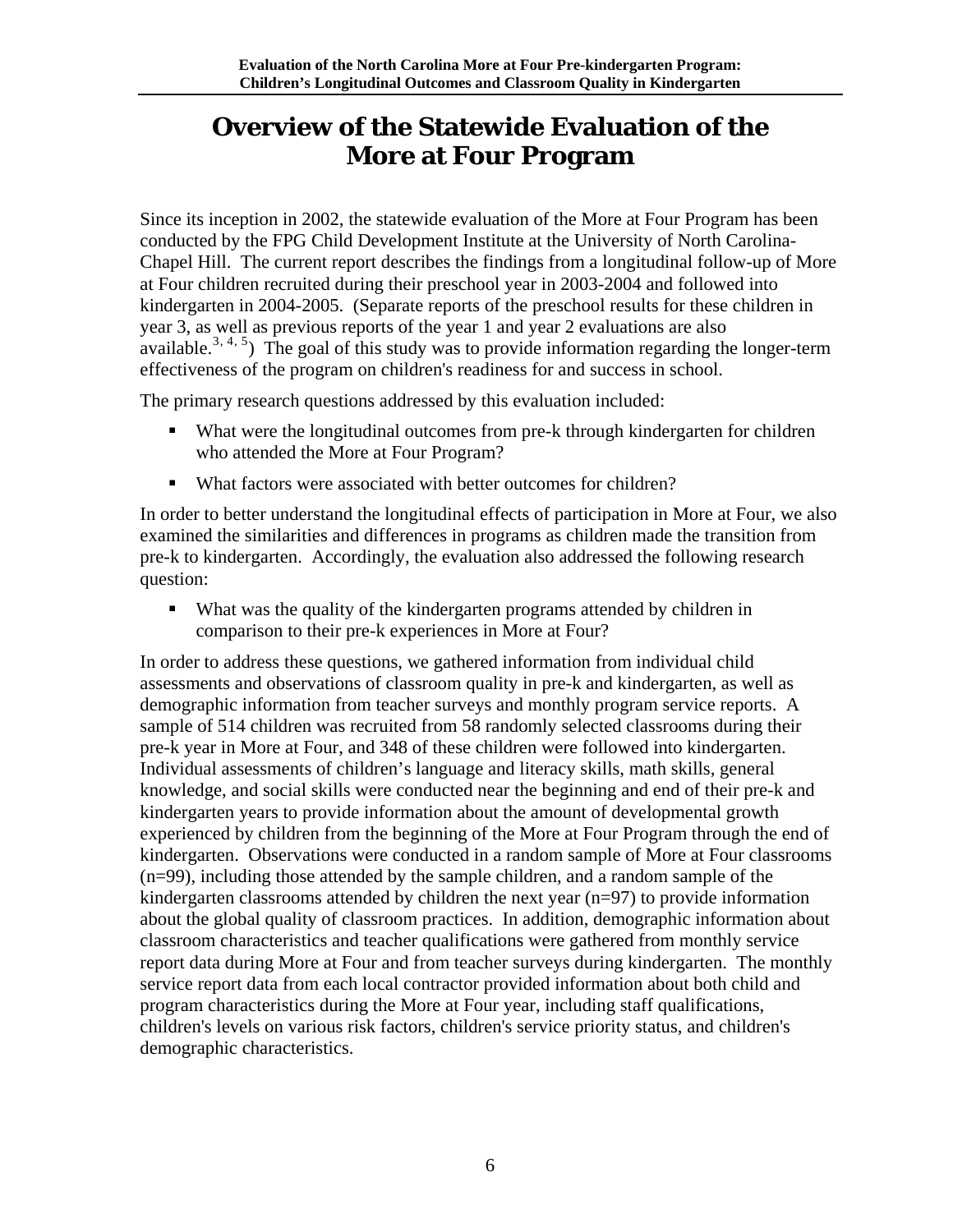# **Results**

## <span id="page-7-0"></span>**WHAT WERE THE LONGITUDINAL OUTCOMES FROM PRESCHOOL THROUGH KINDERGARTEN FOR CHILDREN WHO ATTENDED THE MORE AT FOUR PROGRAM?**

In order to address questions about the longitudinal outcomes for children attending More at Four and factors associated with better outcomes, individual child assessments were conducted near the beginning and end of children's pre-k and kindergarten years. The child assessments included measures of children's language and literacy skills, math skills, general knowledge, and behavioral skills. Two sources of data were gathered: trained assessors administered measures of children's language/literacy skills, math skills, and general knowledge, and teachers completed ratings of children's behavioral skills. (See Table A1 in the appendix for an overview of these measures.)

These data provided information about the amount of developmental growth experienced by children from the beginning of the More at Four program through the end of kindergarten based on a number of widely-used measures. In accord with the overall goal of More at Four, the outcome areas measured were consistent with generally accepted definitions of school readiness, including the recommendations of the National Education Goals Panel.<sup>[6](#page-62-1)</sup>

The original sample included 514 children recruited from 58 randomly selected More at Four classrooms in the fall of 2003. The preschool year assessments included 514 children in the fall of 2003 and 467 children in the spring of 2004. The kindergarten year assessments included 348 children in the fall of 2004 and 328 in the spring of 2005. (See Appendix A for more information about the child outcomes data collection.)

## **How much growth in developmental skills occurred for More at Four children in pre-k and kindergarten?**

Children's scores on the various outcome measures at each of the four time periods are shown in Table 1 and Figures 1-9. As shown (see Table 1, overall change), children made substantial developmental progress from the beginning of pre-k to the end of kindergarten, with significant gains overall in all skill areas: language/literacy skills (receptive language, rhyming, literacy concepts, and naming letters); math skills (applied problems and counting); behavioral skills (social skills), and general knowledge (social awareness and color naming). These gains are especially notable on two standardized measures, receptive language and applied math skills, where children exhibited sustained growth over time beyond the expected increases in knowledge with increasing age. For these standardized measures, children's scores can be compared to the population mean (i.e., score of 100). In the case of receptive language, children moved from one standard deviation below the mean (mean score of 85) at entry into pre-k to slightly below the mean at the end of kindergarten (mean score of 96). For math skills, children progressed from approximately one-half a standard deviation below the mean at entry into pre-k (mean score of 93) to scoring at the population mean (mean score of 100) by the end of kindergarten. The one area that showed no changes over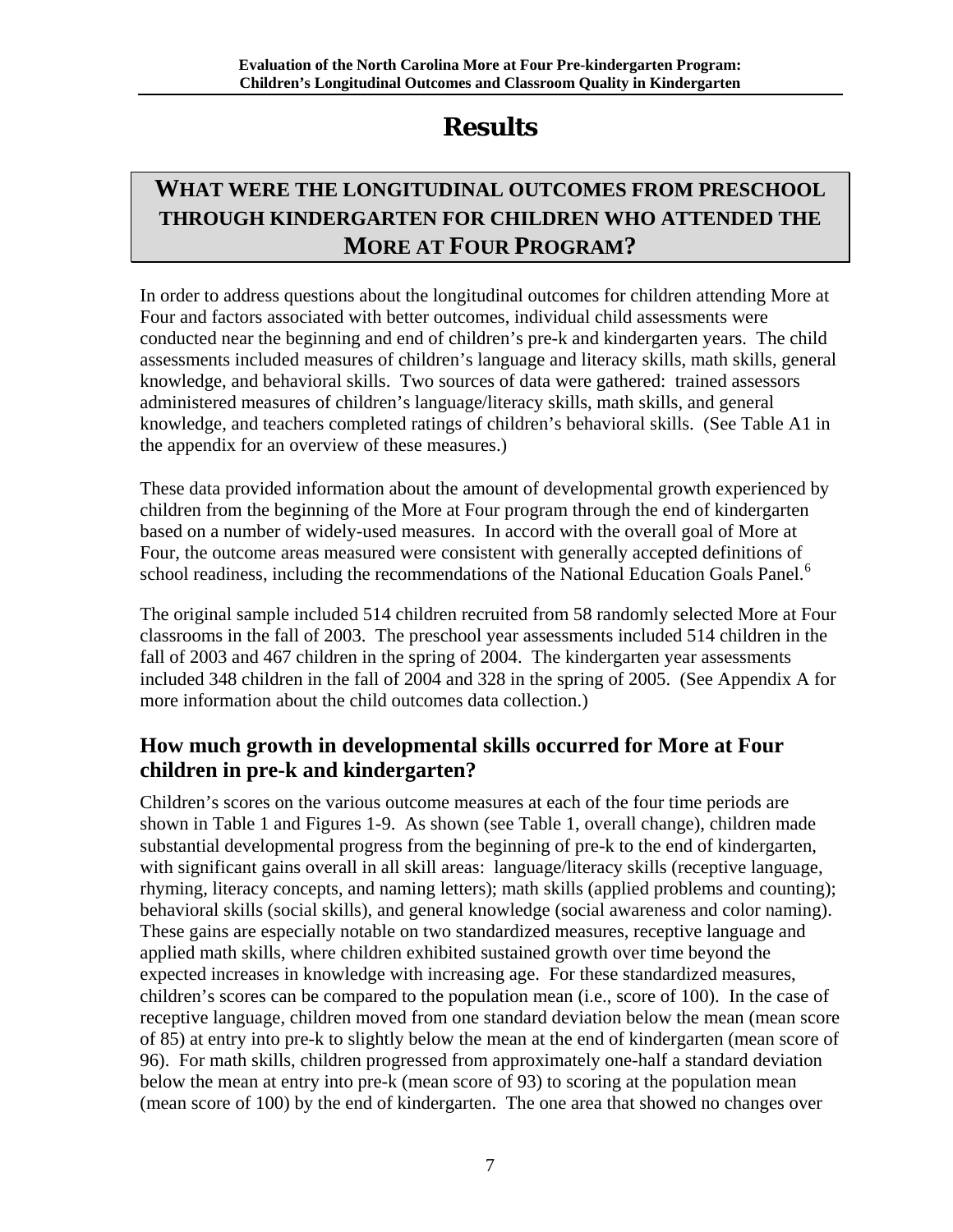time was problem behaviors, which remained just below the population average of 100 at all time points (lower scores represent fewer problem behaviors), indicating that the level of problem behaviors was in the typical range for More at Four children during both pre-k and kindergarten.

For most areas of language/literacy skills (receptive language, rhyming, and literacy concepts), math skills (applied problems and counting), and behavioral skills (social skills and problem behaviors), we were able to independently examine whether children made significant progress each year, within pre-k and within kindergarten (see Table 1, fall to spring change). These results indicated a similar pattern to the overall longitudinal findings, with significant growth each year (pre-k and kindergarten) for all areas but problem behaviors, which remained consistently at the expected level each year. These findings suggest that the gains children made in pre-k were sustained through entry into kindergarten and that children continued to exhibit growth in each of these areas through the end of their first year in elementary school.

For the remaining measures (letter naming, color knowledge, and social awareness), we were not able to statistically examine the gains in kindergarten because most children were scoring at or near the ceiling (maximum score) either at entry into kindergarten (color knowledge and social awareness) or by the end of kindergarten (letter naming). This pattern of results indicates that children who attended the More at Four Program in pre-k had mastered these basic skills by entry into or at the end of kindergarten. These skills, such as knowing the alphabet, knowing colors, and knowing one's name and birth date, are important foundations for children's academic success in school.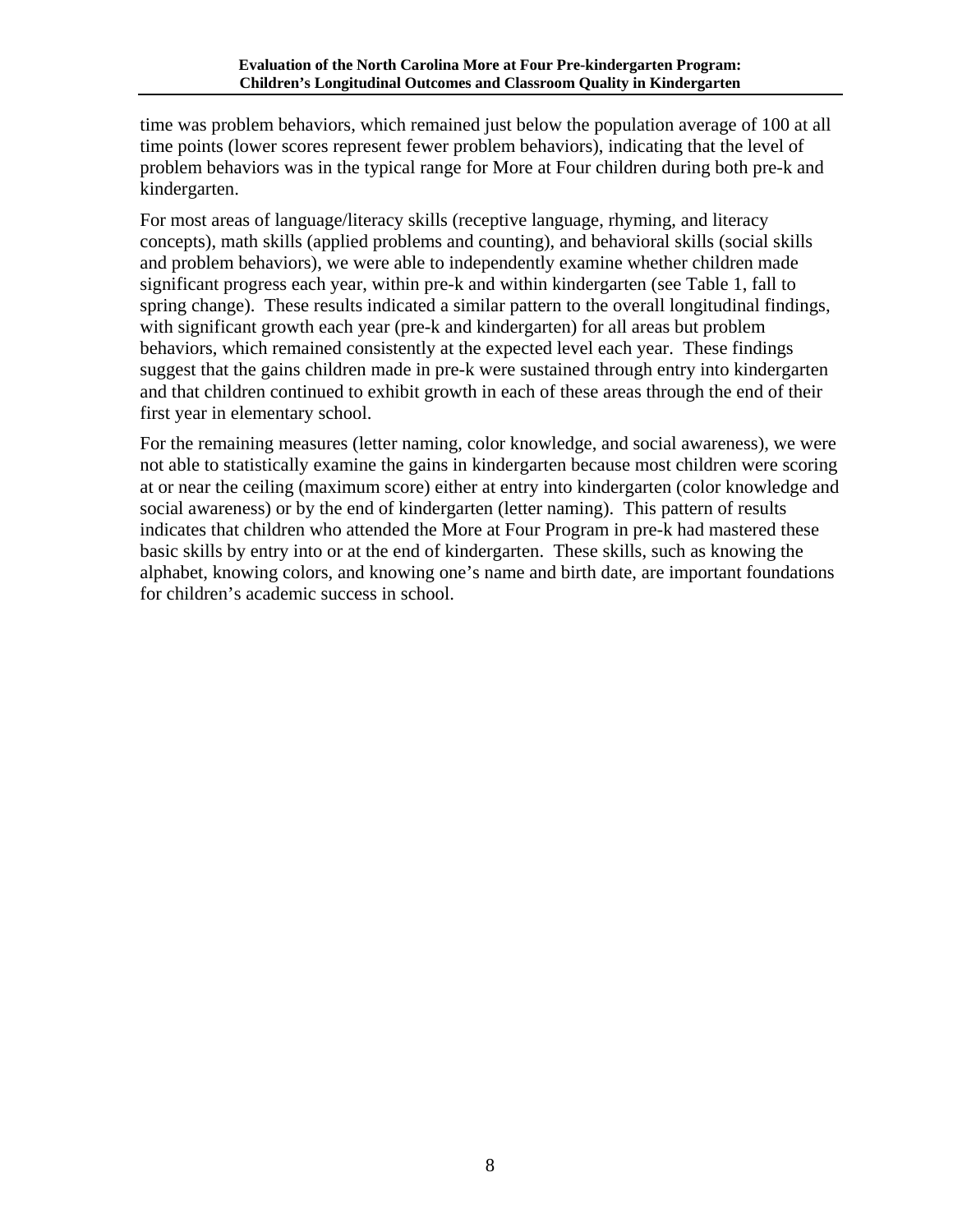|                             |                                                | Pre-k 2003-2004                                           |                                                                    |                                                          | Kindergarten 2004-2005                                          |                                                                          |                                                                |                                         |
|-----------------------------|------------------------------------------------|-----------------------------------------------------------|--------------------------------------------------------------------|----------------------------------------------------------|-----------------------------------------------------------------|--------------------------------------------------------------------------|----------------------------------------------------------------|-----------------------------------------|
| <b>Domain</b>               | <b>Outcome</b>                                 | Fall<br>Pre-k<br>$(n=453-$<br>514)<br><b>Mean</b><br>(SD) | <b>Spring</b><br>Pre-k<br>$(n=419-$<br>466)<br><b>Mean</b><br>(SD) | Pre-k<br>Fall-<br><b>Spring</b><br><b>Change</b><br>Sig. | Fall<br>$\mathbf K$<br>$(n=311-$<br>348)<br><b>Mean</b><br>(SD) | <b>Spring</b><br>$\mathbf K$<br>$(n=299-$<br>327)<br><b>Mean</b><br>(SD) | $\mathbf K$<br>Fall-<br><b>Spring</b><br><b>Change</b><br>Sig. | <b>Overall</b><br><b>Change</b><br>Sig. |
|                             |                                                | Range                                                     | Range                                                              | Level <sup>3</sup>                                       | Range                                                           | Range                                                                    | Level <sup>4</sup>                                             | Level <sup>2</sup>                      |
| Language<br>and<br>literacy | PPVT-III<br>receptive<br>language <sup>5</sup> | 85.4<br>(19.3)<br>40-124                                  | 89.9<br>(17.2)<br>40-126                                           | ***                                                      | 94.7<br>(15.9)<br>40-127                                        | 96.3<br>(13.8)<br>40-132                                                 | $**$                                                           | ***                                     |
|                             | WJ-III<br>Rhyming <sup>6</sup>                 | 1.9<br>(2.7)<br>$0 - 15$                                  | 4.4<br>(4.1)<br>$0 - 15$                                           | ***                                                      | 6.6<br>(4.4)<br>$0 - 16$                                        | 8.7<br>(4.5)<br>$0 - 17$                                                 | ***                                                            | ***                                     |
|                             | Story and<br>Print<br>Concepts <sup>7</sup>    | 3.0<br>(2.2)<br>$0 - 10$                                  | 4.9<br>(2.6)<br>$0 - 12$                                           | ***                                                      | 7.3<br>(2.4)<br>$0 - 14$                                        | 9.1<br>(2.4)<br>$1 - 14$                                                 | $***$                                                          | ***                                     |
|                             | Naming<br>Letters <sup>8</sup>                 | 6.1<br>(7.9)<br>$0 - 26$                                  | 15.1<br>(9.5)<br>$0 - 26$                                          | ***                                                      | 21.4<br>(7.1)<br>$0 - 26$                                       | 24.7<br>(4.0)<br>$2 - 26$                                                |                                                                | ***                                     |
| Math                        | WJ-III<br>Applied<br>Problems <sup>5</sup>     | 93.1<br>(15.0)<br>46-128                                  | 94.0<br>(13.9)<br>51-124                                           | $**$                                                     | 97.2<br>(12.1)<br>46-131                                        | 99.9<br>(11.1)<br>60-131                                                 | $***$                                                          | ***                                     |
|                             | Counting<br>Task <sup>9</sup>                  | 11.8<br>(8.1)<br>$1 - 40$                                 | 18.9<br>(11.5)<br>$1-40$                                           | ***                                                      | 28.2<br>(11.9)<br>$1-40$                                        | 33.7<br>(9.4)<br>$1-40$                                                  | ***                                                            | ***                                     |

### <span id="page-9-0"></span>**Table 1. Pre-k and Kindergarten Mean Scores on Child Outcome Measures[1](#page-9-1)**

 $^{1}$  \*p < .05, \*\*p < .01, \*\*\*p < .001

<span id="page-9-2"></span><span id="page-9-1"></span><sup>&</sup>lt;sup>2</sup> Repeated measures analyses using a general linear models approach were conducted to test whether there were significant gains in scores over the four time periods, adjusting for classroom.

<span id="page-9-3"></span><sup>&</sup>lt;sup>3</sup> Repeated measures analyses using general linear models were conducted to test whether fall and spring scores were significantly different, adjusting for classroom. 4

<span id="page-9-4"></span><sup>&</sup>lt;sup>4</sup> Repeated measures analyses using general linear models were conducted to test whether fall and spring scores were significantly different, adjusting for classroom.

 $<sup>5</sup>$  Indicates standardized, norm-referenced measure with mean=100, SD=15.</sup>

<span id="page-9-6"></span><span id="page-9-5"></span> $6$  Possible range =0-17

<span id="page-9-7"></span> $7$  Possible range = 0-14

<span id="page-9-8"></span> $8$  Possible range = 0-26

<span id="page-9-9"></span> $9^9$  Possible range = 1-40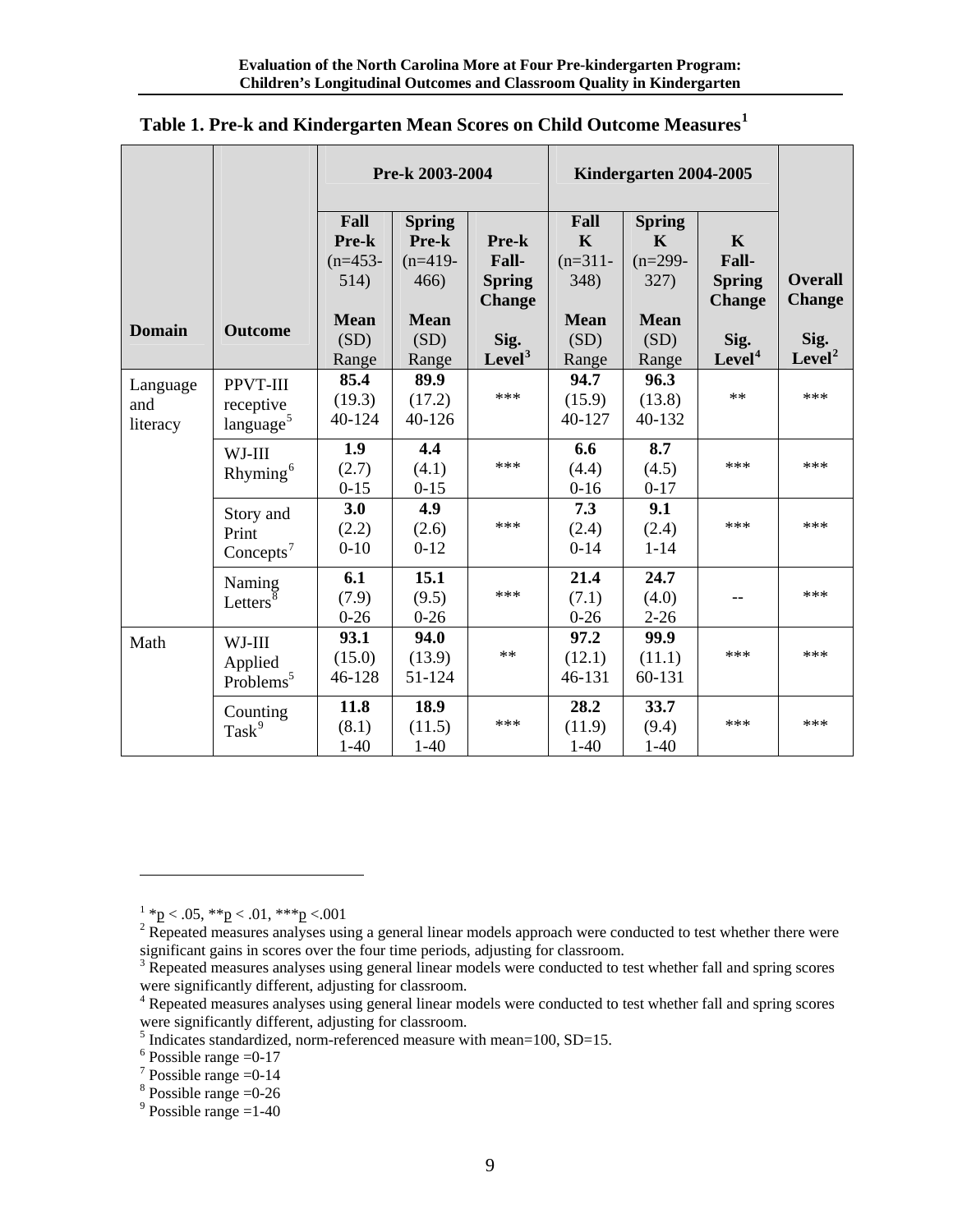|               |                         | Pre-k 2003-2004 |               |                     | Kindergarten 2004-2005 |               |                     |                                 |
|---------------|-------------------------|-----------------|---------------|---------------------|------------------------|---------------|---------------------|---------------------------------|
|               |                         | Fall            | <b>Spring</b> |                     | Fall                   | <b>Spring</b> |                     |                                 |
|               |                         | Pre-k           | Pre-k         | <b>Pre-k</b>        | $\mathbf K$            | K             | $\mathbf{K}$        |                                 |
|               |                         | $(n=453-$       | $(n=419-$     | Fall-               | $(n=311-$              | $(n=299-$     | Fall-               |                                 |
|               |                         | 514)            | 466)          | <b>Spring</b>       | 348)                   | 327)          | <b>Spring</b>       | <b>Overall</b><br><b>Change</b> |
|               |                         | <b>Mean</b>     | <b>Mean</b>   | <b>Change</b>       | <b>Mean</b>            | <b>Mean</b>   | <b>Change</b>       |                                 |
| <b>Domain</b> | <b>Outcome</b>          | (SD)            | (SD)          | Sig.                | (SD)                   | (SD)          | Sig.                | Sig.                            |
|               |                         | Range           | Range         | Level <sup>12</sup> | Range                  | Range         | Level <sup>13</sup> | Level <sup>11</sup>             |
| Classroom     | <b>SSRS</b> Social      | 101.2           | 108.3         |                     | 101.6                  | 106.4         |                     |                                 |
| behavior      | $Skills^{14}$           | (16.0)          | (15.9)        | ***                 | (14.3)                 | (14.3)        | ***                 | ***                             |
|               |                         | 54-130          | 60-130        |                     | 64-130                 | 61-130        |                     |                                 |
|               | <b>SSRS</b>             | 98.6            | 99.3          |                     | 98.9                   | 99.0          |                     |                                 |
|               | Problem                 | (11.9)          | (12.8)        | <b>NS</b>           | (12.8)                 | (13.0)        | <b>NS</b>           | <b>NS</b>                       |
|               | <b>Behaviors</b>        | 85-138          | 85-145        |                     | 85-135                 | 85-137        |                     |                                 |
| General       | Social                  | 3.7             | 4.5           |                     | 4.8                    | 5.4           |                     |                                 |
| knowledge     | Awareness <sup>15</sup> | (1.8)           | (1.5)         | ***                 | (1.2)                  | (1.0)         |                     | ***                             |
|               |                         | $0 - 6$         | $0-6$         |                     | $1-6$                  | $1-6$         |                     |                                 |
|               | Color                   | 16.3            | 18.8          |                     | 19.7                   | 19.9          |                     |                                 |
|               | Naming <sup>16</sup>    | (5.6)           | (2.7)         | $***$               | (1.3)                  | (0.4)         |                     | ***                             |
|               |                         | $0 - 20$        | $3 - 20$      |                     | $2 - 20$               | 17-20         |                     |                                 |

#### **Table 1. Pre-k and Kindergarten Mean Scores on Child Outcome Measures[10](#page-10-0)** *(continued)*

 $\overline{a}$ 

<span id="page-10-6"></span><span id="page-10-5"></span><sup>16</sup> Possible range =  $0$ -20

<span id="page-10-0"></span><sup>&</sup>lt;sup>10</sup> \*p < .05, \*\*p < .01, \*\*\*p < .001<br><sup>11</sup> Repeated measures analyses using a general linear models approach were conducted to test whether there

<span id="page-10-2"></span><span id="page-10-1"></span>were significant gains in scores over the four time periods, adjusting for classroom.<br><sup>12</sup> Repeated measures analyses using general linear models were conducted to test whether fall and spring scores were significantly dif

<span id="page-10-3"></span> $\frac{13}{13}$  Repeated measures analyses using general linear models were conducted to test whether fall and spring scores were significantly different, adjusting for classroom.<br><sup>14</sup> Indicates standardized, norm-referenced measure with mean=100, SD=15.<br><sup>15</sup> Possible range =0-6

<span id="page-10-4"></span>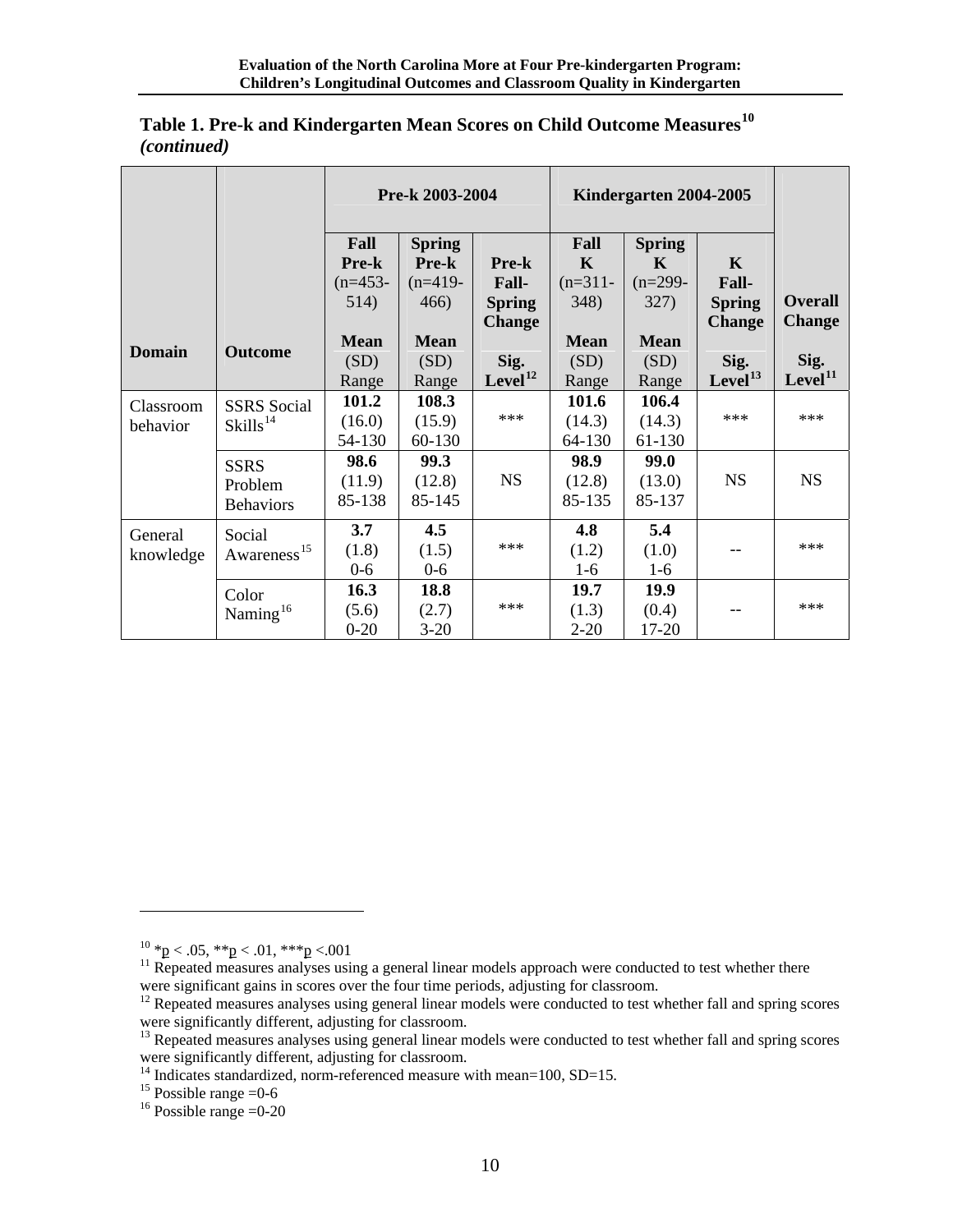<span id="page-11-0"></span>



**Figure 2. Preschool to Kindergarten WJ-III Rhyming Raw Scores[2](#page-11-2)** 



**Figure 3. Preschool to Kindergarten Story and Print Concepts Raw Scores[3](#page-11-3)** 



<span id="page-11-1"></span><sup>&</sup>lt;sup>1</sup> Note: General Population Norm=100.

<span id="page-11-2"></span><sup>2</sup> Note: Maximum Score=17.

<span id="page-11-3"></span><sup>&</sup>lt;sup>3</sup> Note: Maximum Score=14.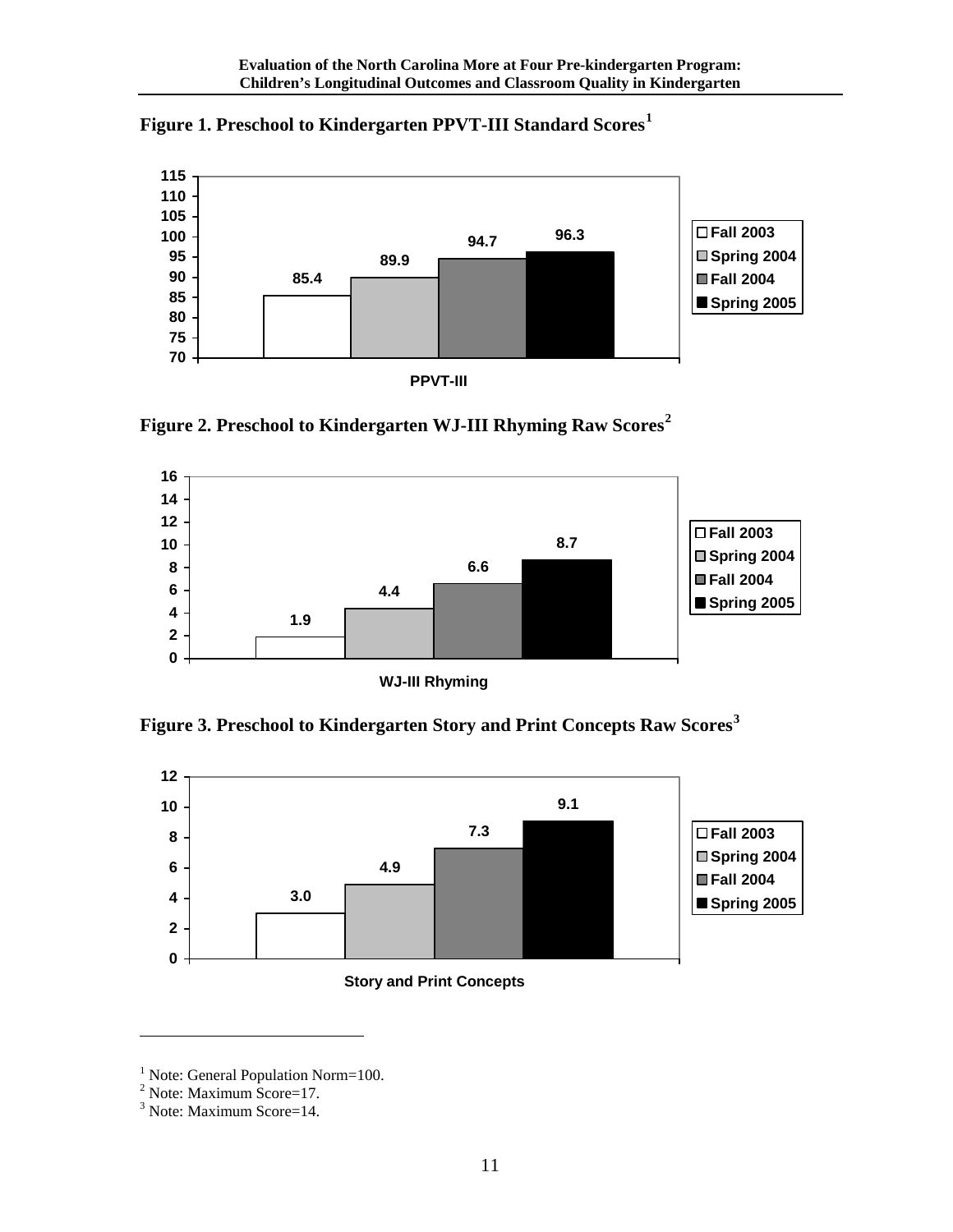<span id="page-12-0"></span>



**Figure 5. Preschool to Kindergarten WJ-III Applied Problems Standard Scores[2](#page-12-2)**



**Figure 6. Preschool to Kindergarten Counting Task Raw Scores[3](#page-12-3)** 



<span id="page-12-1"></span><sup>&</sup>lt;sup>1</sup> Note: Maximum Score=26.

<span id="page-12-2"></span> $2^2$  Note: General Population Norm=100.

<span id="page-12-3"></span><sup>3</sup> Note: Maximum Score=40.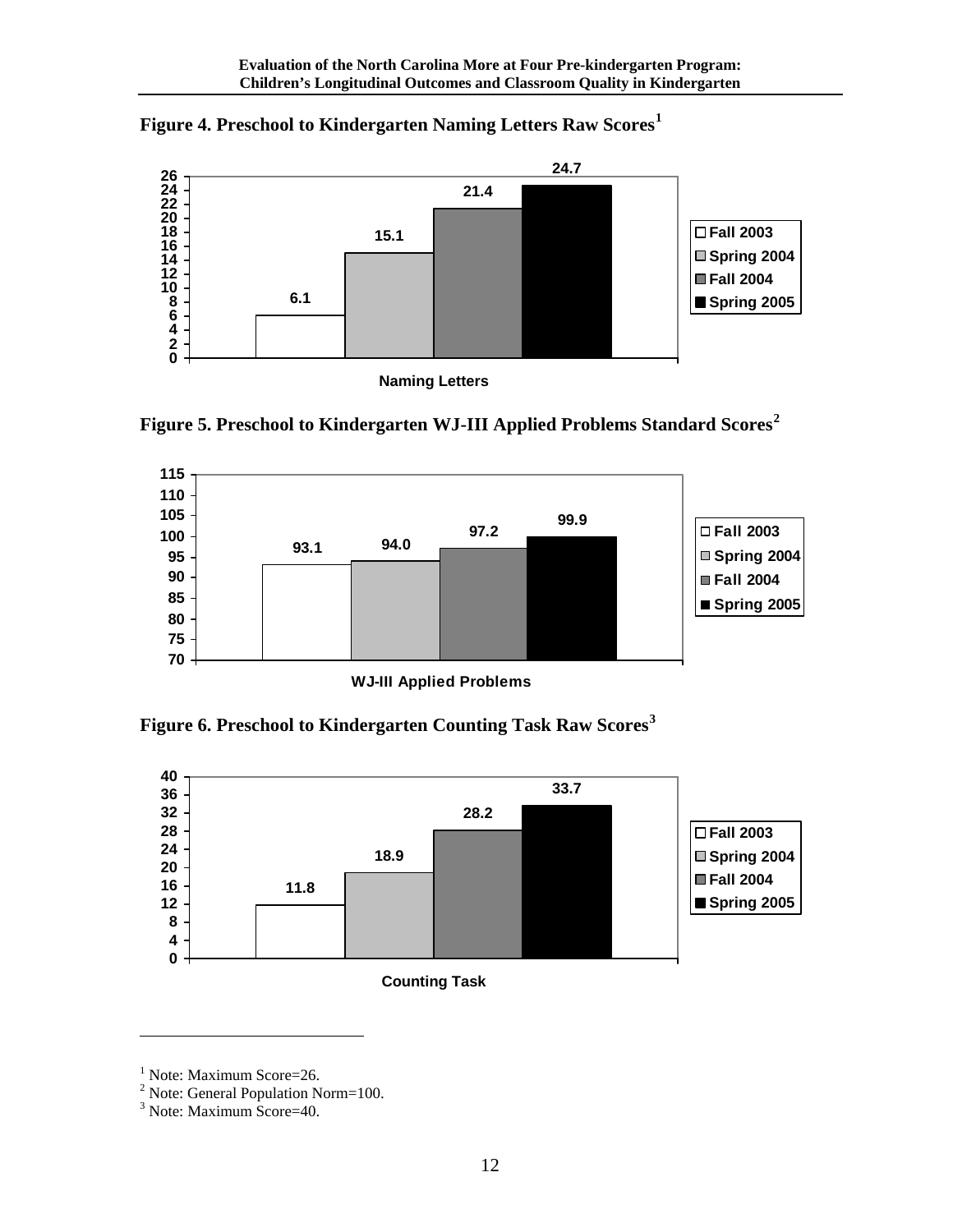<span id="page-13-0"></span>



**Figure 8. Preschool to Kindergarten Social Awareness Raw Scores[2](#page-13-2)** 







<span id="page-13-1"></span><sup>&</sup>lt;sup>1</sup> Note: General Population Norm=100.

<span id="page-13-2"></span><sup>&</sup>lt;sup>2</sup> Note: Maximum Score=6.

<span id="page-13-3"></span><sup>3</sup> Note: Maximum Score=20.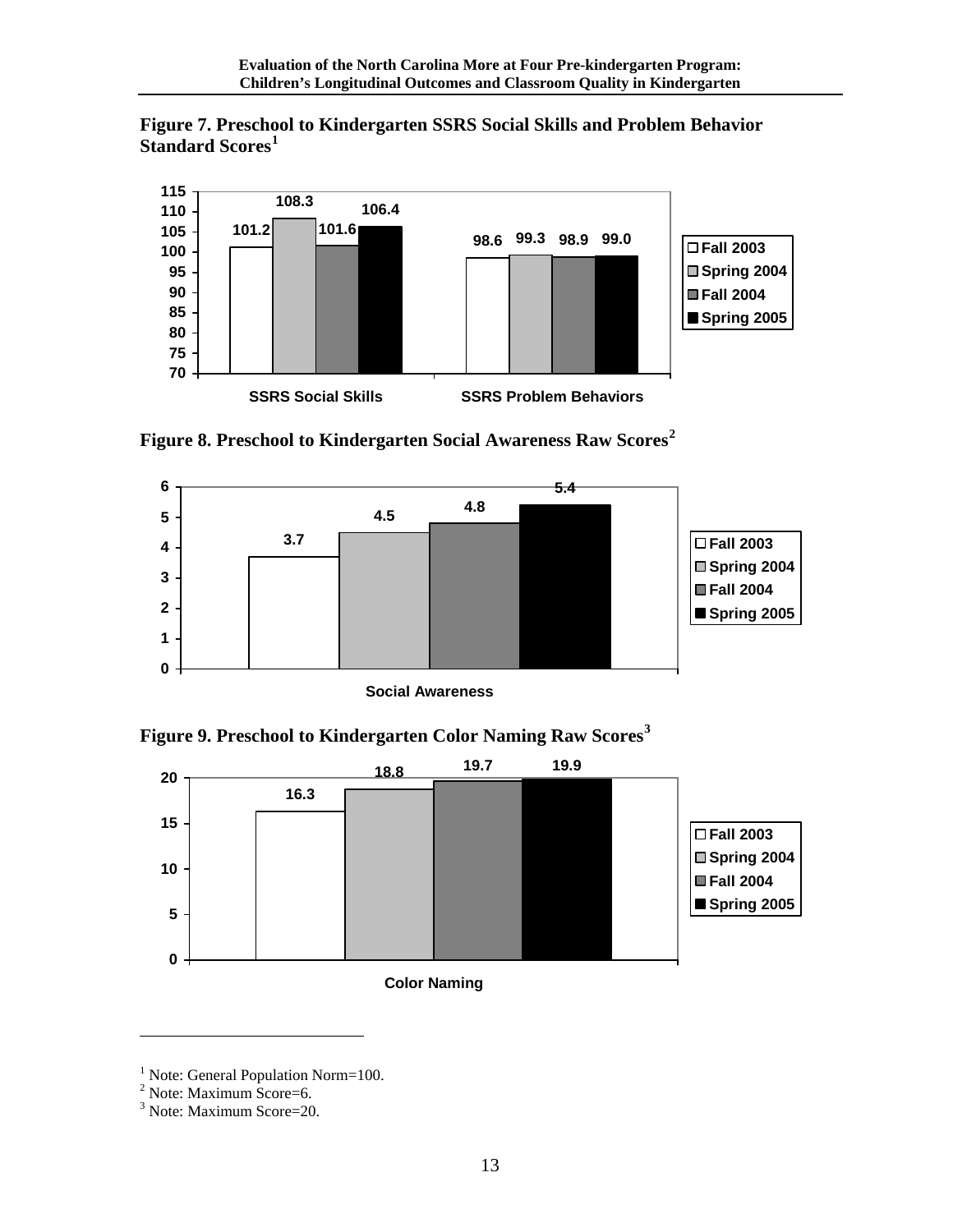## <span id="page-14-0"></span>**Are there differences in the amount of children's growth in pre-k versus kindergarten?**

We examined the extent to which the amount of growth in developmental skills was similar during the pre-k and kindergarten years for language/literacy skills (receptive language, rhyming, and literacy concepts), math skills (applied problems and counting), and behavioral skills (social skills and problem behaviors). We were not able to examine the remaining measures (letter naming, color knowledge, and social awareness) because the distributions were too skewed, with most children scoring at or near the ceiling in kindergarten. While children showed gains in all basic skill areas over the entire period, children made significantly greater progress in receptive language skills (PPVT-III) during the pre-k than the kindergarten year  $[F(1, 1094)=11.48$ ,  $p=.0007$ . There were no differences in the amount of growth in pre-k compared to kindergarten for other areas of language/literacy skills (rhyming and literacy concepts), math skills (applied problems and counting), or behavioral skills (social skills and problem behaviors). However, as noted earlier, during both years, children's spring scores were significantly higher than their previous fall scores in each of these areas (except problem behaviors), indicating that significant growth was occurring in each program (pre-k and kindergarten), as well as over the entire period.

Analytic Strategy: A series of analyses was conducted to examine children's growth over time from the beginning of pre-k to the end of kindergarten, as well as to examine growth separately within the pre-k and the kindergarten years. Separate repeated measures analyses using a general linear models approach were conducted for each outcome measure, with scores at all four time points (fall pre-k, spring pre-k, fall kindergarten, spring kindergarten) as the dependent variables to examine changes in overall growth from the beginning of pre-k to the end of kindergarten. These analyses adjusted for classroom, to account for data from multiple children within the same classroom. The tests of overall change were assessed by an overall F test for the model, while the tests for differences in the amount of growth in pre-k versus kindergarten were assessed by post-hoc contrasts comparing the differences in scores at time 1 and 2 (fall pre-k and spring pre-k) and the differences at time 3 and 4 (fall kindergarten and spring kindergarten). Parallel analyses were conducted including outcome scores from only two time points to independently test growth within the pre-k year (time 1 and 2) or kindergarten year (time 3 and 4).

An additional set of analyses was conducted to insure that these findings were not due to other factors. These same analyses were conducted only including children with data from all four time points to test whether there were any differences in the results for children who were and were not followed into kindergarten. There were no differences in the findings when only children with complete data were included, suggesting that there were no differential attrition effects in the sample. Table B1 in the Appendix contains the means on each outcome measure at each time and significance levels for the tests of overall change and change each year for the subsample of children with complete data.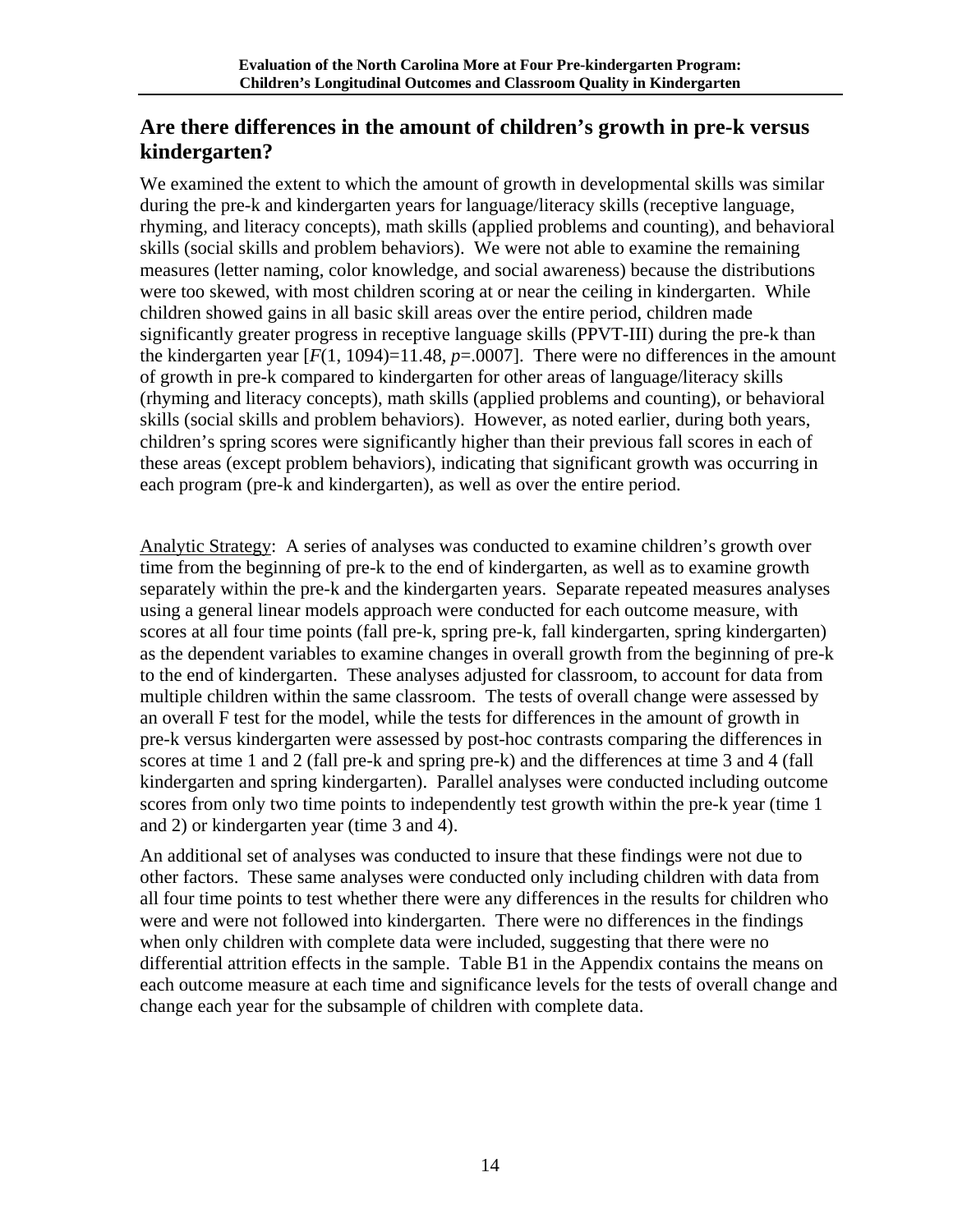## <span id="page-15-0"></span>**WHAT FACTORS ARE ASSOCIATED WITH BETTER OUTCOMES FOR CHILDREN?**

We conducted a series of analyses to examine whether certain child or classroom characteristics were associated with children making greater gains from pre-k through kindergarten for language/literacy skills (receptive language, rhyming, and literacy concepts), math skills (applied problems and counting), and behavioral skills (social skills and problem behaviors). In particular, we tested whether children at greater risk at entry into the pre-k program, as measured by higher risk factor totals,<sup>[7](#page-62-1)</sup> higher service priority status for More at Four,  $\frac{8}{3}$  $\frac{8}{3}$  $\frac{8}{3}$  or lower levels of English proficiency,  $\frac{9}{2}$  $\frac{9}{2}$  $\frac{9}{2}$  gained more from the beginning of pre-k to the end of kindergarten. Similarly, we examined whether children who attended higher quality classrooms in pre-k or kindergarten made greater developmental progress than children in lower quality classrooms, after adjusting for individual child risk characteristics. We also examined whether other factors, such as pre-k program dosage, the timing of assessments, or summer effects accounted for differences in children's growth.

## **Do children at greater risk evidence greater developmental growth during pre-k and kindergarten?**

Differences in children's outcomes on the basis of three risk status factors at entry into pre-k (total risk factor level, service priority level, and English proficiency level) were examined to see whether level of risk was related to the amount of gain in developmental skills over pre-k and kindergarten, adjusting for children's gender and age. As shown in Table 2, children at greater risk showed greater gains in some language/literacy skills and math skills, suggesting that the primary target groups for the More at Four Program benefited even more from participation in these early education programs. The standardized effect sizes for these differences were in the moderate to large range, indicating that these were meaningful differences on these outcome measures. The greatest differences were found for children with lower levels of English proficiency. Children at lower levels of English proficiency showed greater gains over this 2-year period in receptive language, math skills, and literacy concepts compared to children with higher English proficiency levels. For example, Figures 10 and 11 compare the growth rates in receptive language and math skills from the beginning of pre-k through the end of kindergarten for children at the lowest (fluency level 1) and highest (fluency level 5) English proficiency levels, indicating greater growth for children with lower English proficiency. In the case of literacy concepts, the greatest differences were found for children with limited English proficiency (fluency level 3) compared to those who were English proficient (fluency level 5), as seen in Figure 12. Even though their scores were slightly to somewhat lower than their peers, children with lower English proficiency were progressing at a slightly faster rate during the pre-k and kindergarten program years. In contrast, children with lower levels of English proficiency (e.g., fluency levels 1 vs. 5) made fewer gains in rhyming through the end of kindergarten, a more advanced phonological awareness skill which is related to early reading skills (see Figure 13). These findings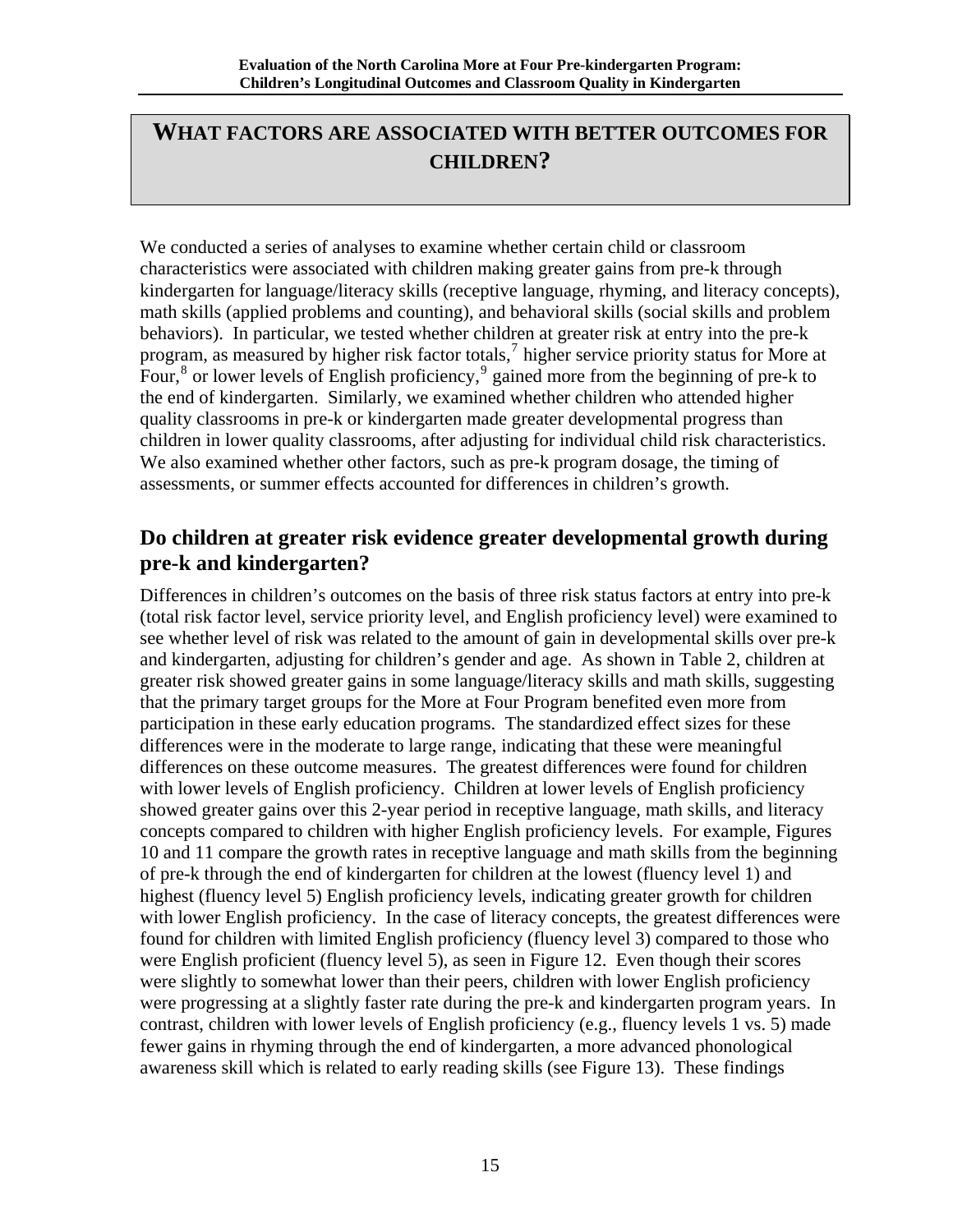suggest that these children were scoring substantially lower on rhyming skills than their more English proficient peers, and were progressing at a slower rate.

Similar differences in growth in receptive language were found on the basis of overall risk. For example, as illustrated in Figure 14, children with higher overall risk totals (e.g., 90th percentile, corresponding to risk factor scores of 4) showed greater gains in receptive language than their peers at lower risk (e.g., 10th percentile, corresponding to risk factor scores of 0) from the beginning of pre-k through the end of kindergarten, although they were still scoring slightly lower by the end of kindergarten. There were no differences in children's growth in social skills from pre-k through kindergarten on the basis of risk levels. However, children with higher total risk factor scores showed slightly greater increases in problem behaviors (higher scores), especially after they entered kindergarten (see Figure 15). While there was not an overall pattern of growth in problem behaviors across all children, there was a significant difference in the pattern of change for lower and higher risk children, perhaps suggesting that children at higher risk were having greater difficulty adapting to the behavioral demands of kindergarten classrooms.

As seen in Figure 16, children at lower levels of service priority status (e.g.,  $10^{th}$  percentile, service priority level of 3) also showed somewhat greater increases in problem behaviors in kindergarten compared to children at higher levels of service priority status (e.g.,  $50^{th}$ -90<sup>th</sup>) percentile, service priority level of 6). Lower service priority levels represented children who were "underserved" at the time of entry into More at Four (i.e., those who were participating in other, often lower quality, child care programs) while higher service priority levels represented children who were "unserved" at the time of entry into More at Four (i.e., not participating in a formal child care program). Children at lower levels of service priority would be likely to have had more, and often lower quality, child care experiences than higher service priority children. This finding is consistent with other research which suggests that children with more center-based child care experiences exhibit slightly higher levels of problem behaviors, although these differences tend to disappear by middle elementary school.<sup>[10](#page-62-1), [11](#page-62-1)</sup> However, the effect sizes for problem behaviors were fairly modest, suggesting that the changes over time, as well as the differences between groups, were much weaker than those found for other outcome measures.

Analytic Strategy: For each outcome measure, we conducted separate repeated measures analyses using general linear models. The analyses included children's gender and age at each assessment as covariates. The analyses also adjusted for children's risk status (risk factor level, service priority level, and English proficiency level), and tested the interactions of each of the risk status variables with time to examine whether they exhibited any moderating effects on the amount of growth. We also tested these same models adding pre-k quality (ECERS-R total child items score) as a covariate, to adjust for the quality of children's experiences in More at Four, and found no differences in the pattern of effects.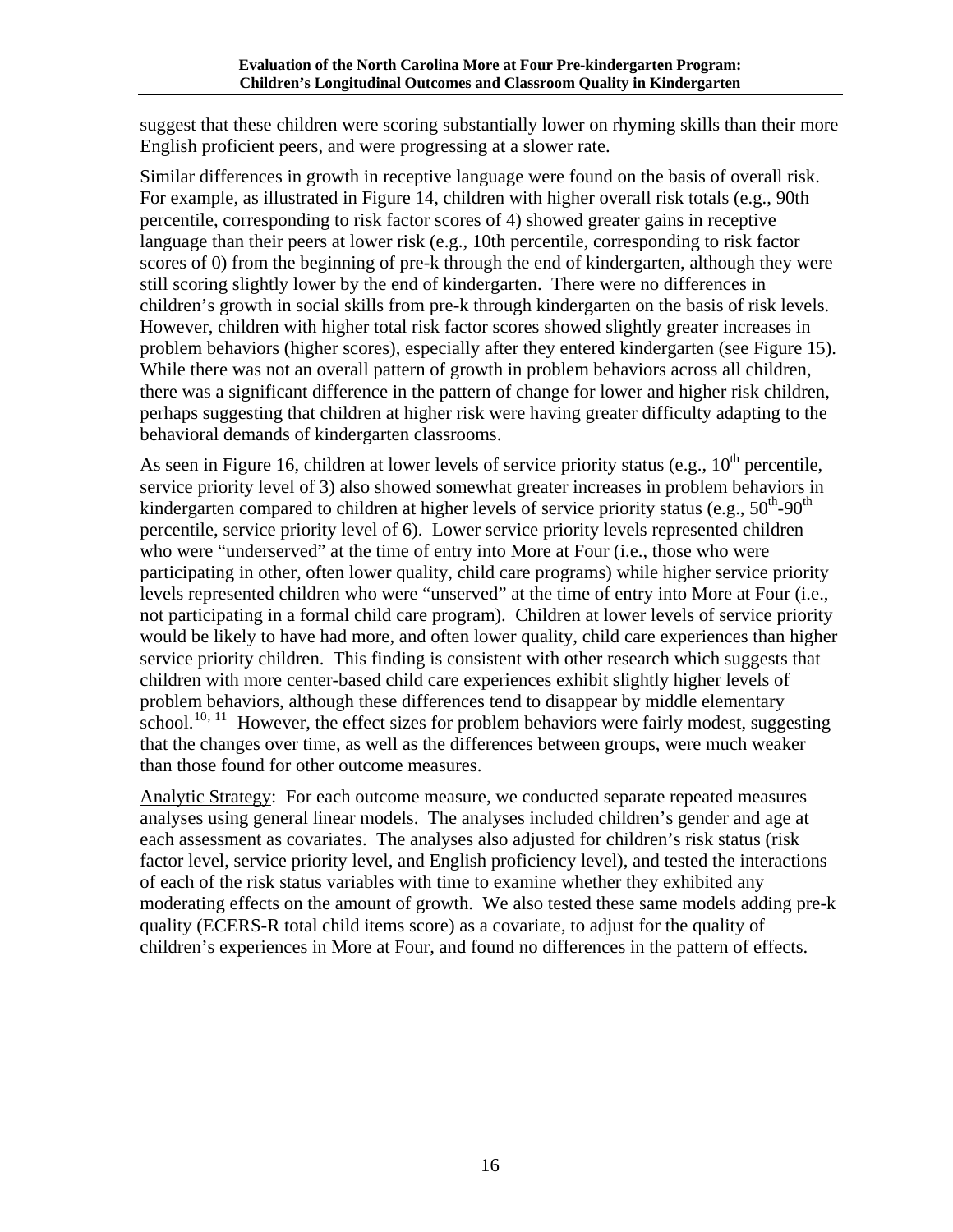| <b>Domain</b> | <b>Outcomes</b>       | <b>Significant</b><br><b>Predictors</b> | <b>Predictor</b><br><b>Values</b> | <b>Standardized</b><br>Effect Sizes <sup>1</sup> |
|---------------|-----------------------|-----------------------------------------|-----------------------------------|--------------------------------------------------|
| Language and  | PPVT-III              | English                                 | Low                               | 4.39                                             |
| literacy      | Receptive<br>Language | Proficiency <sup>2</sup>                | High                              | 2.32                                             |
|               |                       | <b>Risk Factor</b>                      | Low                               | 3.26                                             |
|               |                       | Total <sup>3</sup>                      | High                              | 3.33                                             |
|               | WJ-III Rhyming        | English                                 | Low                               | 1.26                                             |
|               |                       | Proficiency <sup>2</sup>                | High                              | 2.76                                             |
|               | Story and Print       | English                                 | Low                               | 3.60                                             |
|               | Concepts              | Proficiency <sup>4</sup>                | High                              | 2.97                                             |
| Math          | WJ-III Applied        | English                                 | Low                               | 3.91                                             |
|               | Problems              | Proficiency <sup>2</sup>                | High                              | 2.55                                             |
| Social skills | <b>SSRS</b> Problem   | <b>Risk Factor</b>                      | Low                               | 0.28                                             |
|               | <b>Behaviors</b>      | Total <sup>3</sup>                      | High                              | 0.75                                             |
|               |                       |                                         |                                   |                                                  |
|               |                       | <b>Service Priority</b>                 | Low                               | 0.85                                             |
|               |                       | Status <sup>5</sup>                     | High                              | 0.39                                             |

#### <span id="page-17-0"></span>**Table 2. Child Characteristics Related to Gains from Pre-kindergarten to Kindergarten**

<span id="page-17-1"></span><sup>&</sup>lt;sup>1</sup> Effect size was computed as the calculated change scores from time 1 to time 4 (difference between spring kindergarten scores and fall pre-k scores) for the corresponding values of the predictor divided by the square root of the model residual error (RMSE).

<sup>&</sup>lt;sup>2</sup> For this measure, low and high values of English proficiency were calculated at fluency levels 1 and 5.<br><sup>3</sup> For this measure, low and high values of right feater total ware seleculated at the  $10^{th}$  persontile (total

<span id="page-17-3"></span><span id="page-17-2"></span> $3$  For this measure, low and high values of risk factor total were calculated at the  $10^{th}$  percentile (total score of 0) and  $90^{th}$ percentile (total score of 4).

<span id="page-17-5"></span><span id="page-17-4"></span><sup>&</sup>lt;sup>5</sup> For this measure, low and high values of service priority status were calculated at the 10<sup>th</sup> (level 3) and 50<sup>th</sup>-90<sup>th</sup> percentile (level 6).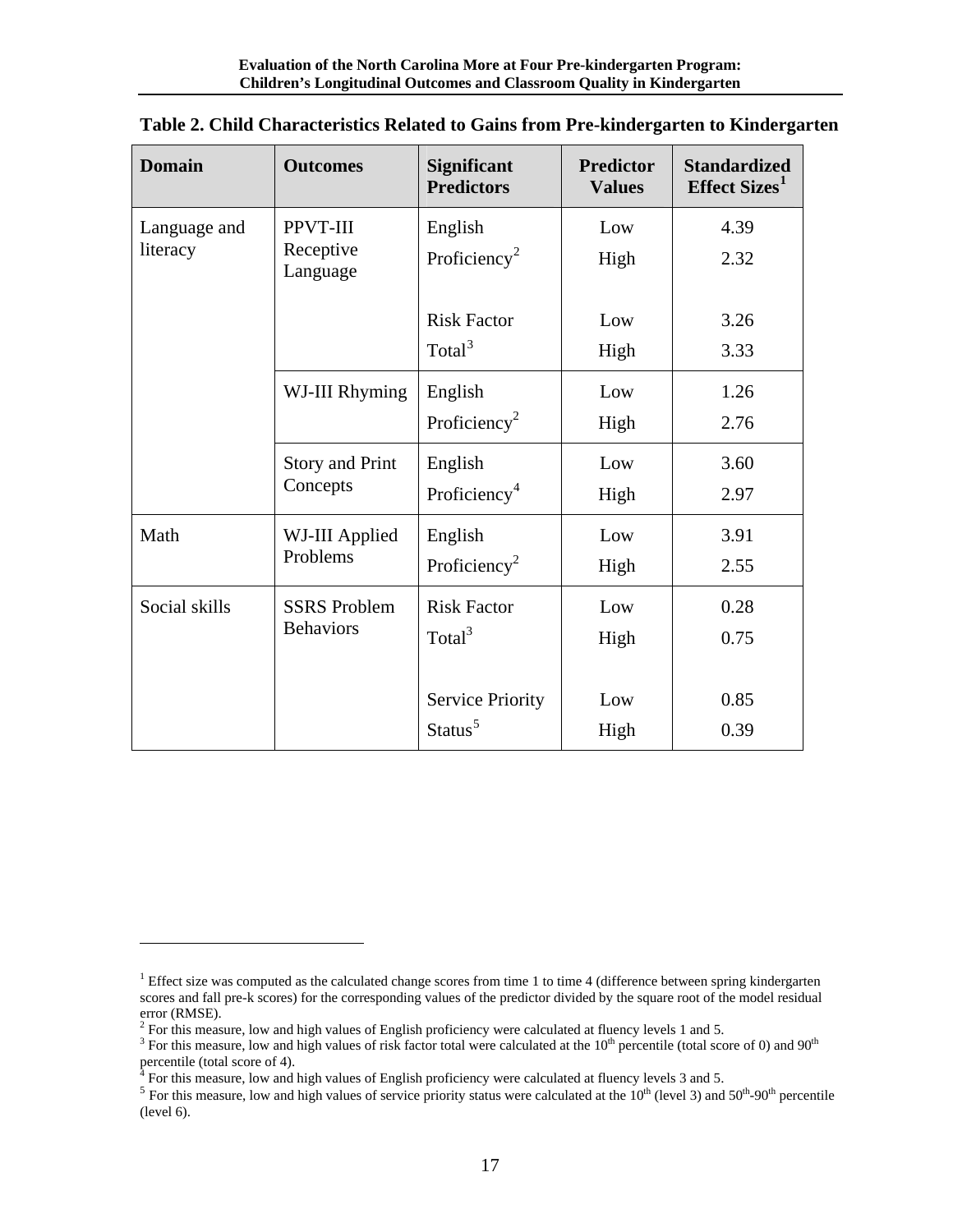<span id="page-18-0"></span>



**Figure 11. Growth in Math Skills (WJ-III Applied Problems) for Children with Low vs. High English Proficiency (adjusted for other child characteristics)** 

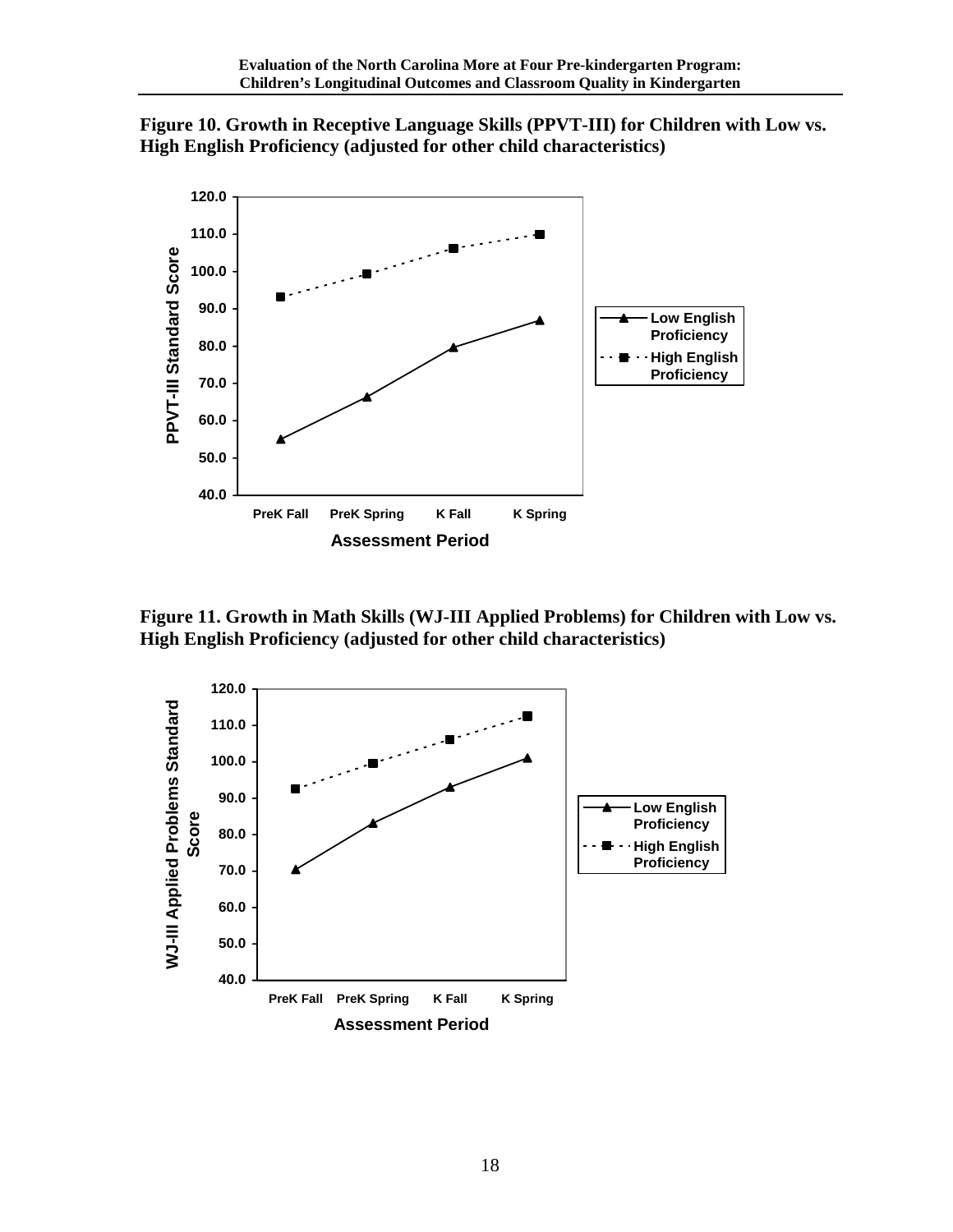<span id="page-19-0"></span>



**Figure 13. Growth in Phonological Awareness Skills (WJ-III Rhyming) for Children with Low vs. High English Proficiency (adjusted for other child characteristics)** 

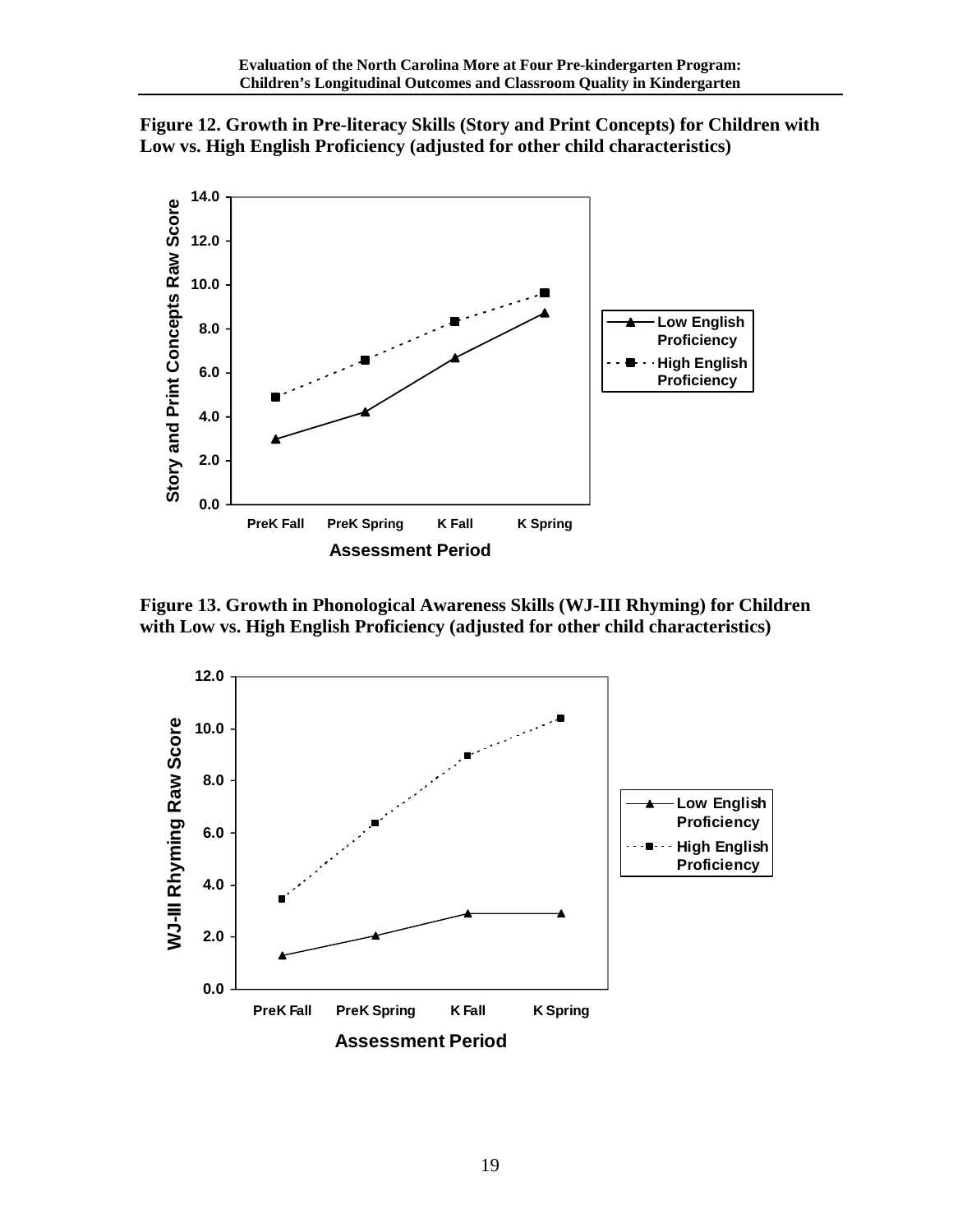<span id="page-20-0"></span>



**Figure 15. Changes in Problem Behaviors (SSRS)[1](#page-20-1) for Children with Low vs. High Risk Factor Scores (adjusted for other child characteristics)** 



<span id="page-20-1"></span> $<sup>1</sup>$  Higher scores on the SSRS Problem Behaviors scale indicate a higher frequency of problem behaviors.</sup>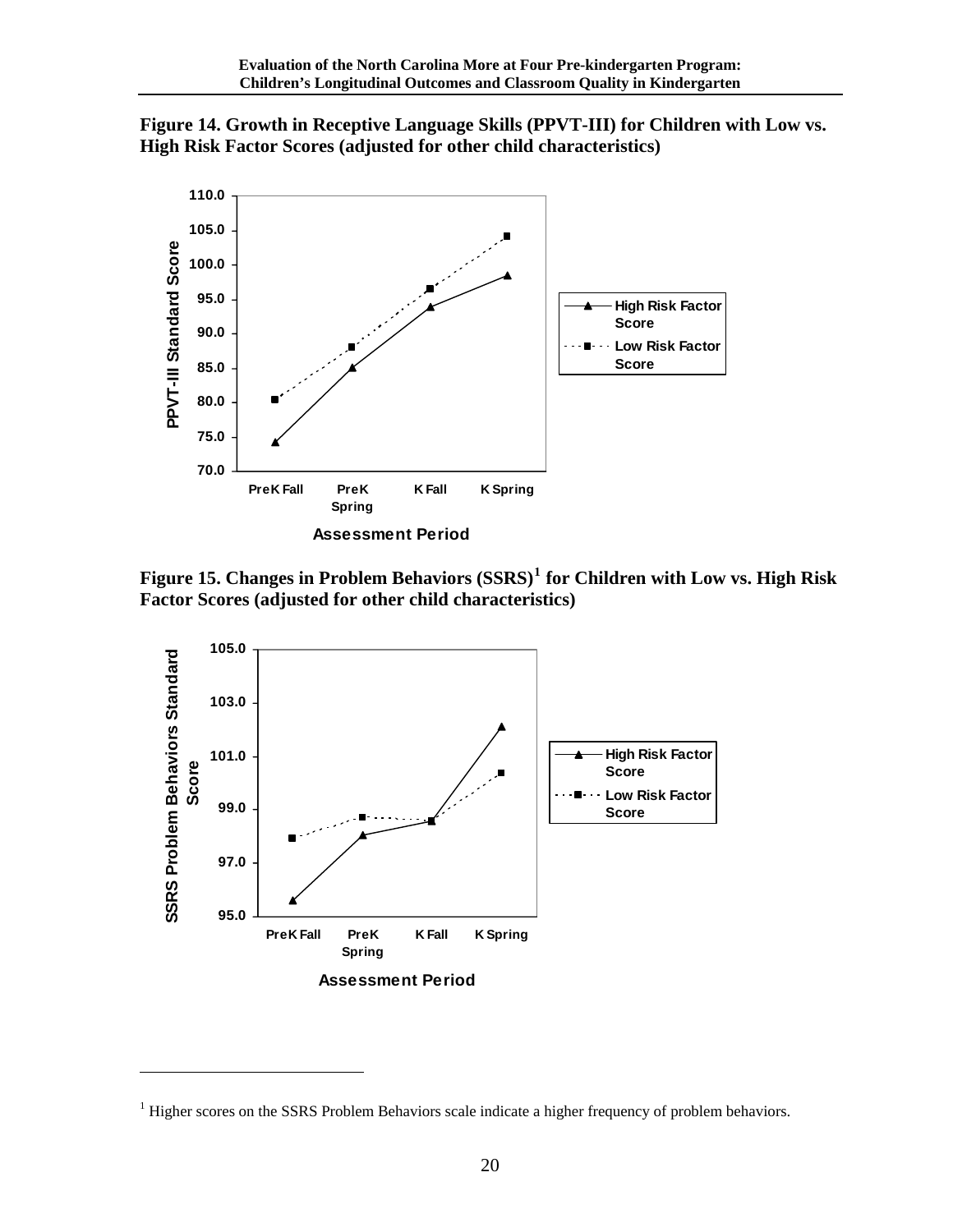<span id="page-21-0"></span>



<span id="page-21-1"></span> $<sup>1</sup>$  Higher scores on the SSRS Problem Behaviors scale indicate a higher frequency of problem behaviors.</sup>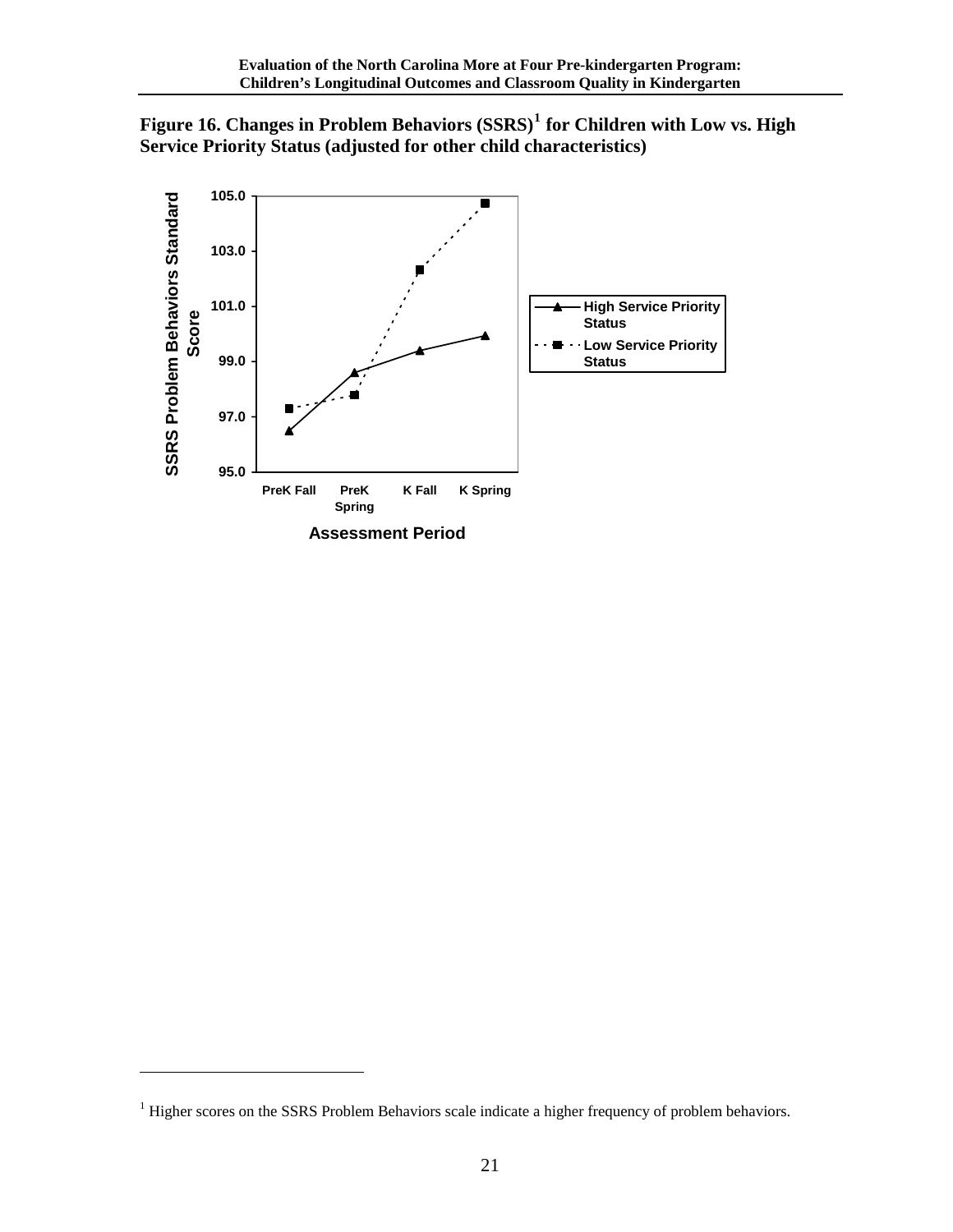## <span id="page-22-0"></span>**Are there cumulative effects of risk on children's outcomes in pre-k and kindergarten?**

In order to further illustrate the differences related to risk factors, we examined the performance at each of the four assessment periods for children at four different levels of risk (with risk factor scores of 0, 1, 2, and 3 or higher)<sup>[12](#page-62-1)</sup>. As seen in Table 3, scores on the outcome measures tended to decrease as children's risk group increased. While children in all risk groups progressed over time, the scores remained substantially lower for children with scores in the highest risk group. However, the highest risk group also made greater progress over time on some measures. The highest risk children scored significantly lower than children in the other three groups on most of the language and literacy measures (receptive language, rhyming, literacy concepts), math skills (applied problems), and general knowledge (social awareness) at all four time points. For some measures, these children caught up to the other groups by the beginning of kindergarten (color knowledge) or by the end of kindergarten (letter knowledge, counting). For some of the language/literacy measures (receptive language, rhyming, literacy concepts), children in the next higher risk group(s) also scored lower than children in the lowest risk group at the beginning of the pre-k program, but had caught up by the end of pre-k. In comparison to the lowest risk group, children at highest risk gained more over time on several of the measures of language and literacy skills (receptive language, naming letters), math skills (applied problems), and general knowledge (social awareness, color knowledge), as seen in Figures 17-21. The converse was true for rhyming, a high level phonological awareness skill, where children at the least risk gained more over this time period than children in the highest risk group (see Figure 22). There were no differences among the groups in measures of behavioral skills, both for social skills and problem behaviors. These findings suggest that while children in all groups made advances during the pre-k and kindergarten years, many of the deficits in skills faced by children at the very greatest risk were not fully eradicated even by the end of kindergarten.

Analytic Strategy: Separate repeated measures analyses using a general linear models approach were conducted for each outcome measure, with scores at all four time points (fall pre-k, spring pre-k, fall kindergarten, spring kindergarten) as the dependent variables to examine changes in overall growth from the beginning of pre-k to the end of kindergarten. The analyses included the total risk factor score as a categorical predictor with four levels (0, 1, 2, and 3 or greater) and the interaction between risk factor level and time to test whether there were any associations between risk factor and children's level of performance or amount of gain on the outcome measures. Post-hoc contrasts were performed for all pairwise comparisons among the four risk factor levels within each time point, resulting in 24 contrasts for each outcome measure. As a precaution against Type I error, the *p*-value for all contrasts was adjusted using the Bonferroni method, and only comparisons of p<.002 (i.e., .05/24=.002) were considered significant. In addition, pairwise contrasts of the risk factor level by time interaction were performed for the lowest (0) and highest (3+) risk factor groups to test differences in the amount of gain over time.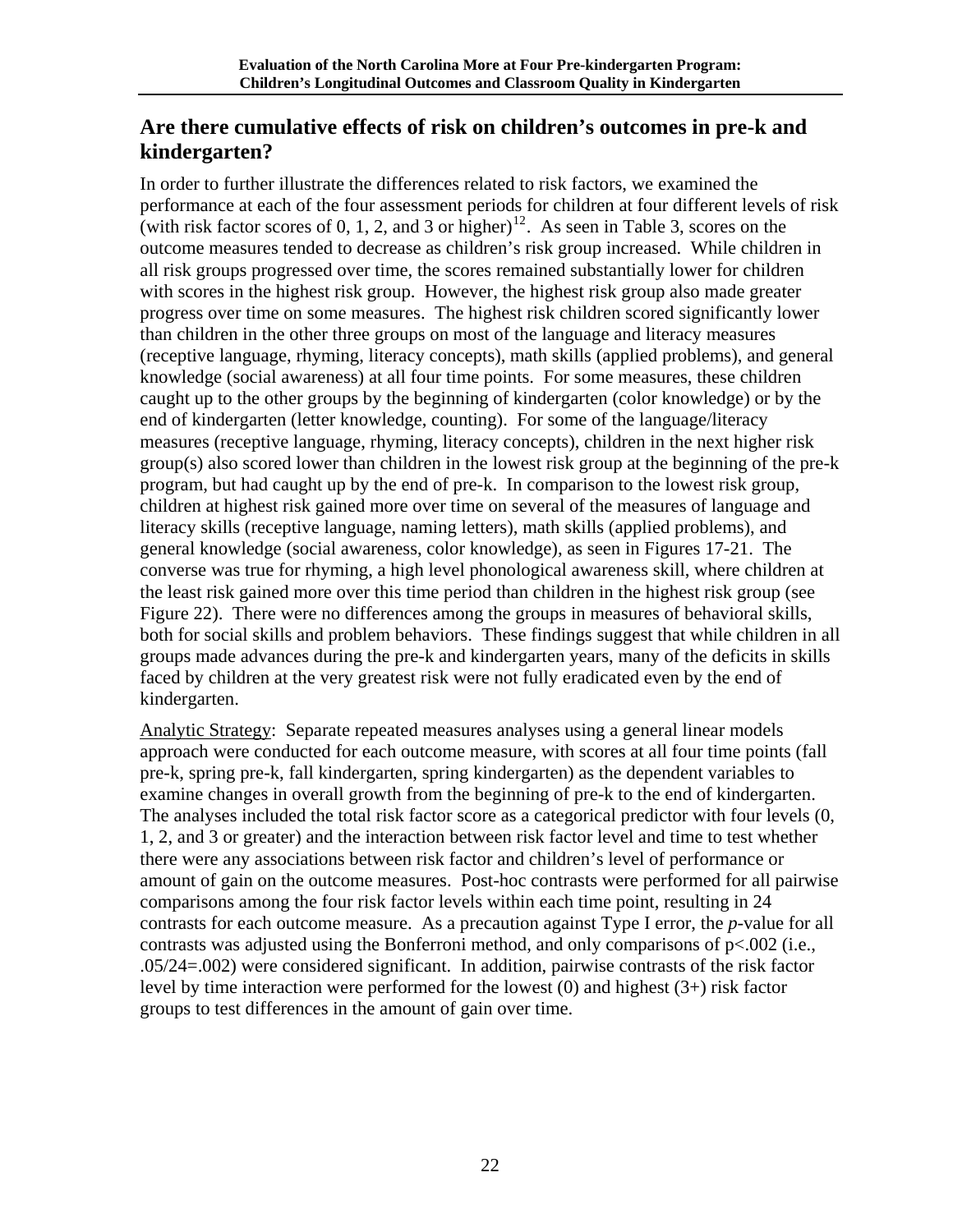|                                             |                            |             | Pre-k 2003-2004           |                     |                     | Kindergarten 2004-2005 |  |  |
|---------------------------------------------|----------------------------|-------------|---------------------------|---------------------|---------------------|------------------------|--|--|
|                                             |                            |             | <b>Fall Pre-k</b>         | <b>Spring Pre-k</b> | Fall K              | <b>Spring K</b>        |  |  |
| <b>Outcome</b>                              | <b>Risk Total</b><br>Group | $\mathbf N$ | <b>Mean</b><br>(SD)       | <b>Mean</b><br>(SD) | <b>Mean</b><br>(SD) | <b>Mean</b><br>(SD)    |  |  |
| <b>Language and literacy</b>                |                            |             |                           |                     |                     |                        |  |  |
| PPVT-III receptive<br>language <sup>2</sup> | $\mathbf{0}$               | 29-38       | 98.7<br>(15.4)            | 97.4<br>(12.2)      | 101.5<br>(13.1)     | 103.4<br>(9.4)         |  |  |
|                                             | $\mathbf{1}$               | $42 - 68$   | 93.1<br>(13.1)            | 96.6<br>(12.0)      | 98.1<br>(16.2)      | 102.2<br>(9.6)         |  |  |
|                                             | $\overline{2}$             | 191-304     | 88.7<br>(15.0)            | 92.9<br>(14.2)      | 97.4<br>(13.2)      | 98.7<br>(11.5)         |  |  |
|                                             | $3+$                       | 63-93       | 63.2<br>(20.4)            | 72.0<br>(19.5)      | 80.8<br>(17.1)      | 81.9<br>(14.4)         |  |  |
|                                             | $Sig^3$ :                  |             | 3<0,1,2<br>2 < 0          | 3<0,1,2             | 3 < 0, 1, 2         | 3<0,1,2                |  |  |
| WJ-III Rhyming <sup>4</sup>                 | $\overline{0}$             | 29-37       | 3.8<br>(4.0)              | 6.5<br>(4.9)        | 7.6<br>(4.2)        | 10.6<br>(3.5)          |  |  |
|                                             | $\mathbf{1}$               | $42 - 65$   | 2.0<br>(2.5)              | 4.4<br>(4.1)        | 7.1<br>(4.9)        | 9.9<br>(4.5)           |  |  |
|                                             | $\overline{2}$             | 191-301     | 1.9<br>(2.6)              | 4.8<br>(4.2)        | 7.0<br>(4.4)        | 9.1<br>(4.3)           |  |  |
|                                             | $3+$                       | 62-72       | 0.5<br>(1.1)              | 1.9<br>(2.2)        | 4.5<br>(3.7)        | 5.8<br>(4.4)           |  |  |
|                                             | $Sig^3$ :                  |             | 3<0,1,2<br>2 < 0<br>$1<0$ | 3<0,1,2             | 3<0,1,2             | 3 < 0, 1, 2            |  |  |

### <span id="page-23-0"></span>**Table 3. Child Outcomes from Preschool to Kindergarten by Risk Factor Levels[1](#page-23-1)**

<span id="page-23-1"></span> $<sup>1</sup>$  A total risk factor score was constructed based on the 2003-2004 More at Four eligibility guidelines, using</sup> income (eligibility for free lunch =2 points, reduced-price lunch =1 point, and full-price lunch=0 points) and additional risk factors (1 point each for limited English proficiency, identified disability, and chronic health condition). A four-level categorical variable was constructed, representing risk factor scores of 0, 1, 2, and 3-5.  $^{2}$  Indicates standardized, norm referenced measure with mean-100,  $SD-15$ 

 $\frac{1}{2}$  Indicates standardized, norm-referenced measure with mean=100, SD=15.  $\frac{3}{2}$  Significance comparisons represent summary of pointing differences between

<span id="page-23-3"></span><span id="page-23-2"></span><sup>3</sup> Significance comparisons represent summary of pairwise differences between risk total groups.

<span id="page-23-4"></span>Possible range=0-17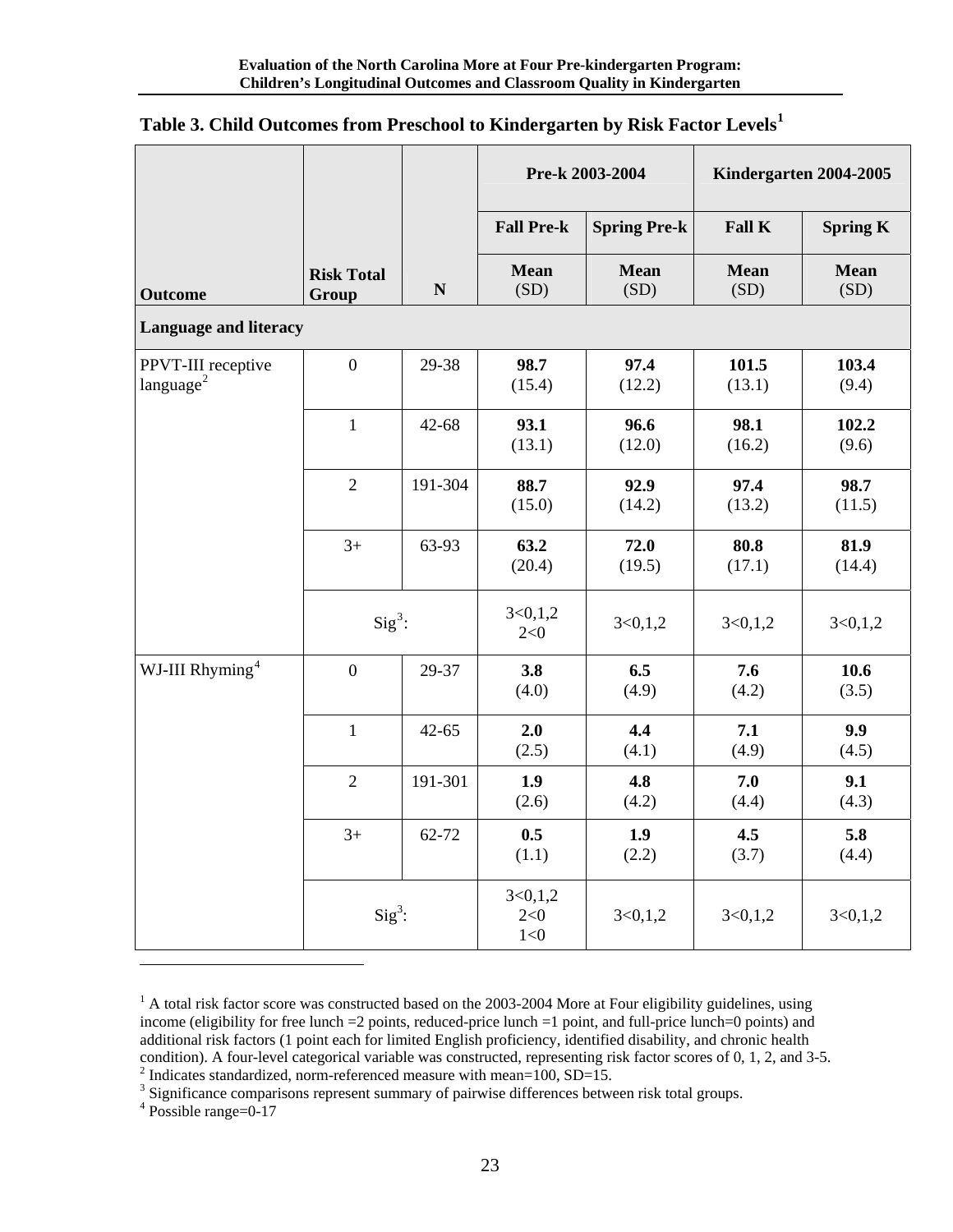|                                        |                            |             | Pre-k 2003-2004   |                     | Kindergarten 2004-2005 |                 |  |
|----------------------------------------|----------------------------|-------------|-------------------|---------------------|------------------------|-----------------|--|
|                                        |                            |             | <b>Fall Pre-k</b> | <b>Spring Pre-k</b> | Fall K                 | <b>Spring K</b> |  |
| <b>Outcome</b>                         | <b>Risk Total</b><br>Group | $\mathbf N$ | Mean<br>(SD)      | <b>Mean</b><br>(SD) | <b>Mean</b><br>(SD)    | Mean<br>(SD)    |  |
| <b>Story and Print</b><br>Concepts $5$ | $\overline{0}$             | 29-38       | 4.5<br>(2.4)      | 6.3<br>(2.5)        | 8.2<br>(1.7)           | 9.8<br>(2.1)    |  |
|                                        | $\mathbf{1}$               | $42 - 66$   | 3.5<br>(2.3)      | 5.5<br>(2.9)        | 7.2<br>(2.7)           | 9.4<br>(2.6)    |  |
|                                        | $\overline{2}$             | 192-305     | 3.0<br>(2.1)      | 5.0<br>(2.4)        | 7.5<br>(2.3)           | 9.4<br>(2.2)    |  |
|                                        | $3+$                       | 63-77       | 1.9<br>(1.8)      | 3.9<br>(2.6)        | 6.3<br>(2.5)           | 7.9<br>(2.4)    |  |
|                                        | $Sig^3$ :                  |             | 3<0,1,2<br>2 < 0  | 3<0,1,2             | 3<0,2                  | 3 < 0, 1, 2     |  |
| Naming Letters <sup>6</sup>            | $\overline{0}$             | 29-38       | 9.8<br>(9.7)      | 17.4<br>(9.2)       | 23.8<br>(4.7)          | 25.3<br>(2.1)   |  |
|                                        | $\mathbf{1}$               | $42 - 66$   | 7.0<br>(9.0)      | 15.7<br>(9.0)       | 21.6<br>(6.6)          | 24.5<br>(4.5)   |  |
|                                        | $\overline{2}$             | 192-307     | 6.4<br>(7.7)      | 15.9<br>(9.5)       | 21.9<br>(6.8)          | 24.9<br>(3.7)   |  |
|                                        | $3+$                       | 62-95       | 3.0<br>(5.9)      | 11.1<br>(9.2)       | 18.8<br>(8.7)          | 24.0<br>(4.9)   |  |
|                                        | $Sig^3$ :                  |             | 3 < 0, 1, 2       | 3<0,1,2             | 3<0,2                  | <b>NS</b>       |  |

#### **Table 3. Child Outcomes from Preschool to Kindergarten by Risk Factor Levels (***continued)*

<span id="page-24-1"></span><span id="page-24-0"></span><sup>&</sup>lt;sup>5</sup> Possible range = 0-14 <br><sup>6</sup> Possible range = 0-26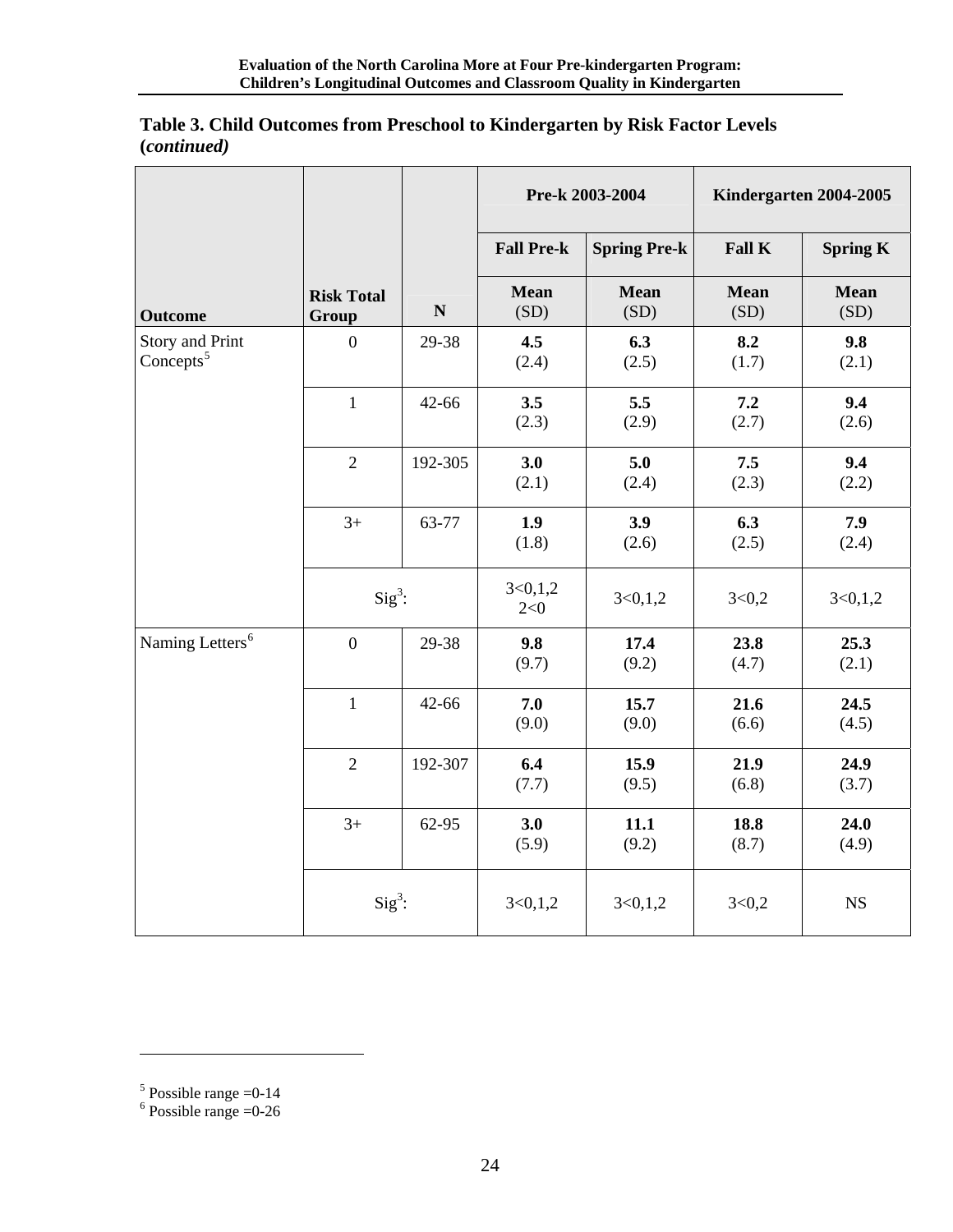| Table 3. Child Outcomes from Preschool to Kindergarten by Risk Factor Levels |  |
|------------------------------------------------------------------------------|--|
| <i>(continued)</i>                                                           |  |

|                                         |                            |             | Pre-k 2003-2004     |                     |                     | Kindergarten 2004-2005 |
|-----------------------------------------|----------------------------|-------------|---------------------|---------------------|---------------------|------------------------|
|                                         |                            |             | <b>Fall Pre-k</b>   | <b>Spring Pre-k</b> | <b>Fall K</b>       | <b>Spring K</b>        |
| <b>Outcome</b>                          | <b>Risk Total</b><br>Group | $\mathbf N$ | <b>Mean</b><br>(SD) | Mean<br>(SD)        | <b>Mean</b><br>(SD) | <b>Mean</b><br>(SD)    |
| <b>Math</b>                             |                            |             |                     |                     |                     |                        |
| WJ-III Applied<br>Problems <sup>7</sup> | $\boldsymbol{0}$           | 29-37       | 100.0<br>(14.5)     | 99.3<br>(11.2)      | 101.7<br>(11.3)     | 101.2<br>(9.9)         |
|                                         | $\mathbf 1$                | $42 - 63$   | 98.8<br>(12.9)      | 97.0<br>(14.1)      | 101.4<br>(10.7)     | 103.4<br>(9.3)         |
|                                         | $\overline{2}$             | 188-293     | 93.5<br>(13.6)      | 95.3<br>(13.2)      | 98.0<br>(10.9)      | 100.9<br>(10.4)        |
|                                         | $3+$                       | 58-76       | 79.8<br>(16.6)      | 85.1<br>(13.8)      | 90.1<br>(14.0)      | 94.2<br>(12.8)         |
|                                         | $Sig^3$ :                  |             | 3 < 0, 1, 2         | 3 < 0, 1, 2         | 3 < 0, 1, 2         | 3 < 0, 1, 2            |
| Counting Task <sup>8</sup>              | $\boldsymbol{0}$           | 29-36       | 16.4<br>(9.7)       | 21.4<br>(12.0)      | 32.5<br>(10.0)      | 36.3<br>(7.7)          |
|                                         | $\mathbf{1}$               | $42 - 64$   | 12.4<br>(6.1)       | 19.4<br>(12.3)      | 27.6<br>(12.8)      | 34.7<br>(8.5)          |
|                                         | $\sqrt{2}$                 | 192-297     | 12.3<br>(8.5)       | 20.0<br>(11.8)      | 29.4<br>(11.4)      | 33.9<br>(9.4)          |
|                                         | $3+$                       | 63-79       | 7.8<br>(4.7)        | 13.6<br>(8.3)       | 23.0<br>(12.3)      | 31.3<br>(10.5)         |
|                                         | $Sig^3$ :                  |             | 3<0,1,2             | 3<0,1,2             | 3<0,2               | $_{\rm NS}$            |

<span id="page-25-1"></span><span id="page-25-0"></span><sup>&</sup>lt;sup>7</sup> Indicates standardized, norm-referenced measure with mean=100, SD=15. <sup>8</sup> Possible range =1-40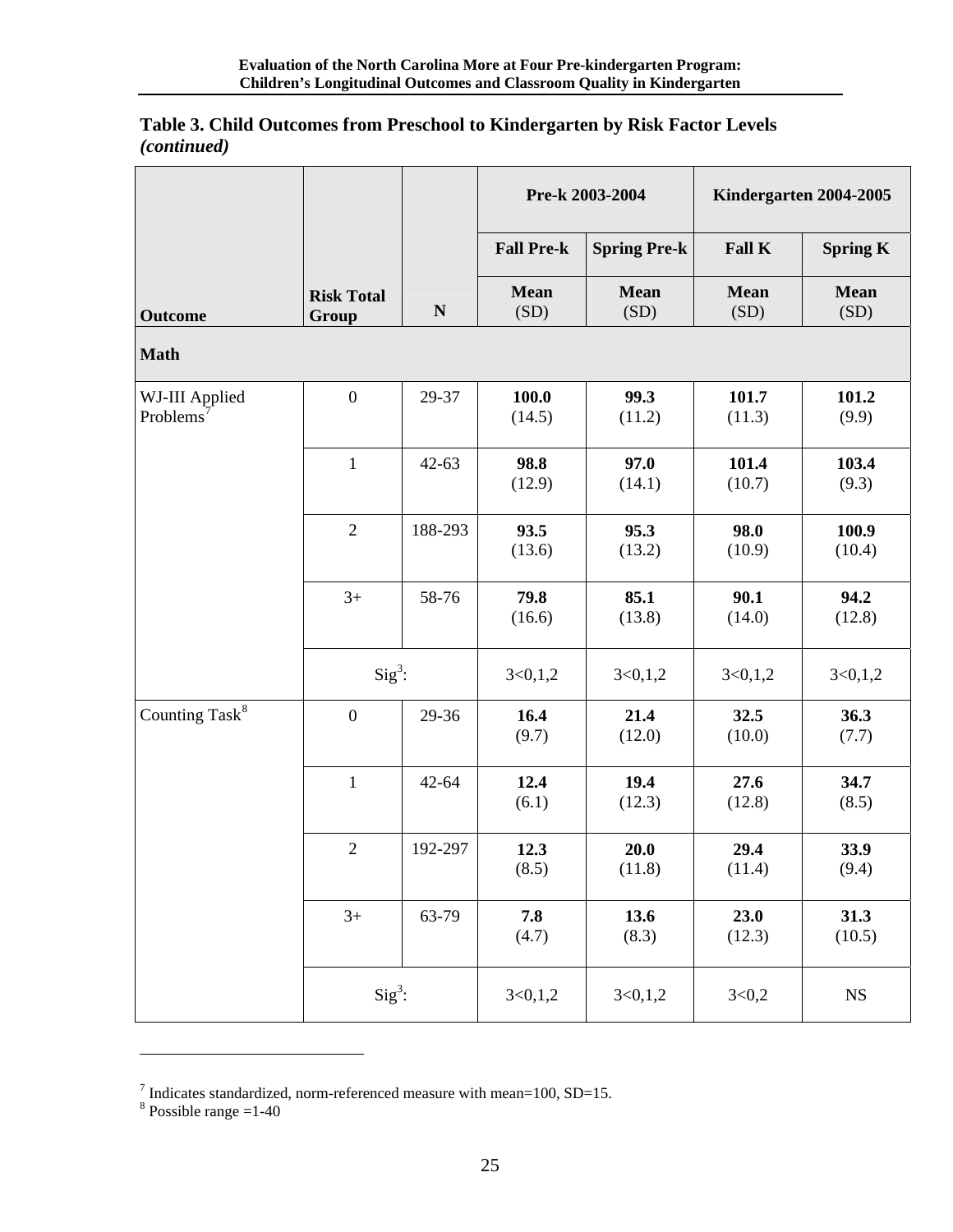| Table 3. Child Outcomes from Preschool to Kindergarten by Risk Factor Levels |  |
|------------------------------------------------------------------------------|--|
| <i>(continued)</i>                                                           |  |

|                                               |                            | Pre-k 2003-2004<br>Kindergarten 2004-2005 |                     |                     |                     |                     |
|-----------------------------------------------|----------------------------|-------------------------------------------|---------------------|---------------------|---------------------|---------------------|
|                                               |                            |                                           | <b>Fall Pre-k</b>   | <b>Spring Pre-k</b> | <b>Fall K</b>       | <b>Spring K</b>     |
| <b>Outcome</b>                                | <b>Risk Total</b><br>Group | ${\bf N}$                                 | <b>Mean</b><br>(SD) | <b>Mean</b><br>(SD) | <b>Mean</b><br>(SD) | <b>Mean</b><br>(SD) |
| <b>Classroom Behavior</b>                     |                            |                                           |                     |                     |                     |                     |
| <b>SSRS</b><br>Social Skills <sup>9</sup>     | $\boldsymbol{0}$           | 25-38                                     | 105.6<br>(13.6)     | 109.1<br>(15.7)     | 105.9<br>(15.3)     | 111.2<br>(16.9)     |
|                                               | $\mathbf 1$                | 38-68                                     | 101.1<br>(16.9)     | 106.2<br>(15.1)     | 99.9<br>(15.3)      | 107.6<br>(17.5)     |
|                                               | $\sqrt{2}$                 | 175-306                                   | 101.2<br>(14.6)     | 108.4<br>(14.0)     | 102.1<br>(13.4)     | 106.0<br>(13.3)     |
|                                               | $3+$                       | 61-97                                     | 99.5<br>(16.2)      | 108.0<br>(18.1)     | 99.2<br>(15.1)      | 104.9<br>(13.7)     |
|                                               | $Sig^3$ :                  |                                           | $_{\rm NS}$         | <b>NS</b>           | <b>NS</b>           | NS                  |
| <b>SSRS</b> Problem<br>Behaviors <sup>9</sup> | $\boldsymbol{0}$           | 24-39                                     | 100.7<br>(12.4)     | 98.7<br>(13.6)      | 96.5<br>(12.1)      | 97.4<br>(15.0)      |
|                                               | $\mathbf{1}$               | 38-67                                     | 99.1<br>(12.6)      | 101.5<br>(12.9)     | 99.1<br>(13.9)      | 99.9<br>(14.7)      |
|                                               | $\sqrt{2}$                 | 175-307                                   | 98.2<br>(11.9)      | 99.0<br>(12.6)      | 98.5<br>(12.2)      | 99.4<br>(12.5)      |
|                                               | $3+$                       | 61-97                                     | 98.6<br>(11.5)      | 98.2<br>(12.8)      | 101.3<br>(14.0)     | 98.4<br>(12.7)      |
|                                               | $Sig^3$ :                  |                                           | $_{\rm NS}$         | <b>NS</b>           | $_{\rm NS}$         | <b>NS</b>           |

<span id="page-26-0"></span> $9$  Indicates standardized, norm-referenced measure with mean=100, SD=15.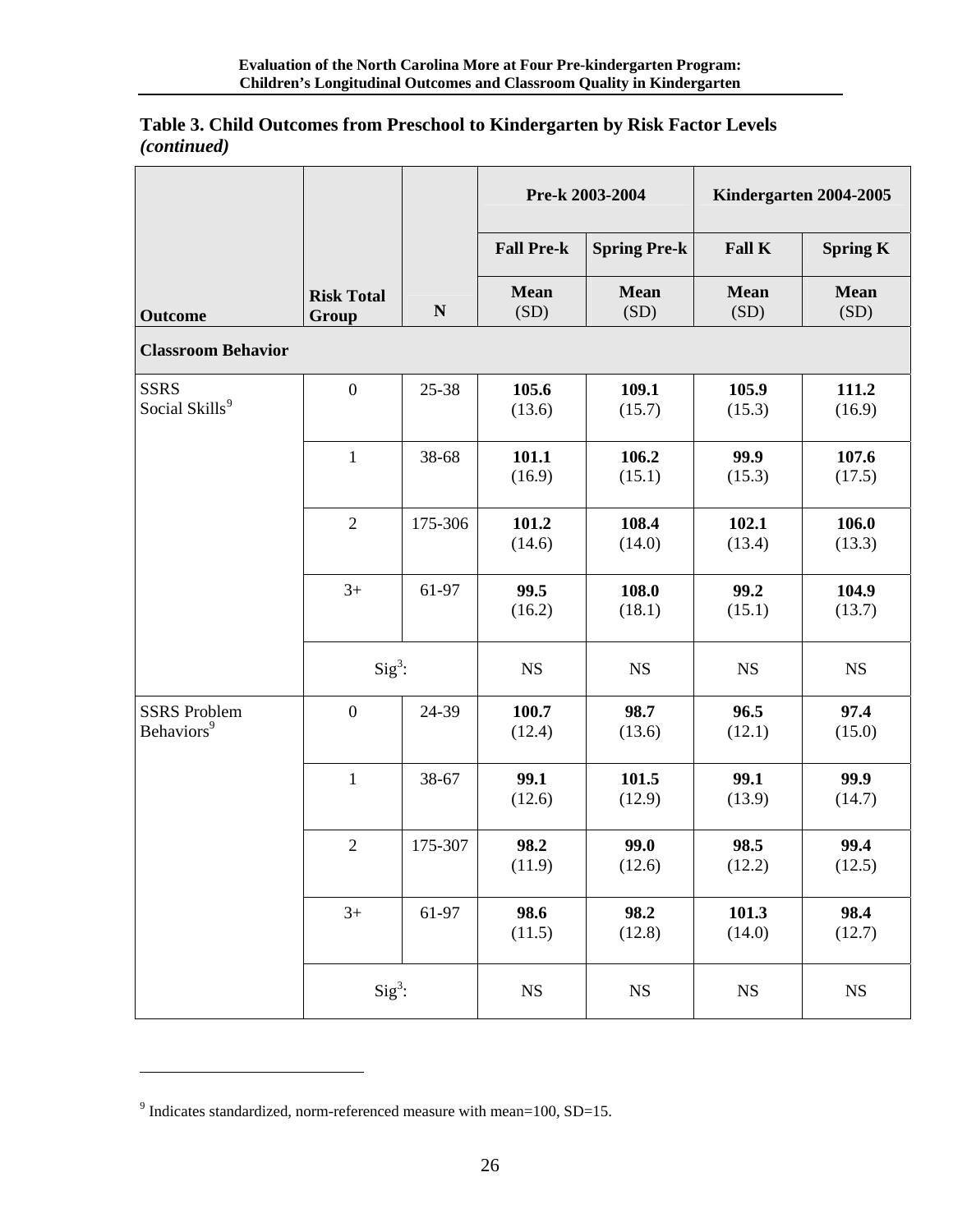| Table 3. Child Outcomes from Preschool to Kindergarten by Risk Factor Levels |  |
|------------------------------------------------------------------------------|--|
| <i>(continued)</i>                                                           |  |

|                                |                            | Kindergarten 2004-2005<br>Pre-k 2003-2004 |                     |                     |                     |                     |
|--------------------------------|----------------------------|-------------------------------------------|---------------------|---------------------|---------------------|---------------------|
|                                |                            |                                           | <b>Fall Pre-k</b>   | <b>Spring Pre-k</b> | Fall K              | <b>Spring K</b>     |
| <b>Outcome</b>                 | <b>Risk Total</b><br>Group | ${\bf N}$                                 | <b>Mean</b><br>(SD) | <b>Mean</b><br>(SD) | <b>Mean</b><br>(SD) | <b>Mean</b><br>(SD) |
| <b>General knowledge</b>       |                            |                                           |                     |                     |                     |                     |
| Social Awareness <sup>10</sup> | $\boldsymbol{0}$           | 29-39                                     | 4.6<br>(1.6)        | 5.3<br>(1.1)        | 5.3<br>(1.0)        | 5.8<br>(0.5)        |
|                                | $\mathbf{1}$               | $42 - 68$                                 | 4.2<br>(1.4)        | 5.0<br>(1.2)        | 4.9<br>(1.0)        | 5.5<br>(0.9)        |
|                                | $\overline{2}$             | 192-308                                   | 4.0<br>(1.6)        | 4.6<br>(1.4)        | 5.0<br>(1.2)        | 5.5<br>(1.0)        |
|                                | $3+$                       | 63-97                                     | 1.9<br>(1.5)        | 3.3<br>(1.6)        | 4.2<br>(1.3)        | 4.8<br>(1.1)        |
|                                | $Sig^3$ :                  |                                           | 3<0,1,2             | 3 < 0, 1, 2         | 3<0,1,2             | 3 < 0, 1, 2         |
| Color Naming <sup>11</sup>     | $\boldsymbol{0}$           | 29-39                                     | 18.5<br>(2.4)       | 19.7<br>(0.6)       | 19.7<br>(0.8)       | 20.0<br>(0.0)       |
|                                | $\,1$                      | $42 - 68$                                 | 18.0<br>(3.9)       | 19.3<br>(2.0)       | 19.8<br>(0.6)       | 19.9<br>(0.3)       |
|                                | $\overline{2}$             | 191-308                                   | 17.2<br>(4.9)       | 18.9<br>(2.5)       | 19.7<br>(1.0)       | 19.9<br>(0.4)       |
|                                | $3+$                       | 63-96                                     | 11.4<br>(6.9)       | 17.6<br>(3.7)       | 19.5<br>(2.3)       | 19.9<br>(0.4)       |
|                                | $Sig^3$ :                  |                                           | 3<0,1,2             | 3<0,1,2             | $_{\rm NS}$         | $_{\rm NS}$         |

<span id="page-27-0"></span> $10$  Possible range = 0-6

 $\overline{a}$ 

<span id="page-27-1"></span><sup>11</sup> Possible range  $=0$ -20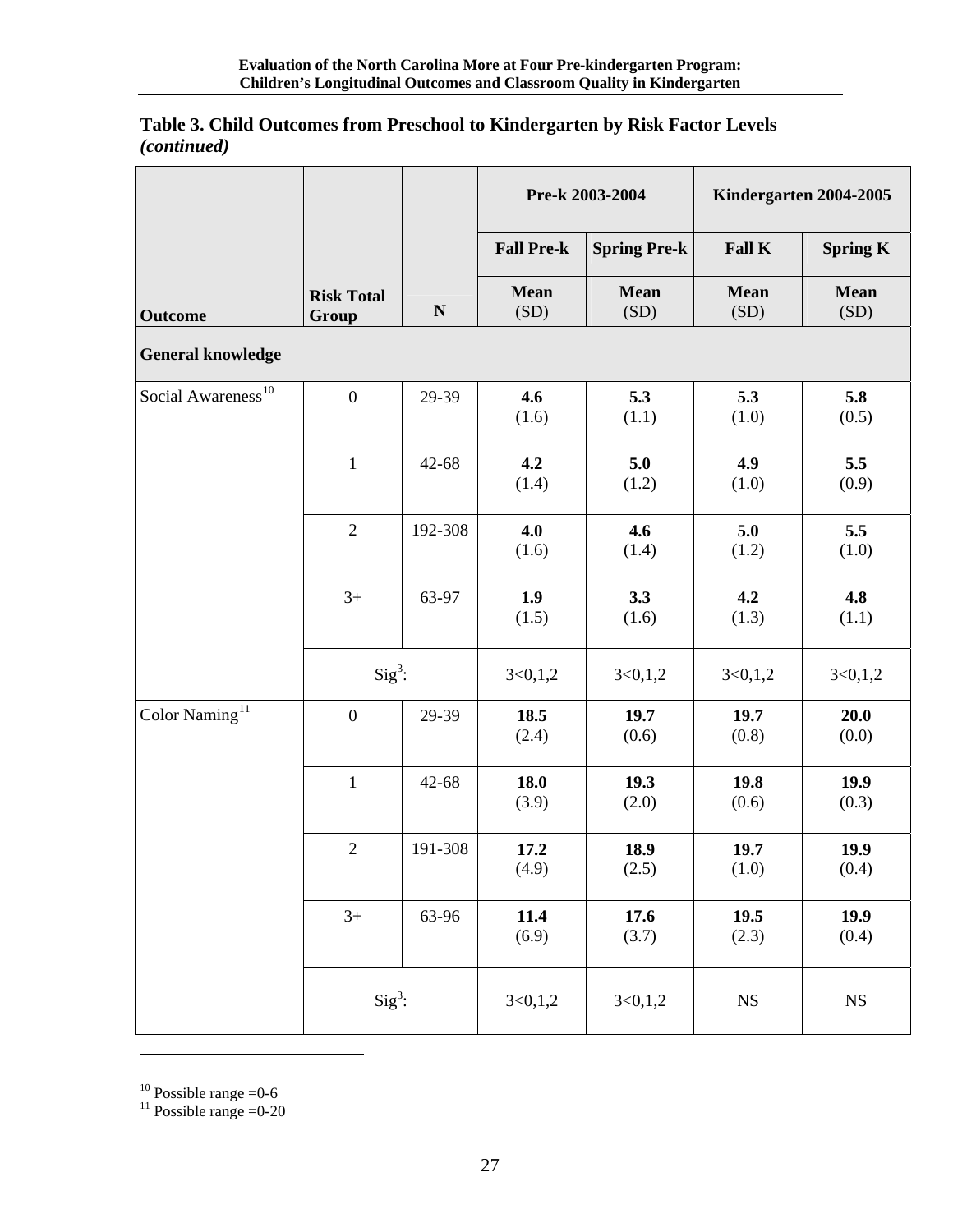

<span id="page-28-0"></span>**Figure 17. Growth in Receptive Language Skills (PPVT-III) by Cumulative Risk** 

**Figure 18. Growth in Alphabet Knowledge (Naming Letters Task) by Cumulative Risk** 

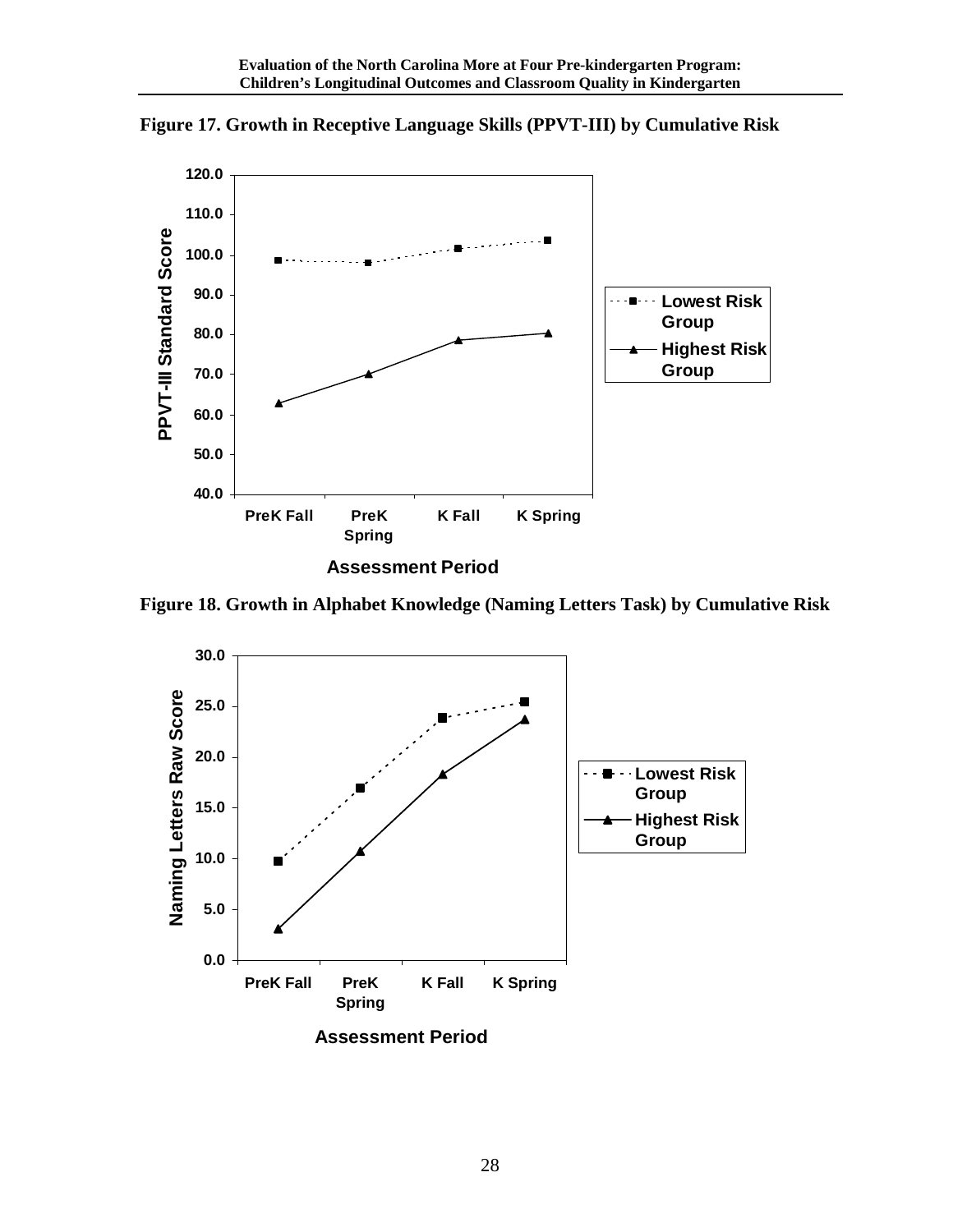

<span id="page-29-0"></span>**Figure 19. Growth in Math Skills (WJ-III Applied Problems) by Cumulative Risk** 

**Assessment Period**

**Figure 20. Growth in General Social Knowledge (Social Awareness Task) by Cumulative Risk** 



**Assessment Period**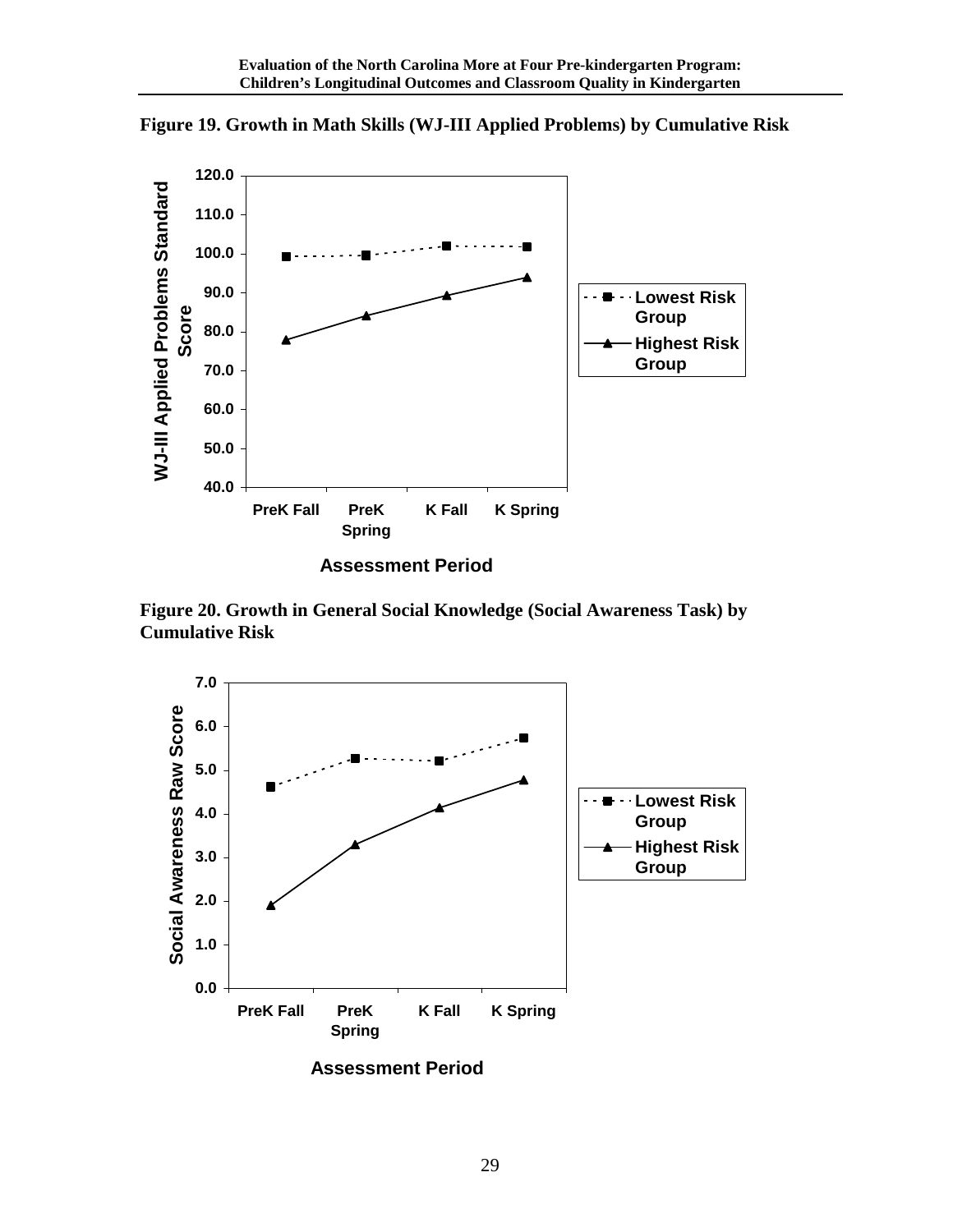

<span id="page-30-0"></span>**Figure 21. Growth in Color Knowledge (Color Naming Task) by Cumulative Risk** 

**Assessment Period**

**Figure 22. Growth in Phonological Awareness Skills (WJ-III Rhyming) by Cumulative Risk** 

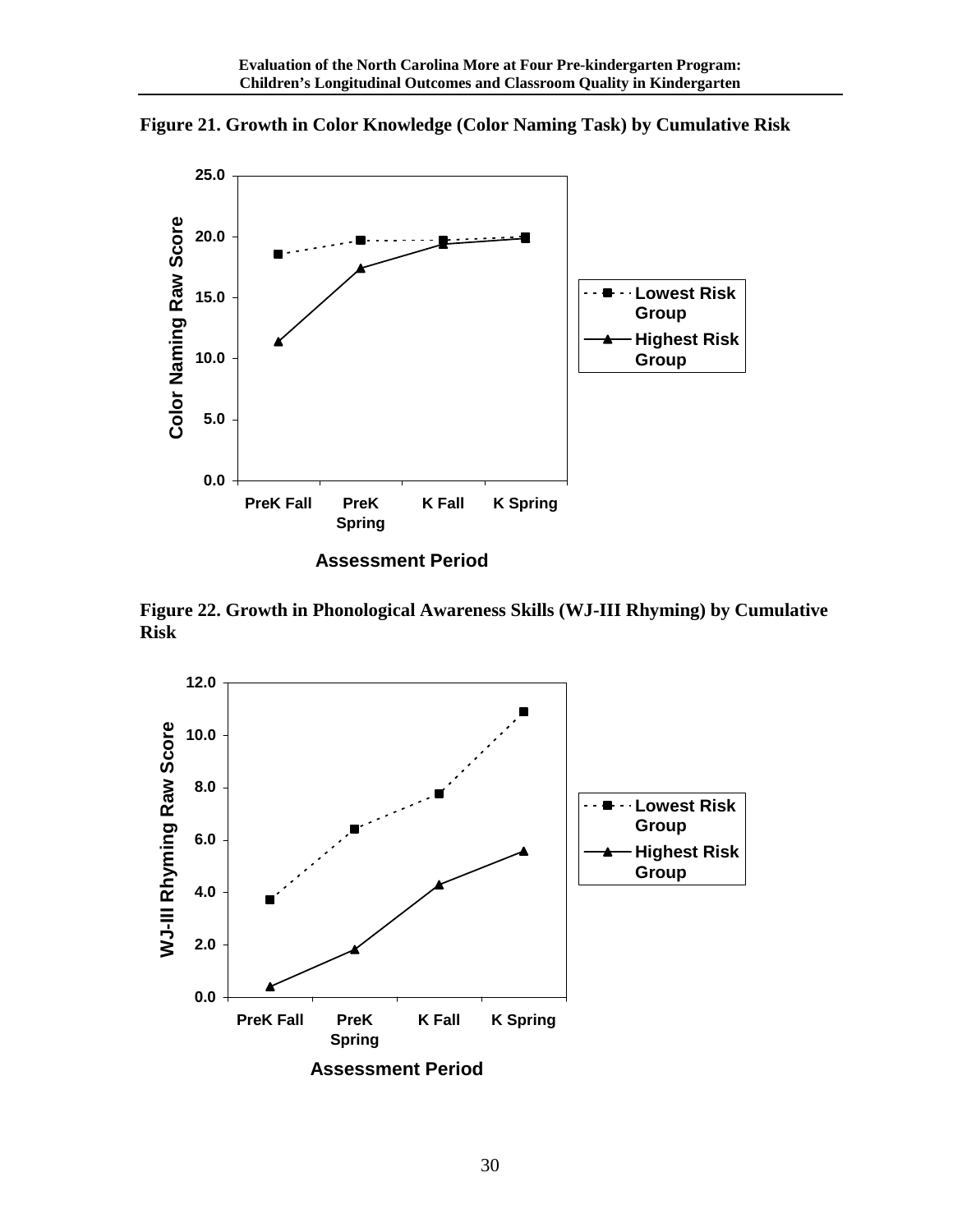## <span id="page-31-0"></span>**Do children in classrooms with higher quality practices in pre-k or kindergarten show greater growth in developmental skills?**

We examined whether higher quality classroom practices in either pre-k or kindergarten (as measured by the ECERS-R) were associated with greater gains on the child outcome measures, after adjusting for individual children's levels of risk (risk factor status, service priority status, and English proficiency), gender, and age. (See next section of this report for further description of classroom quality in pre-k and kindergarten.) There were no differences in children's developmental progress over the two years on the basis of the quality of practices in their pre-k classrooms, suggesting that children benefited similarly from the More at Four Program through the end of kindergarten, regardless of the particular classroom they attended. This finding is not surprising, given the overall high quality of practices in the pre-k classes, most of which had average scores in the highest quality range. In contrast, children in higher quality kindergarten classrooms showed greater growth over the kindergarten year on one outcome measure, receptive language skills  $[F(1, 174)=5.61]$ , p<.02], as seen in Figure 23. No differences on the basis of classroom quality in either year were found for the remaining measures.

Analytic Strategy: These analyses included a subset of the sample, since kindergarten classroom quality was only available for 185 children in 97 classrooms. For each outcome measure, we conducted separate repeated measures analyses using general linear models, with ECERS-R total child items score as the independent variable. One set of analyses tested the effects of pre-k quality on children's outcomes over the two-year period and a second set of analyses tested the effects of kindergarten quality over the kindergarten year. The analyses included children's gender and age at each assessment as covariates. The analyses also adjusted for children's risk status (risk factor level, service priority level, and English proficiency level) and classroom quality in pre-k (for the test of kindergarten effects) or kindergarten (for the test of pre-k effects), and tested the interactions of the quality variable of interest with time to examine whether there were any moderating effects on the amount of growth.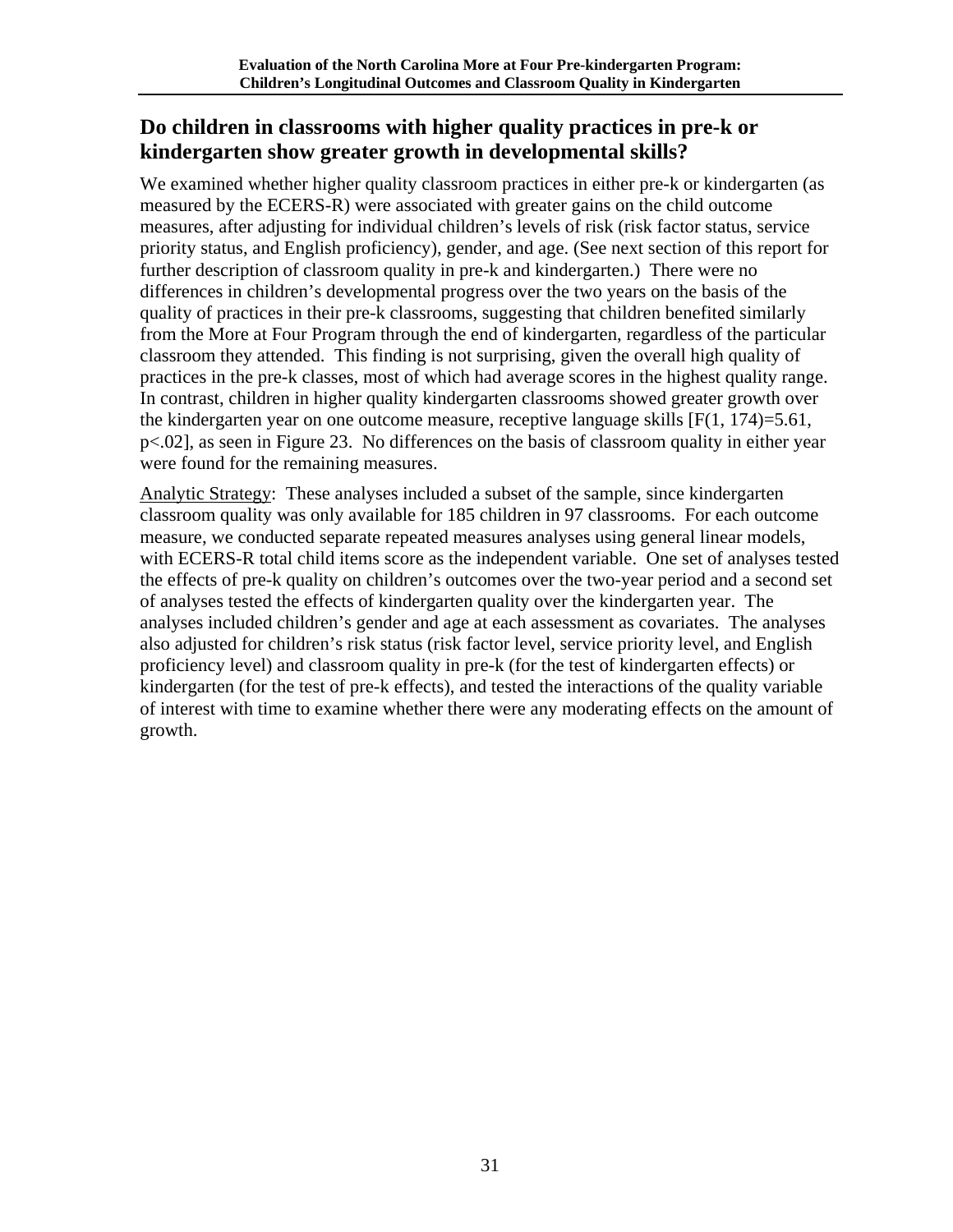<span id="page-32-0"></span>



## **Are there other factors accounting for children's growth, such as pre-k program dosage or the timing of assessments?**

We looked at the possible associations of three factors with children's growth from pre-k to kindergarten to examine the extent to which children's outcomes were likely related to their participation in the More at Four Program. First of all, we examined whether there were substantial enough differences in children's "dosage" of the pre-k program (i.e., amount of attendance) to affect the level of growth. Second, we examined whether there were significant differences in children's growth related to the timing of assessments at each of the four periods to insure that differences were not due to variations among children in the length of time between assessments. Third, we specifically examined the issue of "summer growth" to investigate the extent to which children's gains in skills were occurring in conjunction with pre-k or kindergarten program participation.

#### **Program Dosage**

The first set of analyses addressed the effects of the dosage of the pre-k program received by each child on the amount of growth on the outcomes measures. We examined whether the amount of children's pre-k program attendance was associated with growth during pre-k and continuing into kindergarten, to determine whether children who experienced a greater dosage of the More at Four Program derived more benefit than those who experienced less.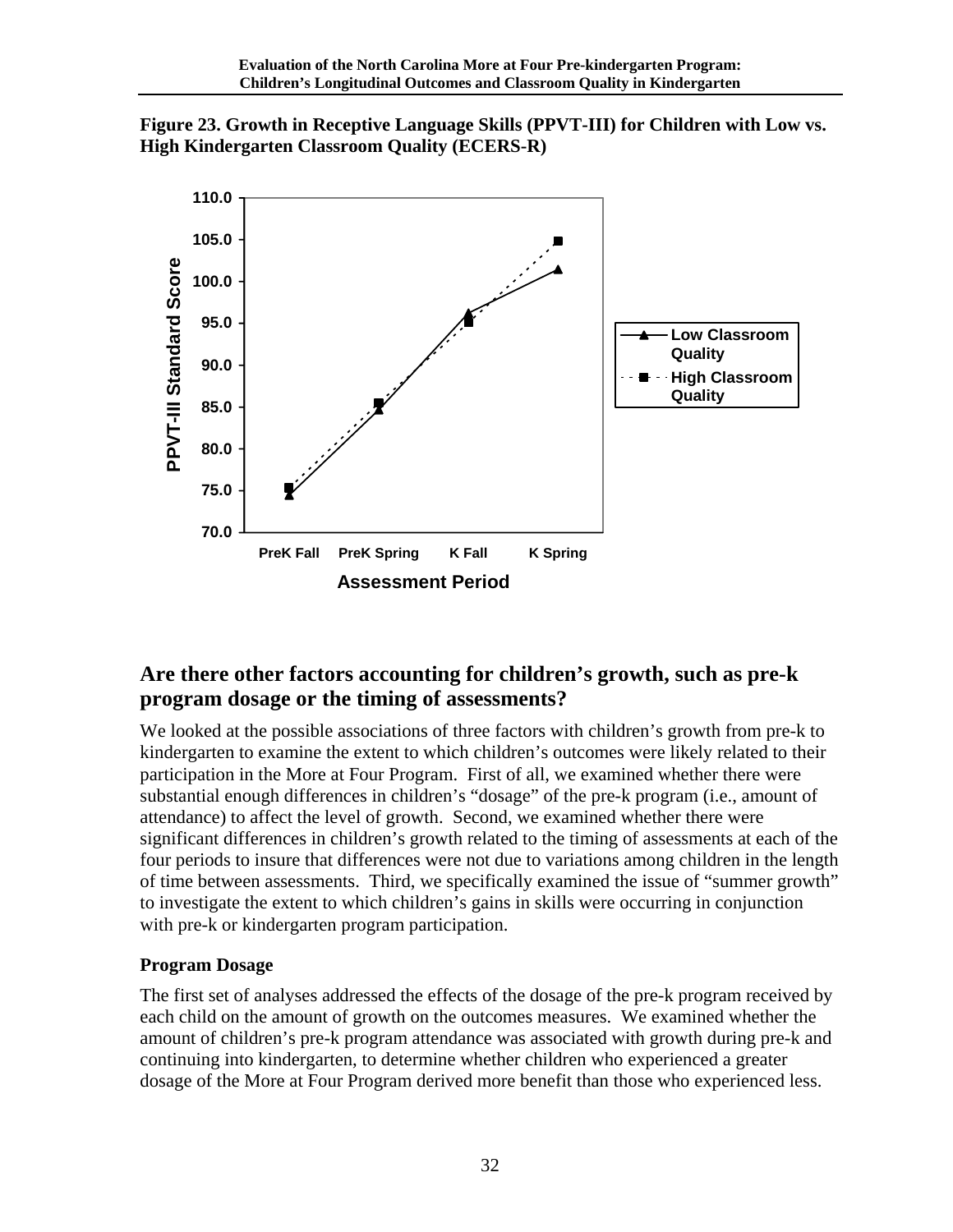The average days of More at Four attendance for children in our sample was 155.6  $(SD=17.1)$ , with a range from 69-195.

We first examined whether there were any associations between pre-k program dosage and children's scores or gains on the outcome measures. If significant results were obtained, we then examined whether these effects persisted after adjusting for other child characteristics (total risk, service priority status, English proficiency level, gender, and age at assessment) related to outcomes. In general, there were some positive effects of program dosage on children's level of performance on the outcome measures, but not the amount of gain, across the different outcome areas. However, none of these effects of program dosage remained after adjusting for other child characteristics. For language/literacy skills, greater program dosage was related to higher scores, but not greater gains, on the Rhyming  $[F(1,506)=6.65]$ ,  $p$ <.05] and Literacy concepts tasks  $[F(1,509)=4.36, p<.05]$ , but these effects were not significant after adjusting for child characteristics. There were no effects of program dosage on receptive language ability or on either measure of math skills (applied problems or counting). For behavioral skills, greater program dosage was related to higher scores on social skills  $[F(1,512)=5.84, p<0.05]$  prior to adjusting for other child characteristics, but was not related to problem behaviors scores. In sum, these findings suggest that children who received a greater dosage of the More at Four program (i.e., attended more days) had more advanced social skills and pre-reading skills (literacy concepts and phonological awareness) throughout the pre-k year and the kindergarten year, both at entry into the pre-k program and over time, but did not differ in the amount of gain over time. However, these associations were not obtained after taking into account other child characteristics related to children's outcomes, suggesting that program dosage was not having an independent effect from differences in children's risk levels and demographic characteristics. This lack of an independent dosage effect may also be related to the generally high rates of program attendance for most children. The average attendance was 156 days, or 87% of the typical 180 day school year, so most children received a relatively high dosage of the More at Four program. While there was some variation in attendance within our sample, it may not have been sufficient to result in independent effects on pre-k and kindergarten outcomes.

Analytic Strategy: Separate repeated measures analyses using a general linear models approach were conducted for each outcome measure, with scores at all four time points (fall pre-k, spring pre-k, fall kindergarten, spring kindergarten) as the dependent variables to examine changes in overall growth from the beginning of pre-k to the end of kindergarten. The first set of analyses included total pre-k attendance and the interaction between pre-k attendance and time as the predictors, to test whether there were any associations between program dosage and children's level of performance or amount of gain on the outcome measures. If significant differences were found, the second set of analyses included child characteristics (total risk, service priority status, English proficiency level, gender, and age at assessment) and their interactions with time as covariates to test whether the effects of program dosage still remained after adjusting for other factors related to children's level of performance and/or gains over time on the outcome measures.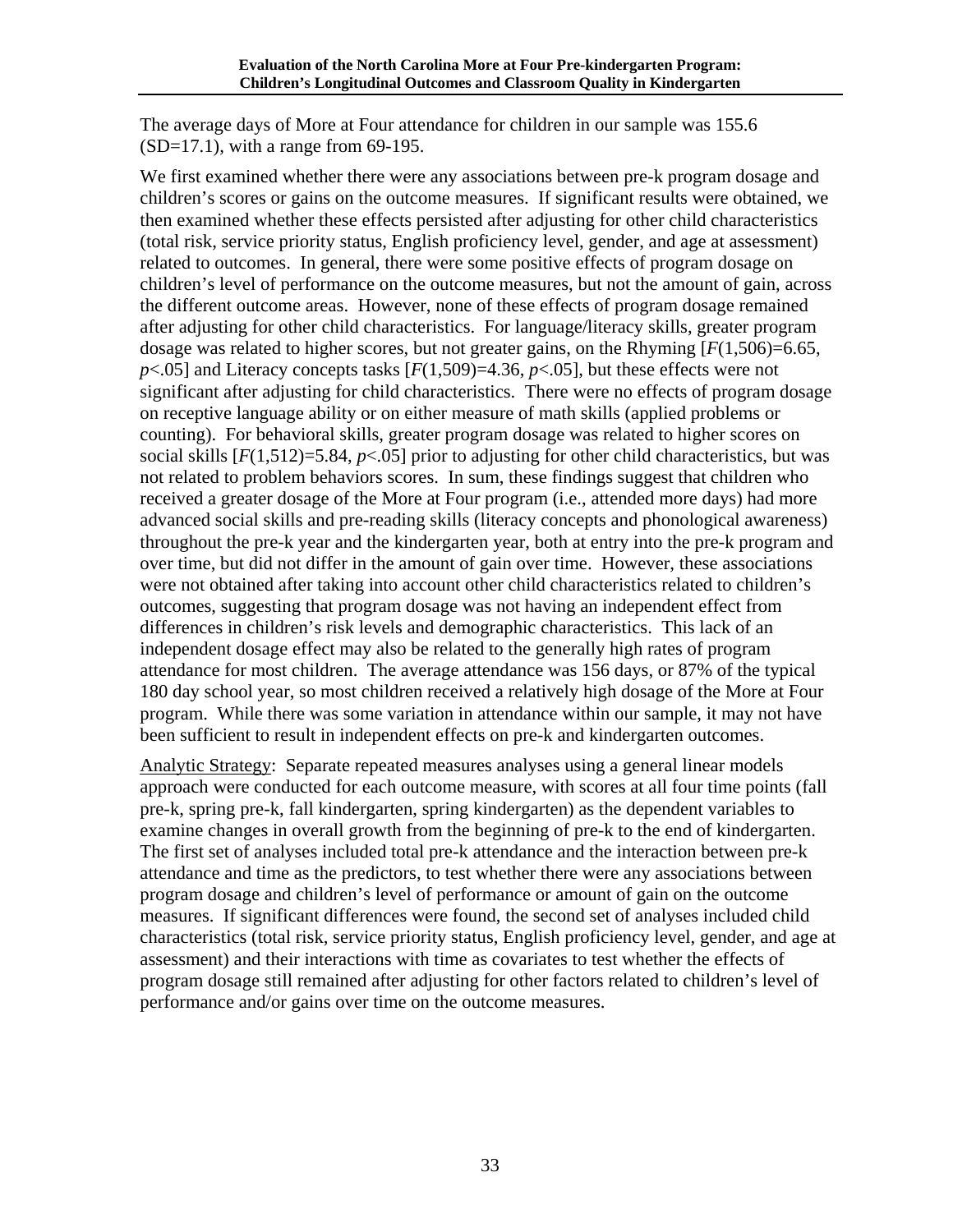#### **Timing of Assessments**

The second set of analyses addressed the issue of the effects of the time between assessment points on the amount of children's growth on the outcomes measures. While we did attempt to assess children as early as possible in the fall and as late as possible in the spring each year, and to maintain consistent intervals between fall and spring assessments across children, there was variation based on schools' schedules and children's absences. Therefore, we examined whether variations in the timing of assessments for individual children were substantial enough to have a measurable impact on the amount of growth on the outcome measures, after adjusting for child characteristics (English proficiency, risk factor total, service priority status, and gender) and pre-k classroom quality (as measured by the ECERS-R). We looked at the time between assessments for three different periods: 1) Fall Pre-k to Spring Pre-k (pre-k program effects), 2) Spring Pre-k to Fall Kindergarten (interim period), and 3) Fall Kindergarten to Spring Kindergarten (kindergarten program effects). For the pre-k period, we also included the amount of time elapsed from when the child entered the pre-k program to the first assessment, to examine unmeasured effects of the pre-k program (i.e., effects that occurred prior to the baseline assessment).

In general, there were few effects of time between assessments after adjusting for child and classroom characteristics, suggesting that the previous findings of differences in outcomes on the basis of child or classroom characteristics were not due to systematic differences in the timing of assessments. The length of time from the Fall baseline to the Spring end-of-year assessments in Pre-k was not associated with differences in the amount of growth on any of the outcome measures, indicating that the variations among children in the measured amount of time in the pre-k program were not substantial enough to affect the results. Similarly, there were no effects of the length of time between Spring Pre-k and Fall Kindergarten assessments on the amount of children's growth, suggesting that there were no differential effects of the length of this interim period. There was one effect of time between the Fall Kindergarten and Spring Kindergarten assessments, indicating that children with a longer measured time in kindergarten (i.e., greater time between the Fall and Spring assessments) showed greater gains on the Naming Letters task  $\lceil \beta \rceil$  (se) = .04 (.02), *p*<.05], although most children reached the ceiling on this measure by the end of kindergarten.

There were a few significant associations related to variations in the unmeasured effects of the pre-k program, indicating some decreases in the amount of growth on outcome measures for children with greater pre-k attendance prior to their first assessment. Gains during pre-k decreased as the time prior to baseline increased for the applied problems measure of math skills  $[6$  (se)=-.14 (.05),  $p<0.05$ ] and for social skills  $[6$  (se)=-.12 (.05),  $p<0.05$ ]. Similarly, fewer decreases in problem behaviors were found for children with shorter measured times in the pre-k program  $\lceil \beta \rceil$  (se)=.09 (.04), *p*<.05]. These findings suggest that the previous results related to children's gains over time, while still significant, may have slightly underestimated the amount of growth attributable to participation in the More at Four Program in these areas for children with greater program attendance prior to baseline.

Analytic Strategy: Three separate regression analyses were conducted for each outcome measure to examine whether variations in the time between assessments were associated with differences in the amount of gain on the outcome measures, controlling for child characteristics (English proficiency, risk factor total, service priority status, and gender) and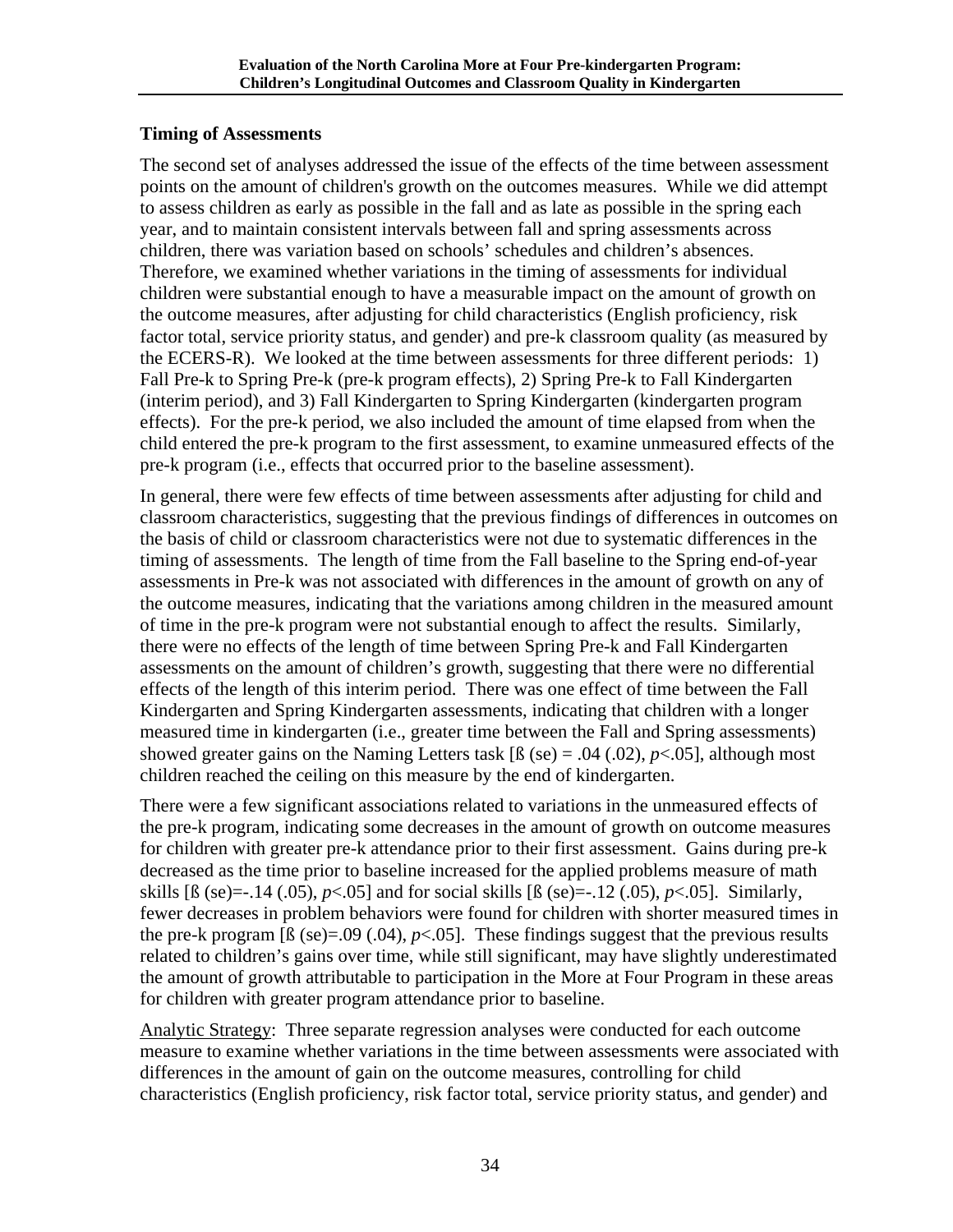pre-k classroom quality (ECERS-R total child items score). Three different time periods were examined: 1) Fall Pre-k to Spring Pre-k to measure the effects of variations in the amount of time in the pre-k program on growth during pre-k, 2) Spring Pre-k to Fall Kindergarten to measure the effects of variations in the amount of time in the interim period between the end of pre-k and beginning of kindergarten assessments, and 3) Fall Kindergarten to Spring Kindergarten to measure the effects of variations in the amount of time in the kindergarten program on growth during kindergarten. In addition, for the first analysis, the amount of time children attended the pre-k program prior to the first assessment was included, to adjust for unmeasured effects of the pre-k program prior to the baseline measurement.

#### **Summer Effects**

We compared the amount of gains children made during the pre-k program year, the kindergarten program year, and the summer period between pre-k and kindergarten. Issues of interest were the extent to which growth occurred during the program year (pre-k or kindergarten) vs. over the summer as well as whether children exhibited an often-reported pattern of "summer loss" of skills following their participation in More at Four. To more fully capture the amount of growth during the pre-k and kindergarten programs, we extrapolated individual growth curves for children to the beginning and end of each program year, to represent the total change during the pre-k and kindergarten programs. The remaining change was then attributed to the summer period. We also adjusted for other factors associated with children's gains on the outcome measures, including child characteristics (risk total, service priority status, English proficiency, gender) and pre-k program quality (as measured by the ECERS-R).

As seen in Table 4, in general, children exhibited greater growth during the pre-k and/or kindergarten years than over the summer period across all outcome domains. Significantly greater gains were found during both pre-k and kindergarten, compared to summer, for language and literacy measures (rhyming, literacy concepts), math skills (applied problems), behavioral skills (social skills), and general knowledge (social awareness). For literacy concepts, gains were greater in kindergarten than pre-k as well. Greater gains were found during pre-k, compared to both summer and kindergarten, for some aspects of language/literacy skills (naming letters) and general knowledge (color naming). Both of these are skills that children generally mastered by the end of pre-k, and therefore had little room for growth in kindergarten. Greater gains were found for pre-k compared to summer only for one aspect of math skills (counting). Differences were found only between pre-k and kindergarten for receptive language ability, which may reflect the effects of children's initial exposure to a formalized educational program in pre-k, with less growth expected from subsequent exposure in kindergarten. Similarly to other findings, there were no differences in the area of problem behaviors, which changed very little over time (and were near the expected mean for this measure). It is important to note that although there tended to be less gain over the summer, children still showed some growth on most measures. The one clear exception was social skills, which exhibited a drop from the end of pre-k to the beginning of kindergarten; however, these scores are based on teacher ratings and this drop may reflect the increased expectations of kindergarten teachers compared to pre-k teachers in this domain. Contrary to some beliefs, we did not find evidence of a summer loss of skills. Rather, these findings suggest that, for most areas, the growth trajectory children established in the pre-k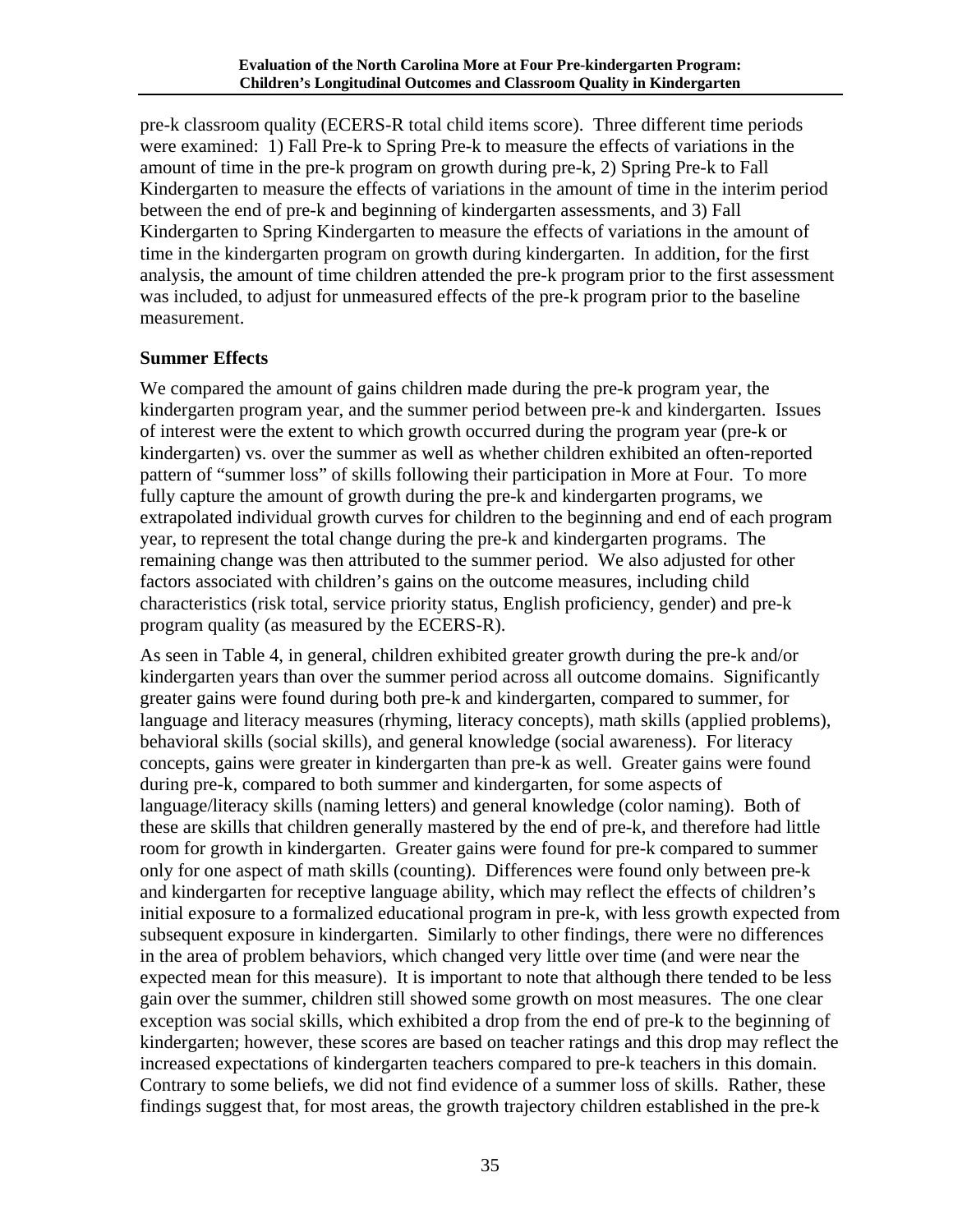year continued over the summer period, albeit to a lesser extent, and was re-established in kindergarten.

Analytic Strategy: Individual growth curves for pre-k and kindergarten were estimated for each child based on fall and spring scores, and were extrapolated to the beginning and end of each school year to more fully capture growth during the program year. The remaining change was attributed to the summer period. For the pre-k year, we extrapolated each child's growth based on their first and last day of attendance for the More at Four Program. Because individual attendance data were not available for the kindergarten year, we used a common start date (August 25) and a common end date (May 25), based on the typical public school calendar that year. Separate repeated measures analyses using a general linear models approach were conducted for each outcome using the change scores for pre-k (extrapolated spring pre-k score minus extrapolated fall pre-k score), kindergarten (extrapolated spring kindergarten score minus extrapolated fall kindergarten score), and summer (extrapolated fall kindergarten score minus extrapolated spring pre-k score). In addition, these analyses adjusted for child characteristics (risk total, service priority status, English proficiency, gender) and pre-k program quality (ECERS-R total child items score).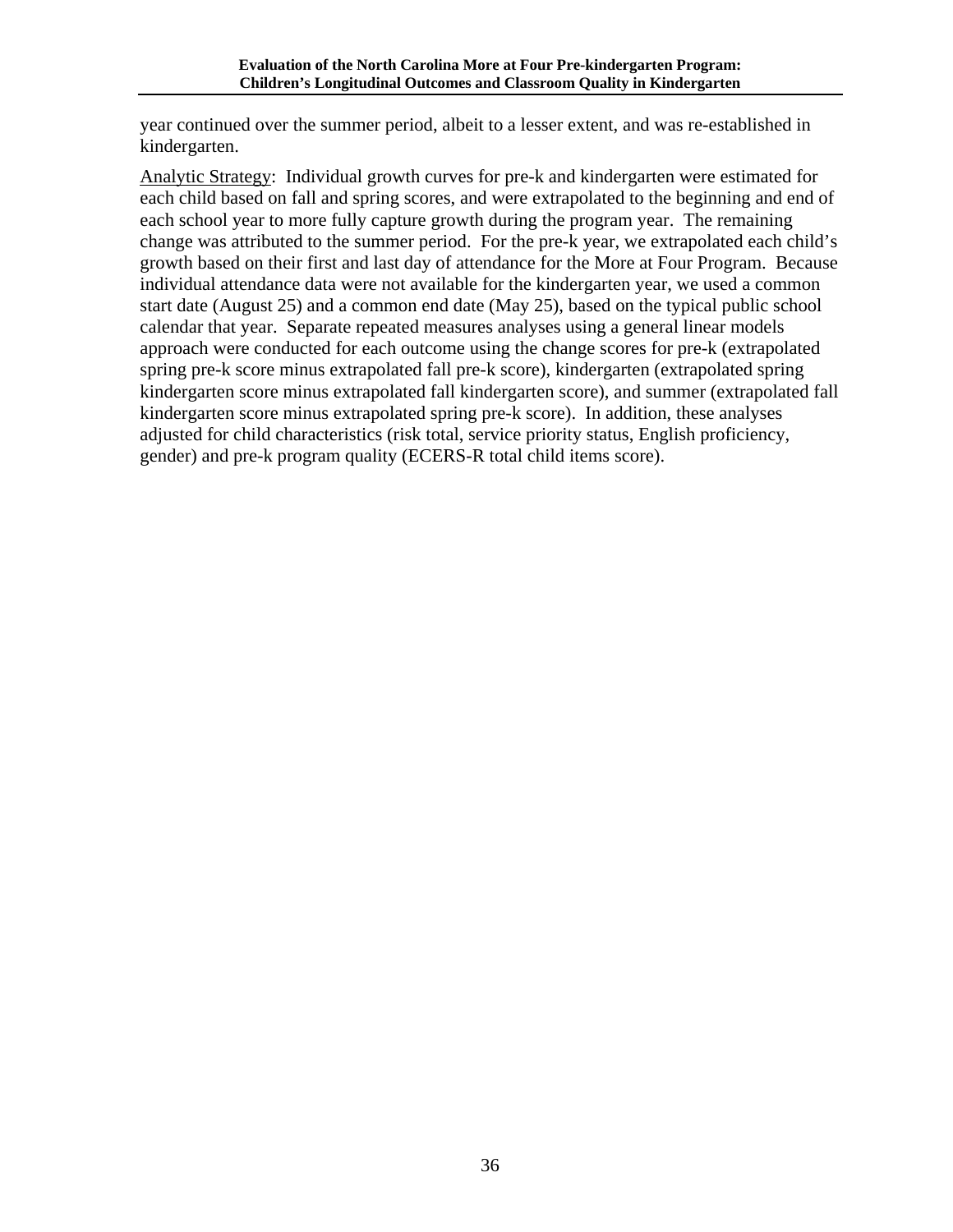|                       |                                                  | Pre-k<br>$(n=380-427)$ | Kindergarten<br>$(n=276-327)$ | <b>Summer</b><br>$(n=259-312)$ |                                               |
|-----------------------|--------------------------------------------------|------------------------|-------------------------------|--------------------------------|-----------------------------------------------|
| <b>Domain</b>         | <b>Outcome</b>                                   | <b>Mean</b><br>(SD)    | <b>Mean</b><br>(SD)           | <b>Mean</b><br>(SD)            | <b>Significant</b><br>Difference <sup>1</sup> |
| Language and literacy | PPVT-III<br>receptive<br>language <sup>2</sup>   | 5.6<br>(13.6)          | 3.1<br>(16.6)                 | 3.8<br>(13.7)                  | P>K                                           |
|                       | WJ-III<br>Rhyming <sup>3</sup>                   | 3.5<br>(4.4)           | 3.5<br>(5.7)                  | 1.3<br>(4.6)                   | P > S<br>K > S                                |
|                       | Story and<br>Print<br>Concepts <sup>4</sup>      | 2.6<br>(2.9)           | 3.1<br>(3.6)                  | 1.4<br>(3.0)                   | P > S<br>K > P,S                              |
|                       | Naming<br>Letters <sup>5</sup>                   | 11.5<br>(9.9)          | 5.2<br>(8.5)                  | 4.7<br>(7.4)                   | P > K, S                                      |
| Math                  | WJ-III<br>Applied<br>Problems <sup>2</sup>       | 3.1<br>(15.4)          | 5.3<br>(16.6)                 | 1.2<br>(13.0)                  | P > S<br>K > S                                |
|                       | Counting<br>$\mathrm{Task}^6$                    | 9.9<br>(13.2)          | 8.8<br>(18.6)                 | 7.2<br>(14.8)                  | P > S                                         |
| Classroom behavior    | <b>SSRS</b> Social<br>Skills <sup>2</sup>        | 8.8<br>(17.1)          | 9.0<br>(19.4)                 | $-11.6$<br>(19.2)              | P > S<br>K > S                                |
|                       | <b>SSRS</b><br>Problem<br>Behaviors <sup>2</sup> | 1.2<br>(13.9)          | $-0.5$<br>(16.4)              | 1.1<br>(16.7)                  | <b>NS</b>                                     |
| General knowledge     | Social<br>Awareness <sup>7</sup>                 | 1.1<br>(2.0)           | 0.9<br>(1.8)                  | 0.0<br>(1.5)                   | P > S<br>K > S                                |
|                       | Color<br>Naming <sup>8</sup>                     | 3.2<br>(5.6)           | 0.4<br>(2.4)                  | 0.4<br>(2.4)                   | P > K, S                                      |

#### <span id="page-37-0"></span>**Table 4. Extrapolated Change Scores on Outcome Measures for Pre-k, Kindergarten, and Summer Periods**

<span id="page-37-2"></span><span id="page-37-1"></span>

 $\overline{a}$ 

<span id="page-37-7"></span> $7$  Possible range = 0-6

<sup>&</sup>lt;sup>1</sup> Note: P=Pre-k change; K=Kindergarten change; S=Summer change.<br>
<sup>2</sup> Indicates standardized, norm-referenced measure with mean=100, SD=15.<br>
<sup>3</sup> Bossible range =0.17

<span id="page-37-4"></span><span id="page-37-3"></span> $3$  Possible range = 0-17

 $4$  Possible range = 0-14

<span id="page-37-5"></span> $5$  Possible range = 0-26

<span id="page-37-6"></span> $6$  Possible range = 1-40

<span id="page-37-8"></span> $8$  Possible range = 0-20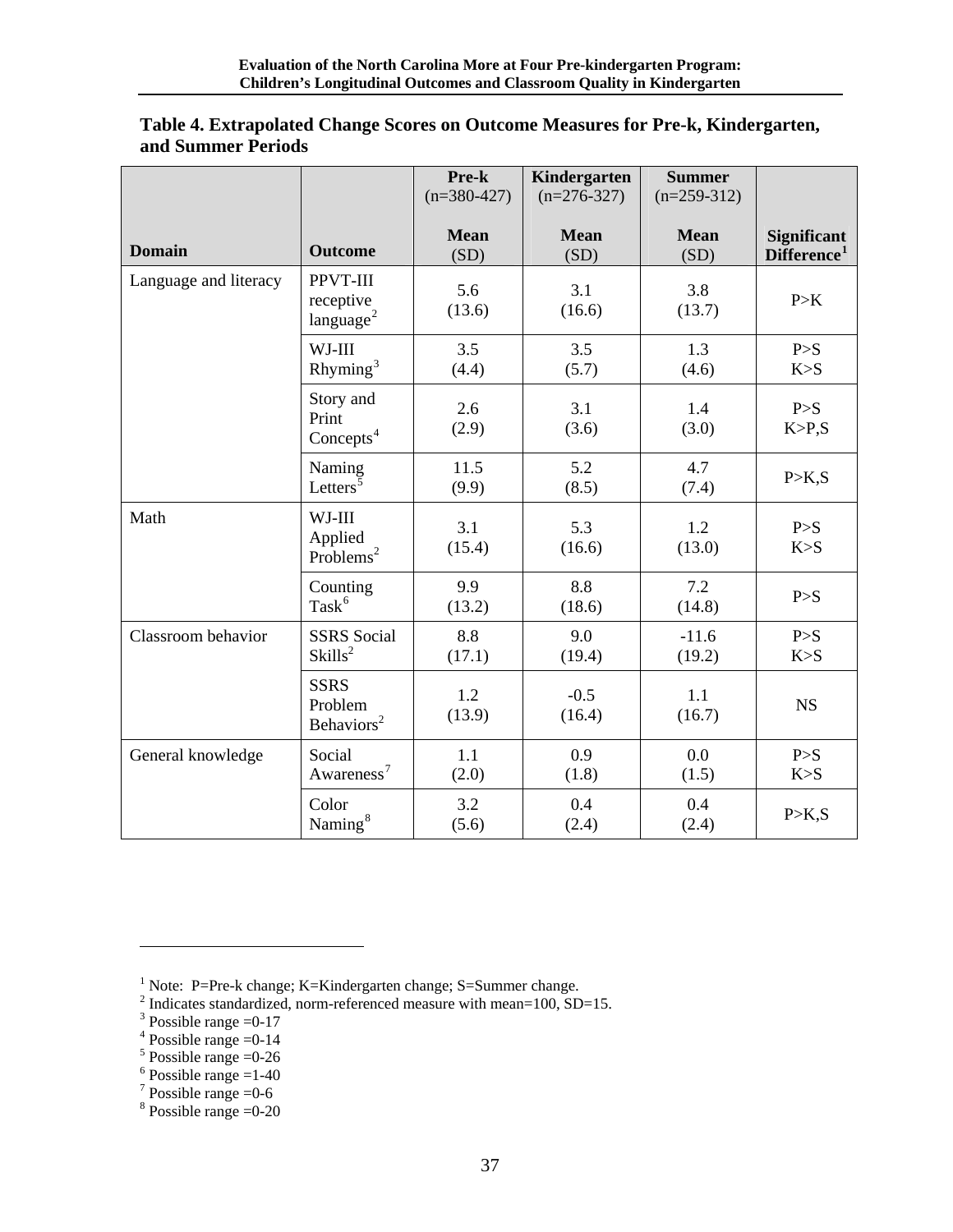## <span id="page-38-0"></span>**WHAT WAS THE QUALITY OF THE PRE-K AND KINDERGARTEN PROGRAMS ATTENDED BY MORE AT FOUR CHILDREN?**

Information was gathered in order to examine the quality of practices in children's preschool More at Four classrooms and kindergarten classrooms. In 2003-2004, observations were conducted in a random sample of 99 More at Four classrooms, including 57 of the 58 classrooms in which child outcomes data were also gathered. In 2004-2005, observations were conducted in a random sample of 97 of the 248 kindergarten classrooms attended by children for whom we had child outcomes data. (See Appendix A for more information about the classroom quality data collection.)

The observational measure used, the Early Childhood Environment Rating Scale-Revised<sup>[13](#page-62-1)</sup> (ECERS-R), examined the developmental appropriateness of classroom practices, including the activities and materials provided, the interactions among teachers and children, the physical environment, and the daily organization of the program, with standard modifications for the kindergarten classrooms. Six of the seven subscales were used in the current study (Space and furnishings, Personal care routines, Language-reasoning, Activities, Interaction, and Program Structure). The items on the Parents and Staff subscale were deemed less relevant to kindergarten classrooms and therefore were not measured, with the exception of one item related to staff cooperation. Scores on this measure are often categorized into three groups representing good (5.0-7.0), medium (3.0-4.9), and poor (1.0-2.9) quality practices. Scores in the highest range, commonly described as "developmentally appropriate practices," are considered to meet the standards of best practice for promoting children's development. Scores in the medium quality range indicate classrooms that are likely to meet children's basic care needs, but may not always utilize practices that promote their development. Scores in the poor quality range indicate practices which are not likely to meet children's basic care needs and offer few opportunities for promoting children's development. In addition, we gathered information on the use of "specials" in kindergarten, including types and amount of time provided, in order to more fully capture variations in kindergarten classroom practices.

## **What was the overall quality of practices in the classrooms attended by More at Four children in pre-k and kindergarten?**

The quality of classroom practices tended to be substantially higher in pre-k than in kindergarten. Average scores on the ECERS-R for the preschool More at Four classrooms and the kindergarten classrooms are presented in Table 5. In pre-k, the average total score was in the highest quality range, with a mean total score of 5.3 (SD=0.7). This average score is higher than what is often found in samples of preschool programs, where the average score is usually around the middle of the medium range. In kindergarten, the average total score was substantially lower, 3.2 (SD=0.8), at the lower end of the medium level.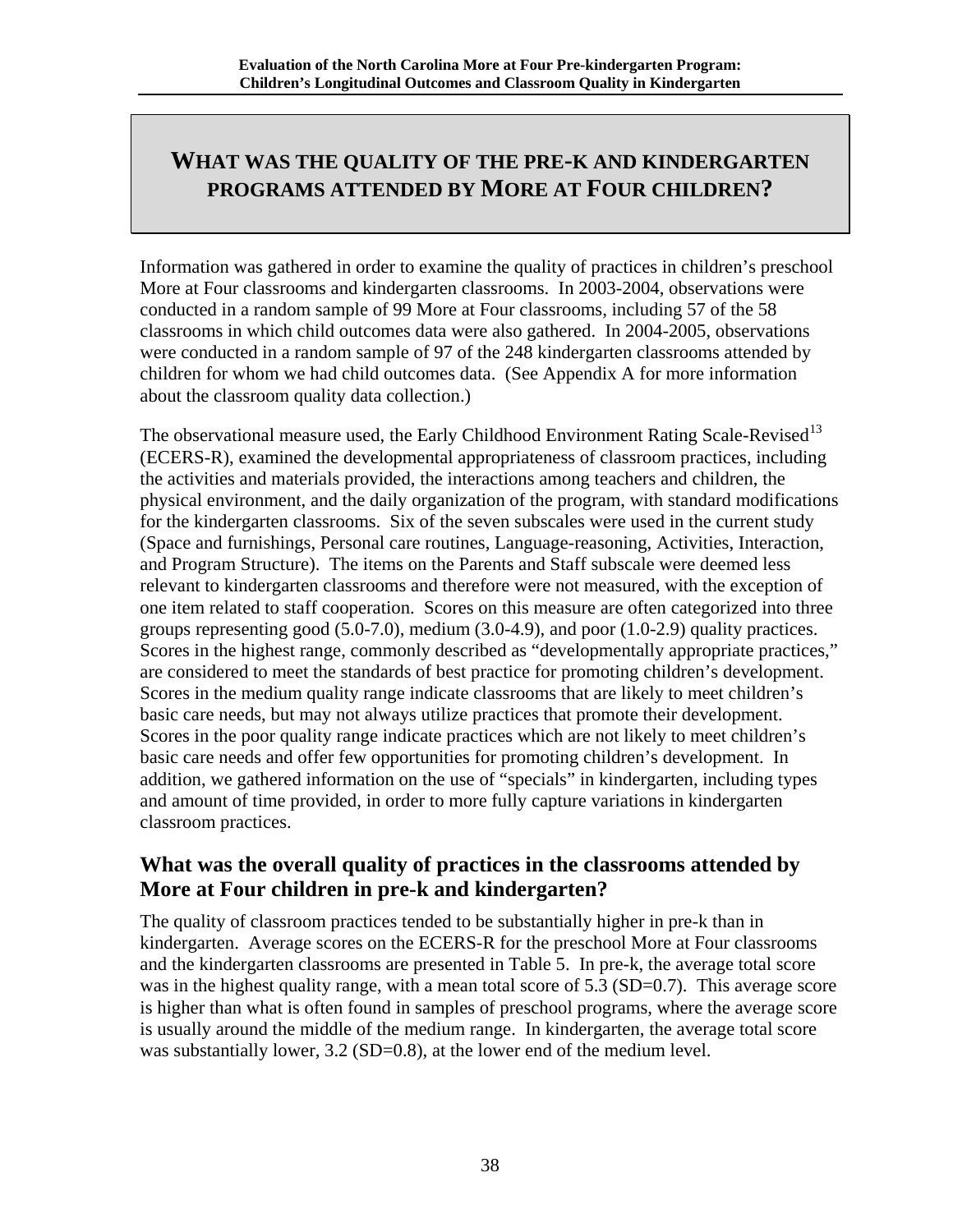| <b>Subscales</b>                                   | <b>Item</b>                                             | 2003-2004<br>Pre-k<br><b>Classrooms</b> |                       | 2004-2005<br>Kindergarten<br><b>Classrooms</b><br>$(n=97)$ |             |           |             |                           |
|----------------------------------------------------|---------------------------------------------------------|-----------------------------------------|-----------------------|------------------------------------------------------------|-------------|-----------|-------------|---------------------------|
| and Items                                          | <b>Description</b>                                      | <b>Mean</b>                             | $(n=99)$<br><b>SD</b> | Range                                                      | <b>Mean</b> | <b>SD</b> | Range       | $t^1$                     |
| <b>Total Child</b><br><b>Items Score</b>           | (items 1-37)                                            | 5.3                                     | 0.7                   | $3.0 - 6.6$                                                | 3.2         | 0.8       | $1.5 - 4.7$ | 20.9***<br>$\overline{2}$ |
| Space and<br><b>Furnishings</b><br><b>Subscale</b> | $(items 1-8)$                                           | 5.0                                     | 0.9                   | $3.0 - 6.8$                                                | 3.5         | 0.8       | $1.4 - 6.4$ | $13.2***$                 |
| 1                                                  | Indoor space                                            | 5.0                                     | 1.9                   | $1 - 7$                                                    | 4.6         | 2.2       | $1 - 7$     |                           |
| $\overline{2}$                                     | Furniture for<br>routine care,<br>play, and<br>learning | 6.4                                     | 1.2                   | $2 - 7$                                                    | 6.1         | 1.5       | $1 - 7$     |                           |
| 3                                                  | Furnishings for<br>relaxation and<br>comfort            | 5.5                                     | 1.6                   | $3 - 7$                                                    | 2.8         | 1.3       | $1 - 7$     |                           |
| $\overline{4}$                                     | Room<br>arrangement<br>for play                         | 5.6                                     | 1.7                   | $1 - 7$                                                    | 4.3         | 1.7       | $1 - 7$     |                           |
| 5                                                  | Space for<br>privacy                                    | 5.2                                     | 1.9                   | $2 - 7$                                                    | 3.5         | 1.0       | $1 - 7$     |                           |
| 6                                                  | Child-related<br>display                                | 4.9                                     | 1.5                   | $3 - 7$                                                    | 3.1         | 0.9       | $2 - 6$     |                           |
| $\tau$                                             | Space for gross<br>motor play                           | 3.5                                     | 2.0                   | $1 - 7$                                                    | 1.8         | 1.1       | $1-6$       | $\overline{a}$            |
| $8\,$                                              | Gross motor<br>equipment                                | 3.9                                     | 2.3                   | $1 - 7$                                                    | 1.8         | 0.7       | $1 - 7$     |                           |

#### <span id="page-39-0"></span>**Table 5. Comparison of Pre-k and Kindergarten Quality of Classroom Practices (ECERS-R Mean Item Scores)**

<span id="page-39-2"></span><span id="page-39-1"></span> $\frac{1}{2}$  \* p < .05, \* \* p < .01, \* \* \* p < .001<br>  $\frac{2}{2}$  Degrees of freedom = 194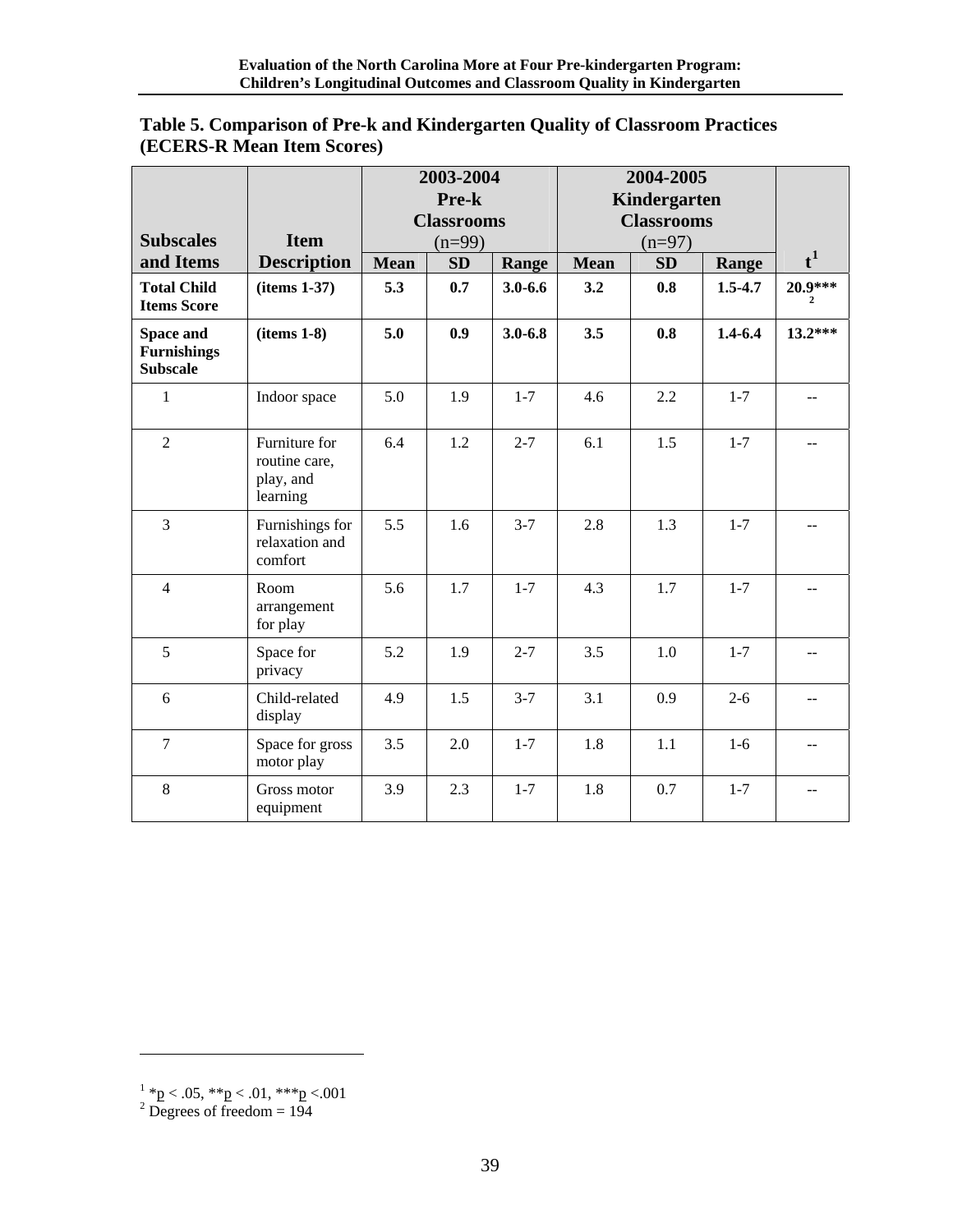| Table 5. Comparison of Pre-k and Kindergarten Quality of Classroom Practices |
|------------------------------------------------------------------------------|
| (ECERS-R Mean Item Scores) ( <i>continued</i> )                              |

|                                                            |                                                        | 2003-2004   |                   | 2004-2005   |                   |            |             |                          |
|------------------------------------------------------------|--------------------------------------------------------|-------------|-------------------|-------------|-------------------|------------|-------------|--------------------------|
|                                                            |                                                        |             | Pre-k             |             | Kindergarten      |            |             |                          |
|                                                            |                                                        |             | <b>Classrooms</b> |             | <b>Classrooms</b> |            |             |                          |
| <b>Subscales</b>                                           | <b>Item</b>                                            |             | $(n=99)$          |             |                   | $(n=97^3)$ |             |                          |
| and Items                                                  | <b>Description</b>                                     | <b>Mean</b> | SD                | Range       | <b>Mean</b>       | SD         | Range       | $t^4$                    |
| <b>Personal Care</b><br><b>Routines</b><br><b>Subscale</b> | $(items 9-14)$                                         | 4.9         | 1.1               | $2.3 - 7.0$ | 2.4               | 1.0        | $1.0 - 5.0$ | $17.0***$<br>5           |
| 9                                                          | Greeting/<br>departing                                 | 6.6         | 0.9               | $4 - 7$     | 4.0               | 2.3        | $1 - 7$     | $-$                      |
| 10                                                         | Meals/snacks                                           | 4.0         | 2.1               | $1 - 7$     | 1.3               | 1.0        | $1 - 7$     | $\overline{\phantom{a}}$ |
| 11                                                         | Nap/rest                                               | 5.0         | 2.0               | $2 - 7$     | 1.5               | 1.1        | $1 - 4$     | $\sim$                   |
| 12                                                         | Toileting/<br>diapering                                | 5.1         | 2.5               | $1 - 7$     | 3.2               | 2.7        | $1 - 7$     | $\overline{\phantom{a}}$ |
| 13                                                         | Health<br>practices                                    | 5.2         | 1.9               | $1 - 7$     | 2.1               | 1.2        | $1-6$       | $-$                      |
| 14                                                         | Safety<br>practices                                    | 3.9         | 2.5               | $1-7$       | 2.0               | 1.7        | $1 - 7$     | $\overline{a}$           |
| Language-<br><b>Reasoning</b><br><b>Subscale</b>           | (items 15-18)                                          | 5.8         | 0.9               | $3.3 - 7.0$ | 4.1               | 1.2        | $1.5 - 6.3$ | $10.9***$<br>6           |
| 15                                                         | Books and<br>pictures                                  | 5.5         | 1.5               | $2 - 7$     | 3.0               | 1.3        | $1-7$       | --                       |
| 16                                                         | Encouraging<br>children to<br>communicate              | 6.6         | $0.8\,$           | $4 - 7$     | 4.3               | 2.3        | $1 - 7$     |                          |
| 17                                                         | Using<br>language to<br>develop<br>reasoning<br>skills | 4.9         | 1.5               | $2 - 7$     | 4.5               | 1.4        | $1 - 7$     | $\overline{a}$           |
| 18                                                         | Informal use of<br>language                            | 5.9         | 1.4               | $2 - 7$     | 4.5               | 2.1        | $1 - 7$     | $\overline{\phantom{a}}$ |

<span id="page-40-3"></span><span id="page-40-2"></span>

<span id="page-40-0"></span><sup>&</sup>lt;sup>3</sup> For item 9, n=96; for item 11, n=61.<br>
<sup>4</sup> \*p < .05, \*\*p < .01, \*\*\*p < .001<br>
<sup>5</sup> Degrees of freedom = 194<br>
<sup>6</sup> Degrees of freedom = 174

<span id="page-40-1"></span>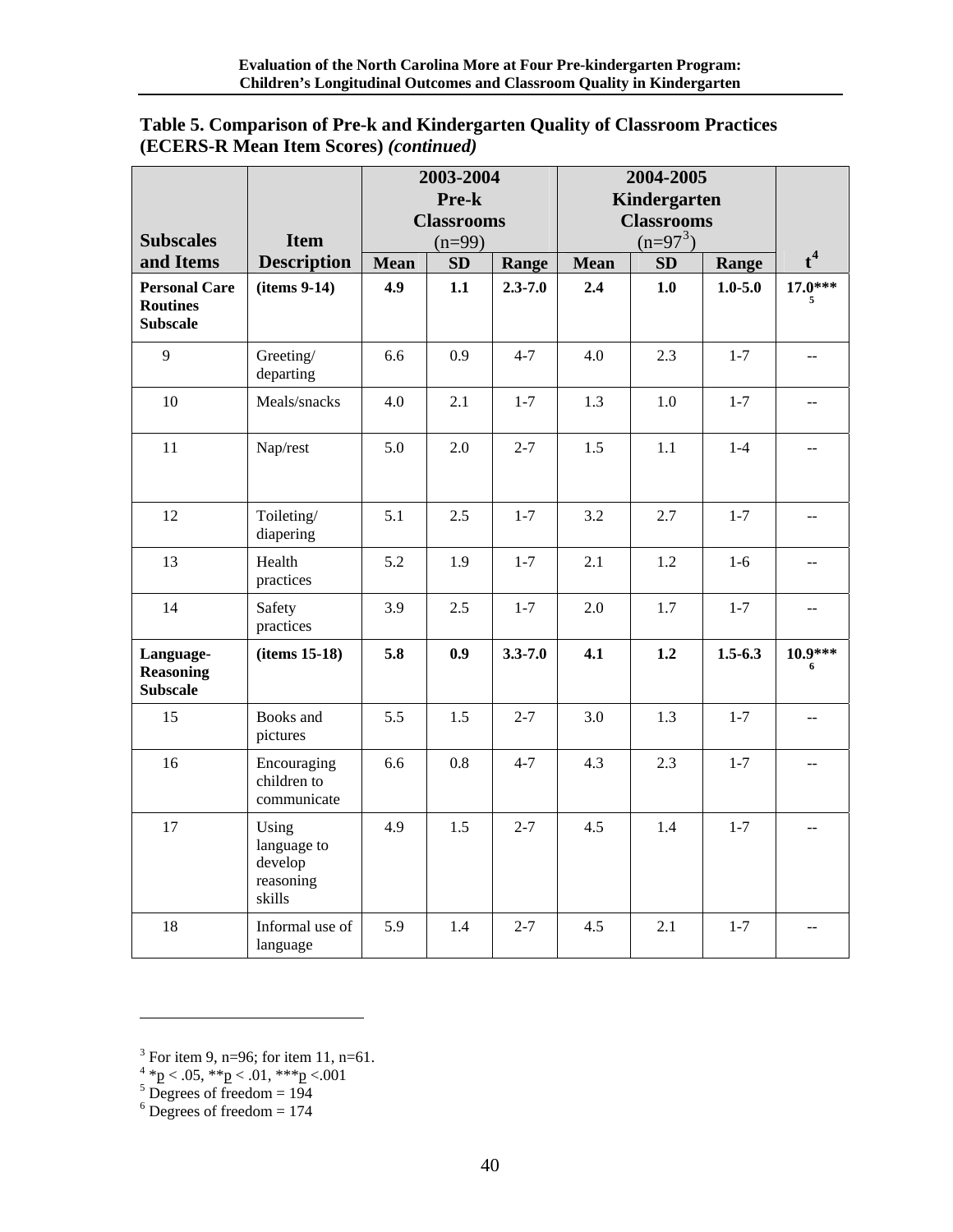| Table 5. Comparison of Pre-k and Kindergarten Quality of Classroom Practices |
|------------------------------------------------------------------------------|
| (ECERS-R Mean Item Scores) ( <i>continued</i> )                              |

| <b>Subscales</b>                     | <b>Item</b>                              | 2003-2004<br>Pre-k<br><b>Classrooms</b><br>$(n=99^{7})$ |     | 2004-2005<br>Kindergarten<br><b>Classrooms</b><br>$(n=97)$ |             |     |             |                |
|--------------------------------------|------------------------------------------|---------------------------------------------------------|-----|------------------------------------------------------------|-------------|-----|-------------|----------------|
| and Items                            | <b>Description</b>                       | <b>Mean</b>                                             | SD  | Range                                                      | <b>Mean</b> | SD  | Range       | $t^8$          |
| <b>Activities</b><br><b>Subscale</b> | (items 19-28)                            | 4.9                                                     | 0.8 | $2.8 - 6.6$                                                | 2.4         | 0.7 | $1.1 - 4.4$ | 22.3***        |
| 19                                   | Fine motor                               | 5.6                                                     | 1.5 | $3 - 7$                                                    | 3.1         | 1.6 | $1 - 7$     |                |
| 20                                   | Art                                      | 5.0                                                     | 1.7 | $1 - 7$                                                    | 2.8         | 1.0 | $1 - 7$     |                |
| 21                                   | Music/<br>movement                       | 4.3                                                     | 1.6 | $2 - 7$                                                    | 2.1         | 1.0 | $1 - 7$     |                |
| 22                                   | <b>Blocks</b>                            | 4.5                                                     | 1.1 | $3 - 7$                                                    | 1.8         | 1.0 | $1-4$       |                |
| 23                                   | Sand/water                               | 4.8                                                     | 1.4 | $1 - 7$                                                    | 2.1         | 1.3 | $1-6$       |                |
| 24                                   | Dramatic play                            | 4.9                                                     | 1.4 | $2 - 7$                                                    | 2.0         | 1.0 | $1 - 4$     | --             |
| 25                                   | Nature/science                           | 4.5                                                     | 1.7 | $2 - 7$                                                    | 1.7         | 1.0 | $1-4$       | $\overline{a}$ |
| 26                                   | Math/number                              | 4.9                                                     | 1.5 | $1 - 7$                                                    | 3.0         | 1.2 | $1-4$       |                |
| 27                                   | Use of TV,<br>video, and/or<br>computers | 5.2                                                     | 2.0 | $1-7$                                                      | 2.7         | 2.3 | $1 - 7$     |                |
| 28                                   | Promoting<br>acceptance of<br>diversity  | 5.1                                                     | 1.4 | $2 - 7$                                                    | 3.0         | 0.7 | $1 - 5$     |                |

<span id="page-41-1"></span><span id="page-41-0"></span>

<sup>&</sup>lt;sup>7</sup> For item 27, n=90.<br><sup>8</sup> \*<u>p</u> < .05, \*\*p < .01, \*\*\*p <.001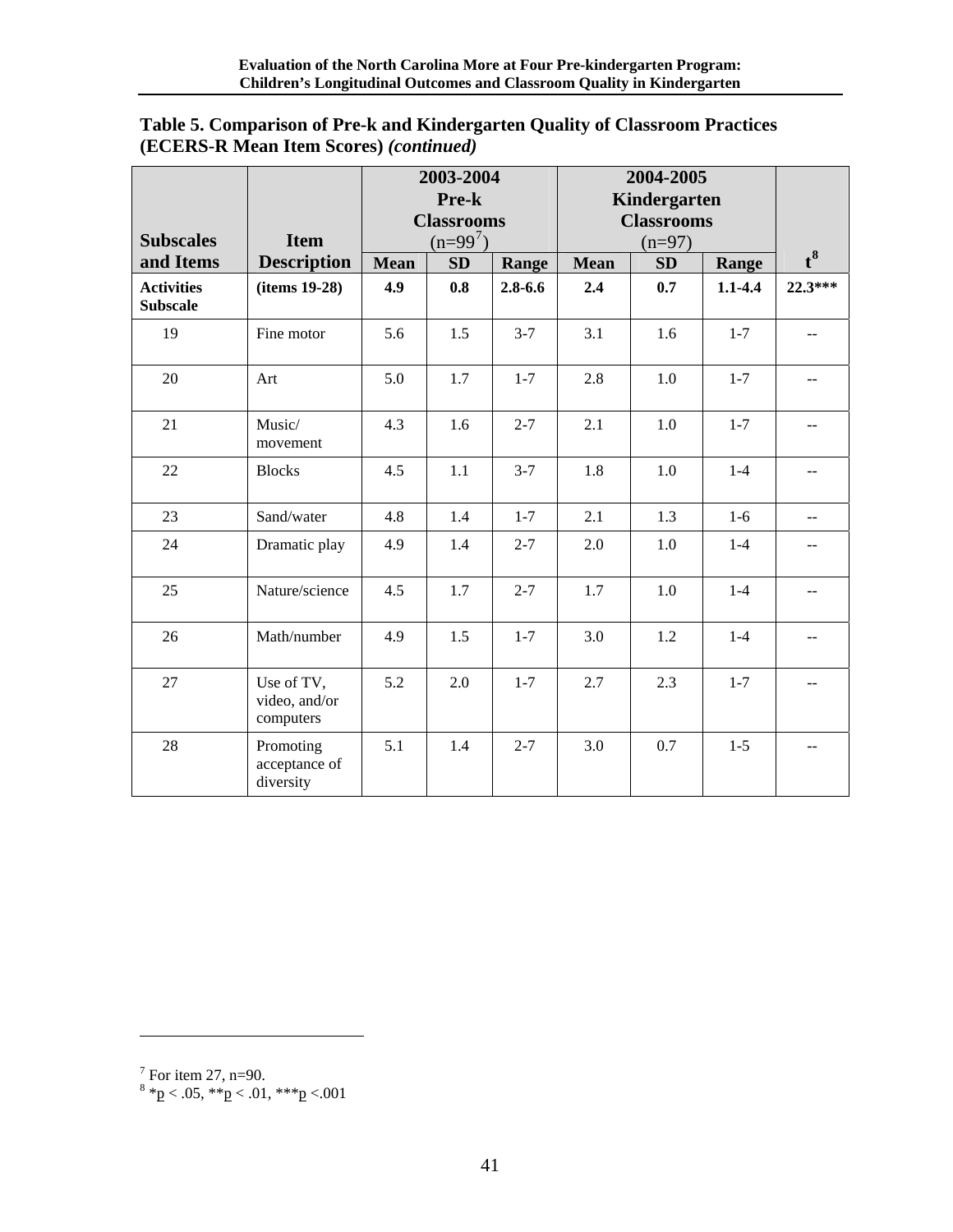| Table 5. Comparison of Pre-k and Kindergarten Quality of Classroom Practices |
|------------------------------------------------------------------------------|
| (ECERS-R Mean Item Scores) ( <i>continued</i> )                              |

|                                                                         |                                                 | 2003-2004   |                   | 2004-2005    |             |                   |             |                           |
|-------------------------------------------------------------------------|-------------------------------------------------|-------------|-------------------|--------------|-------------|-------------------|-------------|---------------------------|
|                                                                         |                                                 | Pre-k       |                   | Kindergarten |             |                   |             |                           |
|                                                                         |                                                 |             | <b>Classrooms</b> |              |             | <b>Classrooms</b> |             |                           |
| <b>Subscales</b>                                                        | <b>Item</b>                                     |             | $(n=99^9)$        |              |             | $(n=97^{10})$     |             | $t^{11}$                  |
| and Items                                                               | <b>Description</b>                              | <b>Mean</b> | SD                | Range        | <b>Mean</b> | SD                | Range       |                           |
| <b>Interaction</b><br><b>Subscale</b>                                   | (items 29-33)                                   | 6.2         | 1.0               | $1.4 - 7.0$  | 4.7         | 1.8               | $1.0 - 7.0$ | $7.2***^{12}$             |
| 29                                                                      | Supervision of<br>gross motor<br>activities     | 5.1         | 1.7               | $1-7$        | 3.3         | 1.9               | $1 - 7$     | $-$                       |
| 30                                                                      | General<br>supervision of<br>children           | 6.3         | 1.4               | $1 - 7$      | 5.2         | 2.1               | $1-7$       | $\mathbf{u} = \mathbf{v}$ |
| 31                                                                      | Discipline                                      | 6.2         | 1.2               | $1 - 7$      | 4.6         | 2.5               | $1 - 7$     |                           |
| 32                                                                      | Staff-child<br>interactions                     | 6.6         | 1.2               | $1-7$        | 5.1         | 2.5               | $1 - 7$     |                           |
| 33                                                                      | Interactions<br>among children                  | 6.6         | 1.0               | $1-7$        | 5.2         | 2.5               | $1 - 7$     |                           |
| Program<br><b>Structure</b><br><b>Subscale</b>                          | (items 34-37)                                   | 6.2         | 0.9               | $3.8 - 7.0$  | 3.1         | 0.9               | $1.0 - 4.8$ | $24.6***^{13}$            |
| 34                                                                      | Schedule                                        | 6.0         | 1.6               | $2 - 7$      | 1.7         | 0.6               | $1-4$       | $\mathbb{H}^{\mathbb{Z}}$ |
| 35                                                                      | Free play                                       | 6.3         | 1.3               | $1-7$        | 2.2         | 1.3               | $1-4$       |                           |
| 36                                                                      | Group time                                      | 6.3         | 1.2               | $3 - 7$      | 3.2         | 2.0               | $1 - 7$     | $\overline{a}$            |
| 37                                                                      | Provisions for<br>children with<br>disabilities | 6.1         | 1.2               | $1 - 7$      | 5.6         | 1.2               | $1 - 7$     |                           |
| <b>Parents and</b><br><b>Staff</b><br>Subscale <sup>14</sup><br>Item 41 | Staff<br>interaction and<br>cooperation         | 6.6         | 1.1               | $1 - 7$      | 6.0         | 1.7               | $1 - 7$     |                           |

<span id="page-42-0"></span> $9^9$  For item 29, n=98, for item 37, n=70.

<span id="page-42-1"></span><sup>&</sup>lt;sup>10</sup> For item 29, n=86; for item 33, n=96; for item 37, n=80; for item 41, n=90.

<span id="page-42-2"></span><sup>&</sup>lt;sup>11</sup> \*p < .05, \*\*p < .01, \*\*\*p < .001<br><sup>12</sup> Degrees of freedom = 150

<span id="page-42-3"></span>

<span id="page-42-5"></span><span id="page-42-4"></span> $13$  Degrees of freedom = 194

 $14$  Only one item from this subscale (item 41) was administered in kindergarten classrooms.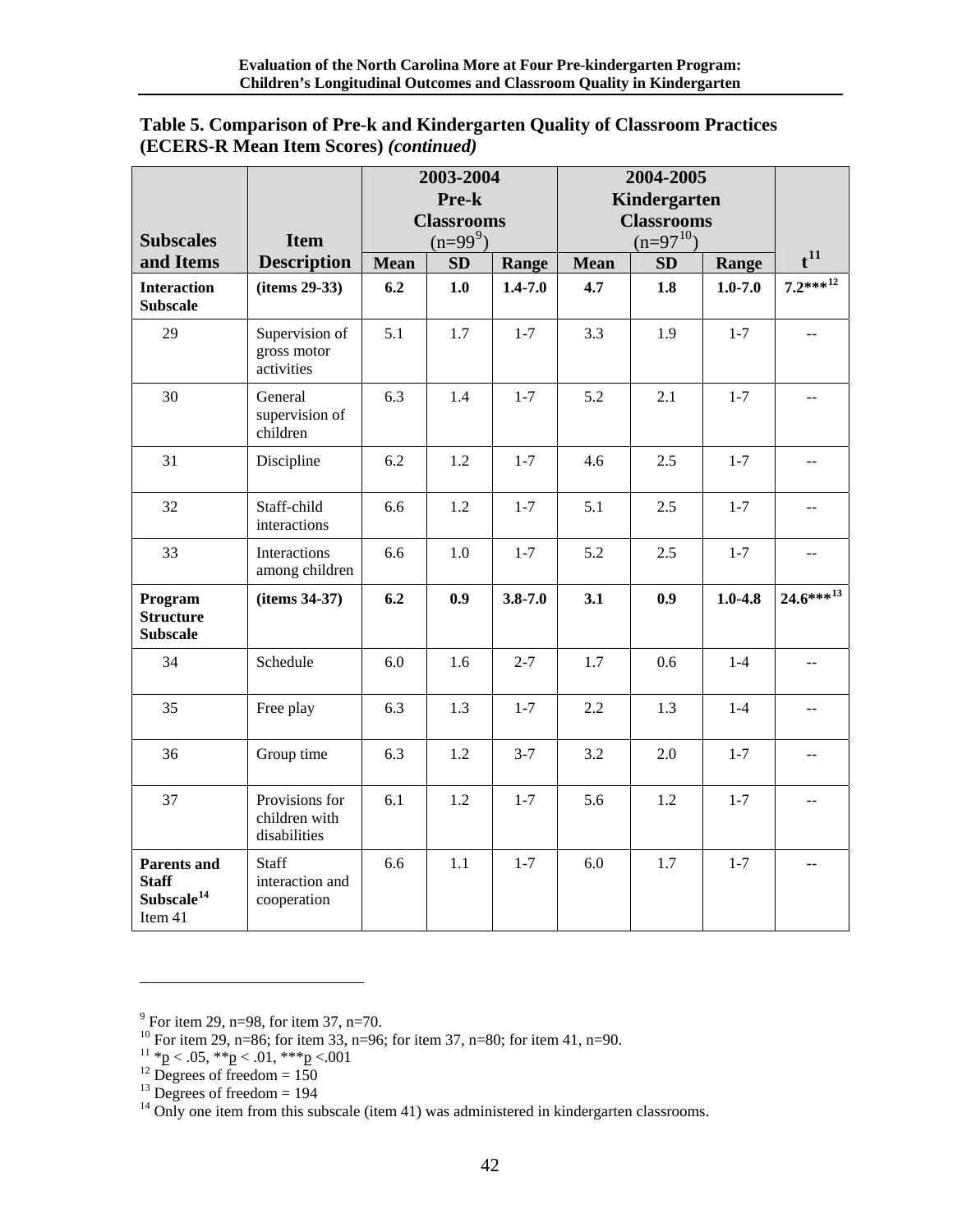<span id="page-43-0"></span>As seen in Figure 24, total scores were in the highest quality range for 76% (75) of the More at Four classrooms, and in the medium quality range for the remaining 24% (24). It is notable that none of the More at Four classrooms observed had total scores in the poor quality range. In contrast, none of the kindergarten classrooms had average scores in the high quality range, with 65% (63) scoring in the medium quality range and the remaining 35% (34) scoring in the poor quality range.

#### **Figure 24. Pre-k and Kindergarten Distribution of Global Classroom Quality Scores (ECERS-R Total Child Items)**



## **What were specific areas of strength and weakness in classroom practices in pre-k and kindergarten?**

As seen in Table 5 and Figure 25, the pattern of scores by subscales was similar in the pre-k and kindergarten classes, although scores were higher in the pre-k classes. In the More at Four classrooms, the average subscale scores were in the high quality range (at or above 5.0) for four of the six subscales (Space and furnishings; Language and reasoning; Interaction; Program structure), and were above  $4.5<sup>14</sup>$  $4.5<sup>14</sup>$  $4.5<sup>14</sup>$  for all of the subscales, including the remaining two (Personal care routines and Activities). In contrast, in the kindergarten classrooms, the average subscale scores were in the medium quality range for the same four subscales (Space and furnishings; Language and reasoning; Interaction; Program structure) and were in the poor quality range for the remaining two (Personal care routines and Activities).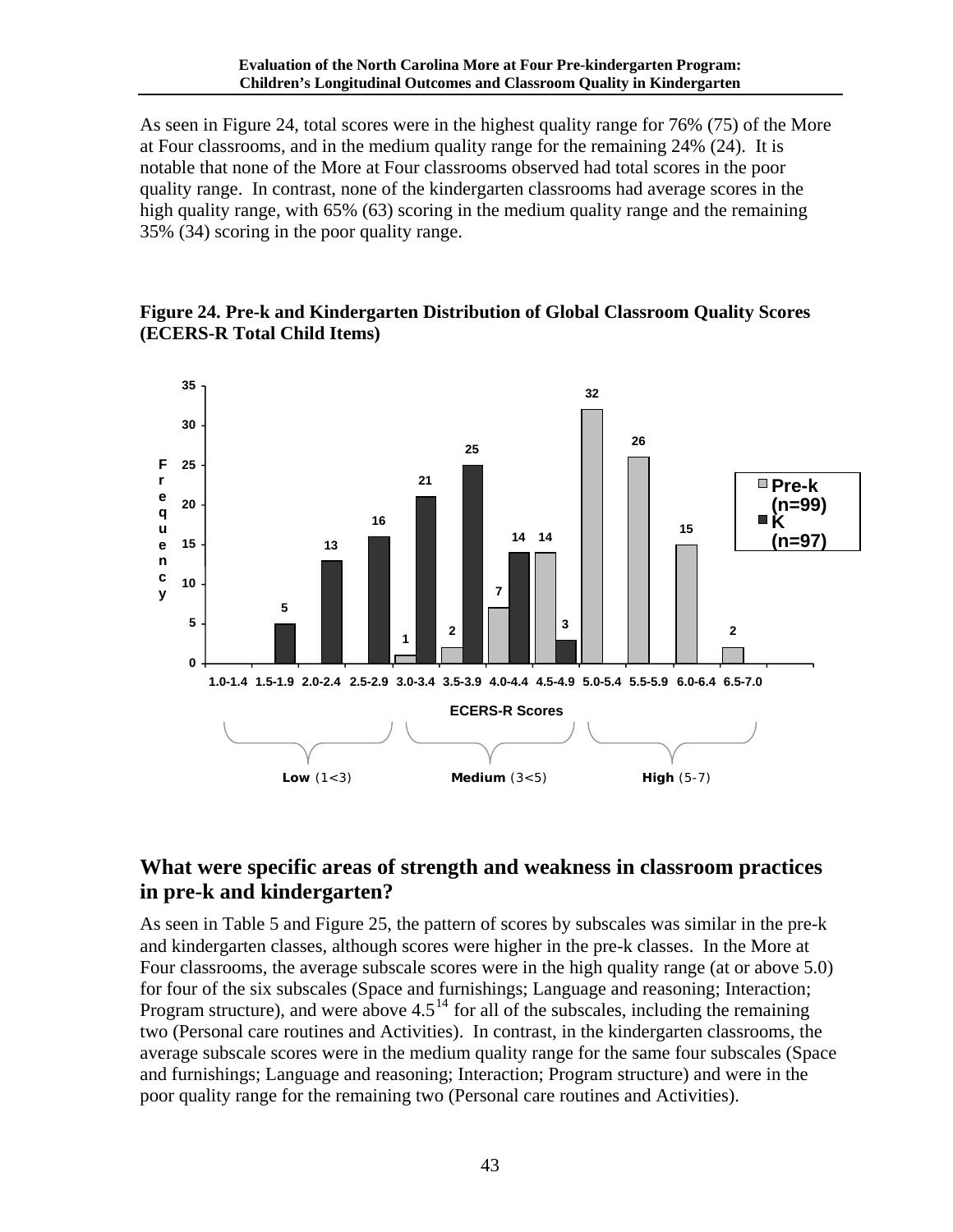At the item level, the average scores in the More at Four classrooms were in the high quality range for approximately two-thirds (68%, 25) of the items and in the medium quality range for the remaining one-third (32%, 12). In the kindergarten classrooms, only 14% (5) of the items were in the high quality range, 43% (16) were in the medium quality range, and 43% (16) were in the poor quality range.

Comparisons of areas of strength and weakness across the two settings provide some evidence of the continuity or discontinuity of experiences as children make the transition from preschool to school. There are a few areas of strength common to both settings, including basic furniture for routine care, play and learning; general supervision of children; interactions, both staff-child and among peers; and provisions for children with disabilities. In the More at Four classrooms, the majority of aspects of the classroom were rated in the high quality range, suggesting that this program provides a developmentally appropriate experience for children in most areas.

There were some areas of weakness common to both settings, particularly space and equipment for gross motor activities and safety practices (as well as gross motor supervision in kindergarten), both of which are important areas to consider in terms of injury prevention. A number of other areas in kindergarten classrooms scored low, including most items related to space and furnishings other than the basic furniture. Several aspects of personal care also scored low, including snack/meal times, nap/rest times, and health and safety practices, suggesting that less attention may be given to children's individual routine care needs in kindergarten. A number of items related to program structure, including schedule, free play, and group time, were also low-scoring in kindergarten classes, likely reflecting the limited opportunities children have for making choices and individualizing activities in these settings. Almost all aspects of activities also scored low in kindergarten settings, with two of the three items scoring slightly higher (fine motor activities and math activities) related to academic areas that are more likely to be emphasized in kindergarten, and the remaining item (diversity) perhaps reflecting a broader emphasis of public schools. The items related to language and reasoning activities tended to score somewhat higher in the kindergarten settings, but still in the medium range, and given that this a key area for the development of a range of academic skills, may merit further attention.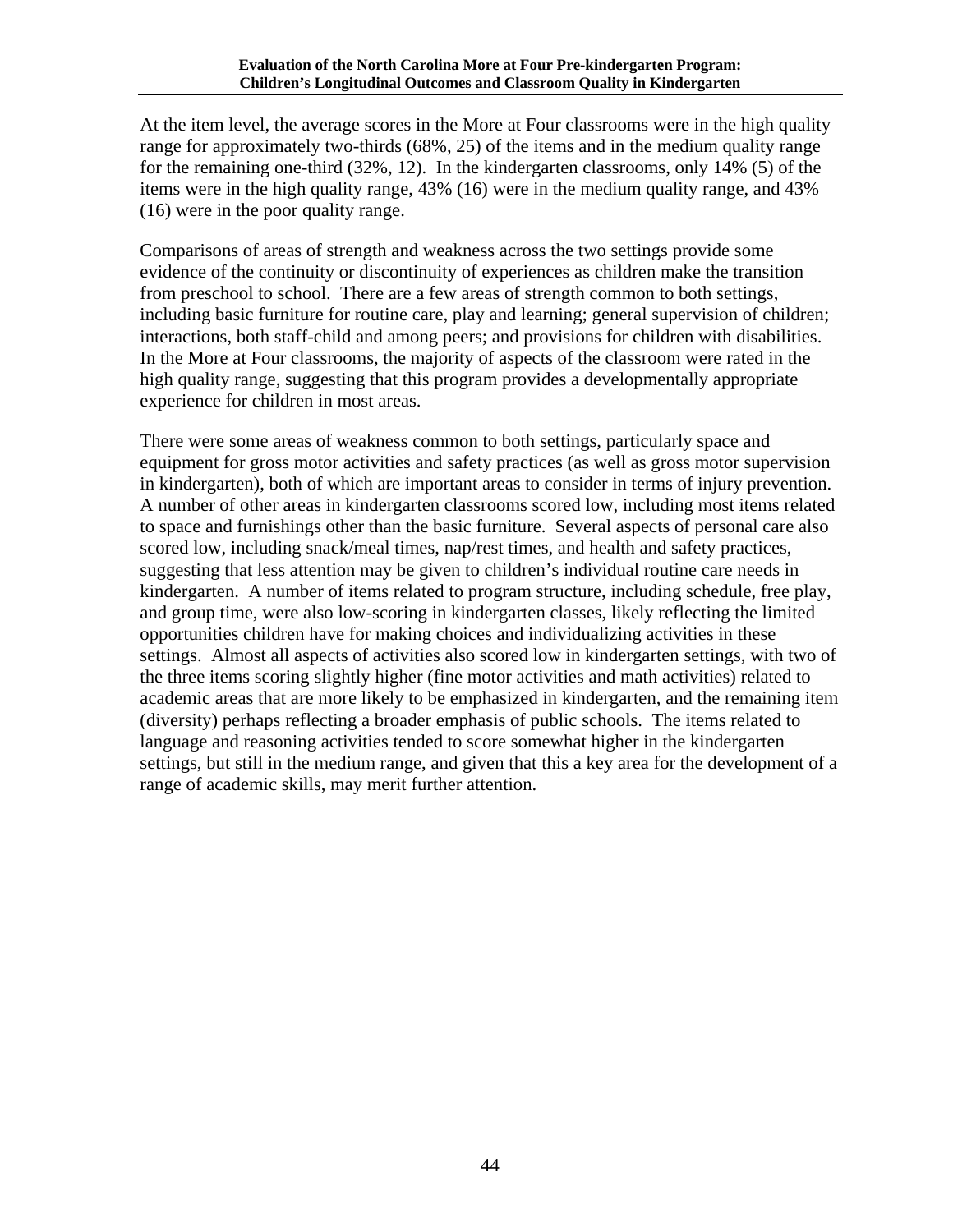<span id="page-45-0"></span>



### **Were there significant differences in the quality of pre-k and kindergarten practices?**

T-tests were conducted to examine the differences in overall quality and subscale area scores between pre-k and kindergarten settings. As seen in Table 5, the total ECERS-R score and all subscale scores were significantly higher in the More at Four classrooms than in the kindergarten classrooms. These findings suggest that, for children attending the More at Four Program, their experiences in pre-k are likely to be more developmentally appropriate than subsequent experiences in kindergarten.

### **What factors were associated with better quality practices in pre-k and kindergarten?**

Total class size, one factor that could be measured in common across the pre-k and kindergarten settings and that has been found to relate to classroom quality, was examined to see whether it was associated with the quality of classroom practices in the present study (as measured by the total child items score on the ECERS-R). Total class size was significantly related to classroom quality in kindergarten  $[F(1, 91)=7.01, p<0.01]$ , but not in pre-k, with smaller kindergarten classrooms evidencing better quality practices than larger classrooms. As expected, the average class size as well as the range were larger in kindergarten (mean=19.7, SD=2.7, range=13-27) than in pre-k (mean=16.4, SD=2.3, range=9-18).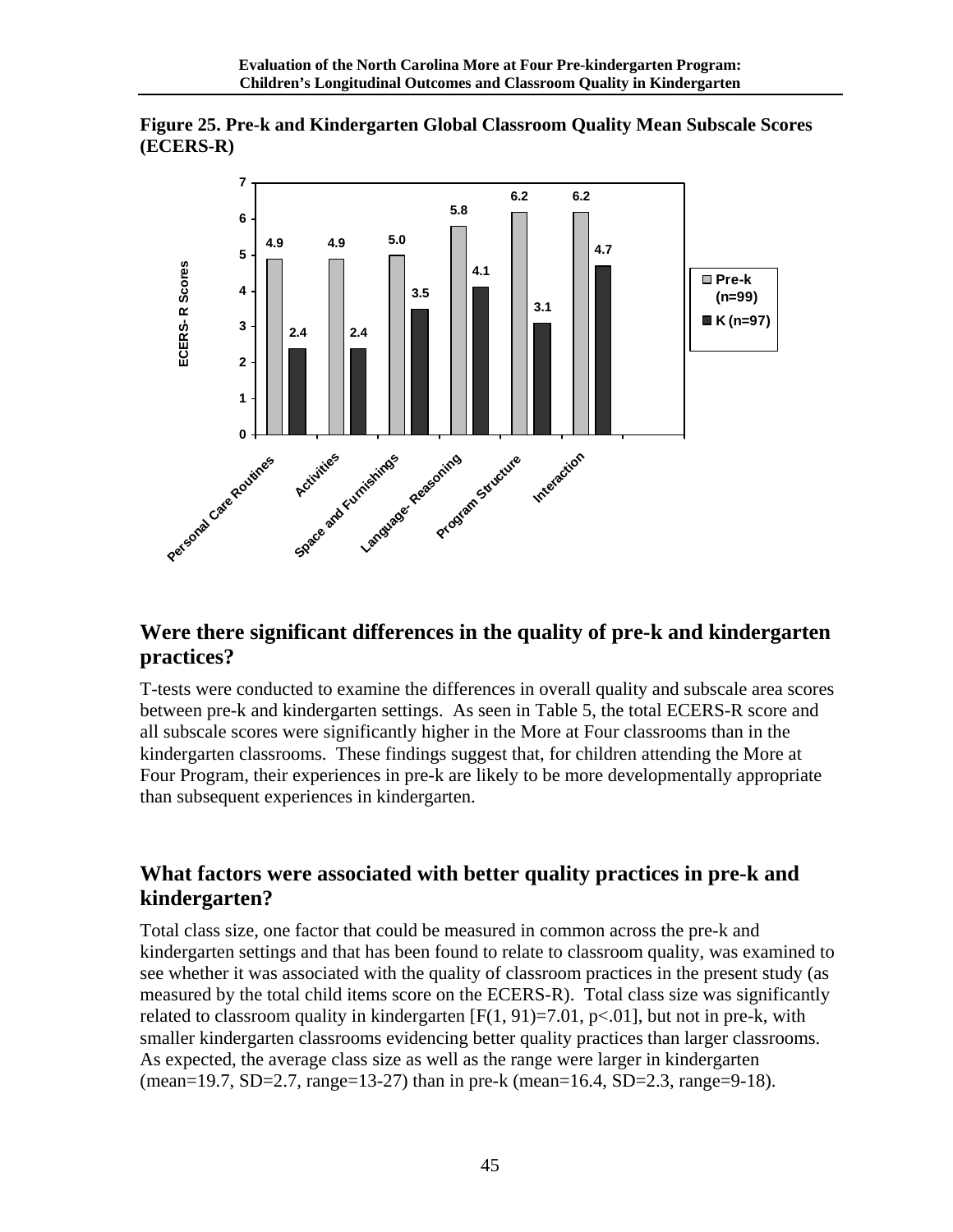<span id="page-46-0"></span>Analytic Strategy: Separate analyses were conducted for pre-k and kindergarten classrooms using a general linear models approach. The total child items score on the ECERS-R was used as the dependent measure. The predictor, class size was entered as a continuous variable. These analyses also adjusted for teacher ece qualifications (whether or not the teacher had a B-K or preschool add-on license or provisional license), entered as a 2-level categorical covariate (0=no ece license, 1=ece license).

### **What are the associations with use of specials in kindergarten?**

Another important difference between pre-k and kindergarten classrooms is the common use of "specials" in kindergartens, where children receive instruction in different topics such as art or music or physical education from teachers other than the regular classroom teacher who specialize in the particular area. To further explore the differences in the quality of kindergarten classrooms, we gathered information on the use of specials in the classrooms we visited, and examined the associations between the time spent in different types of specials and related scores on the ECERS-R. We expected that there might be fewer materials and instructional time within the classroom for areas covered in specials, and conversely, that there might be more provisions within the classrooms for specific areas with less (or no) specials time offered. Since the ECERS-R scores were primarily based on activities and materials within the regular classroom as opposed to those provided during specials, we examined whether greater use of specials was associated with lower ECERS-R scores on related items.

Information about the use of specials was obtained by reviewing weekly class schedules provided by the lead teachers, including information about all specials provided to children, even those provided less often than weekly. Class schedule information was available for 95% (92/97) of the kindergarten classes in the sample. The class schedules revealed that all of the kindergarten classes in our sample offered at least one special per week, up to as many as seven per week (see Table 6). The average number of specials per class was  $4.8$  (SD = 1.1), with most classes (92%) providing at least four or more types of specials. On average, classes in our sample provided almost 3 hours of specials per week (172 minutes), although the totals ranged from ½-hour per week to nearly 5½-hours per week (see Table 7). The majority of classrooms provided specials in the areas of Physical Education (91%), Library (86%), Music (80%), Computers (74%), and Art (65%). Less frequently reported specials included Guidance (39%), Spanish (10%), and Science (6%). When specials were provided, an average of about ½-hour per week was spent in each special. The one exception was Physical Education, which was provided for the largest amount of time, an average of 44 minutes per week.

These findings suggest that children in our kindergarten sample were receiving a moderate amount of specials instruction outside of the classroom on a regular basis, providing them with additional opportunities to develop skills in such areas as gross motor development (e.g., physical education), language and literacy (e.g., library), and creative activities (e.g., music and art). Although we do not have any information about the quality of these activities, it is possible that the kindergarten ECERS-R scores may have systematically underestimated the areas related to the specials. Since ECERS-R scores were primarily based on what occurred in the regular classroom and did not take into account the activities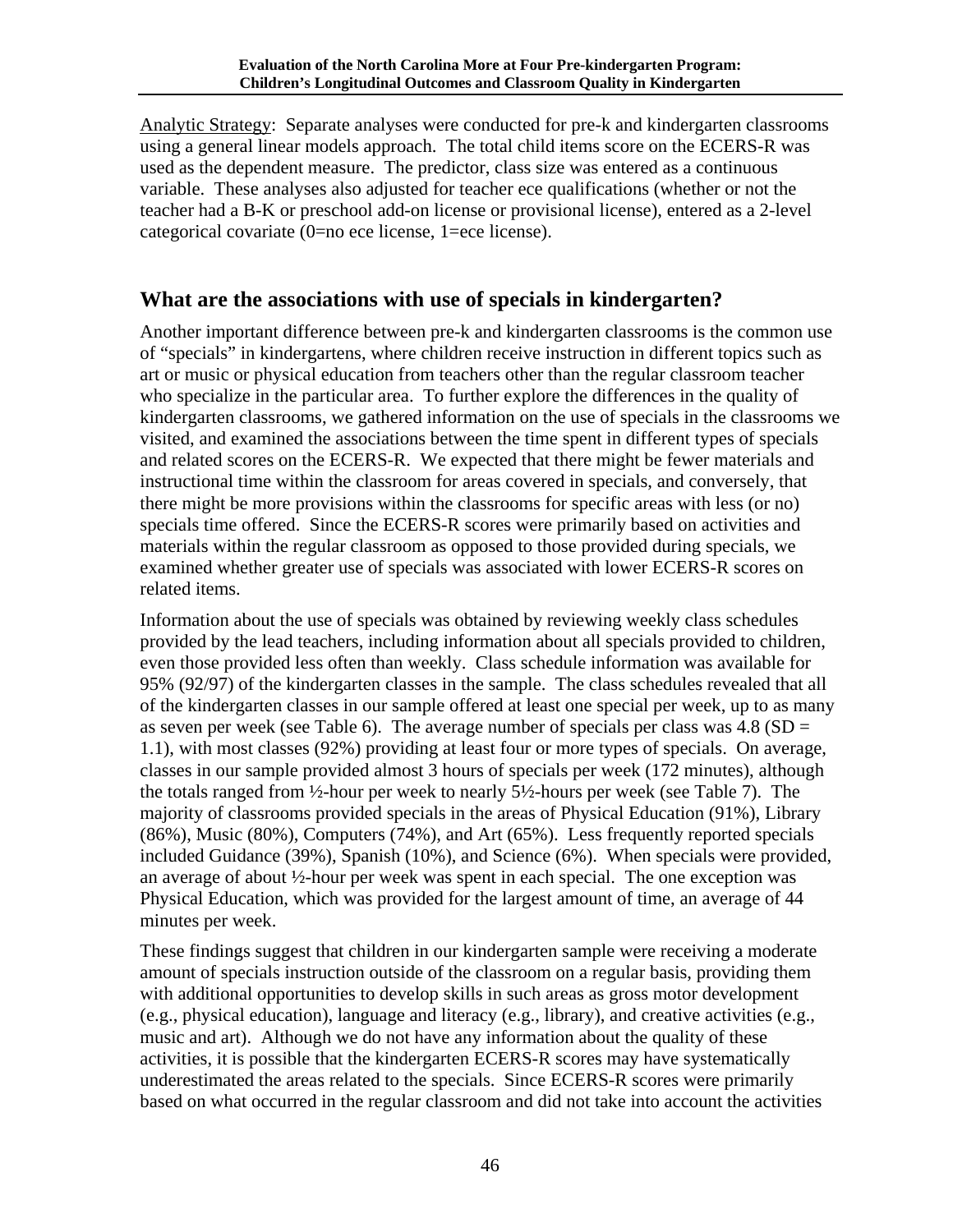<span id="page-47-0"></span>that occurred during specials, we expected that scores might be relatively higher in classrooms with less use of specials and relatively lower in classrooms with greater use of specials. Therefore, we examined the correlations between the amount of time spent in various specials and related items on the ECERS-R. In all cases, we examined the associations of the Schedule, Free play, and Group time ECERS-R items with the time spent in each type of special as well as the total amount of time spent in specials, with the idea that any kind of specials time could impact these items. In addition, we also examined the correlations for specific items on the ECERS-R that were relevant to the particular type of special.

There were no significant associations between ECERS-R scores on the Schedule, Free play, or Group time items and the amount of time spent in specials overall or in the various types of specials. Similarly, there were no associations between specific ECERS-R item scores (listed in parentheses) and specials time for Library (Books/pictures), Music (Music), Computers (TV/computers), Art (Art), Guidance (Diversity, Discipline, Staff-child interactions, Interactions among children), Spanish (Books/pictures, Encouraging communication, Diversity), or Science (Nature/science). The only significant correlations were found between the specials time spent in Physical Education and the specific ECERS-R items for Gross motor space  $(r=.39, p<.001)$ , Gross motor equipment  $(r=.28, p<.05)$ , and Gross motor supervision (*r*=.29, *p*<.05), indicating that ECERS-R scores were higher in these areas for classrooms providing more Physical Education specials time. In contrast to the other items, the gross motor items on the ECERS-R are more strongly based on the general provisions at the school, as opposed to the provisions within the classroom. This finding indicates that in cases where more specialized Physical Education instruction is provided, the schools are likely to have better provisions in terms of space, equipment, and supervision for these activities. For the remaining types of specials, however, the amount of instructional time spent in these areas did not account for any systematic differences in ECERS-R scores.

| <b>Total Number of Specials</b> | <b>Number of Classes</b> | % of Classes |
|---------------------------------|--------------------------|--------------|
|                                 |                          | 1.1%         |
|                                 |                          | 1.1%         |
|                                 |                          | 5.4%         |
|                                 | 32                       | 34.8%        |
|                                 | 30                       | 32.6%        |
| 6                               | 20                       | 21.7%        |
|                                 |                          | 3.3%         |

**Table 6. Total Number of Specials Provided per Classroom**  $n=92<sup>1</sup>$  $n=92<sup>1</sup>$  $n=92<sup>1</sup>$ 

<span id="page-47-1"></span> $<sup>1</sup>$  Specials information was not available for 5 classes.</sup>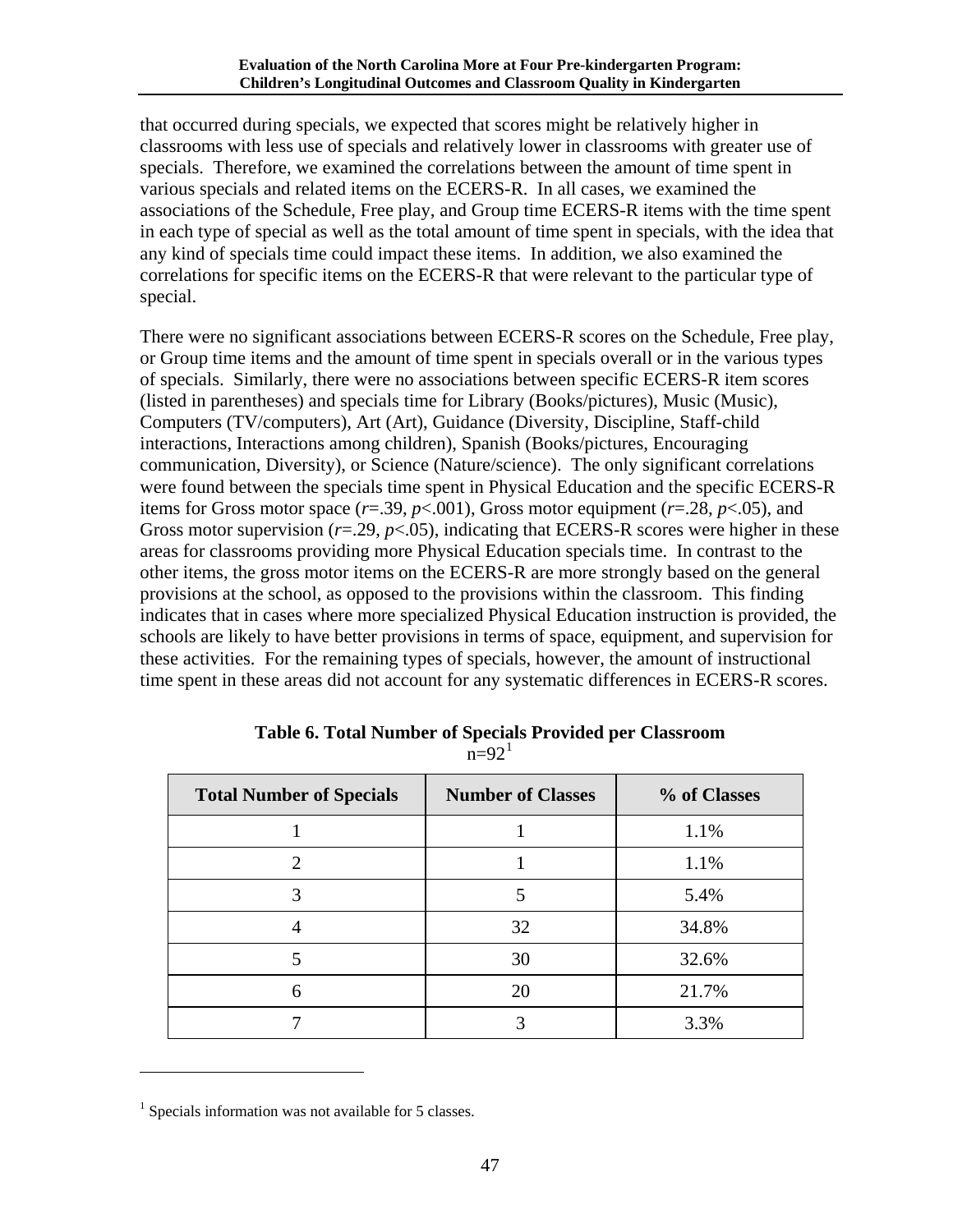#### **Table 7. Types of Specials and Amount of Time Provided per Week**  $n=92<sup>1</sup>$  $n=92<sup>1</sup>$  $n=92<sup>1</sup>$

<span id="page-48-0"></span>

| <b>Type of Special</b>    | <b>Classrooms</b><br><b>Providing</b> | <b>Average Minutes/Week for Classrooms</b><br><b>Providing Each Special</b> |           |           |  |  |
|---------------------------|---------------------------------------|-----------------------------------------------------------------------------|-----------|-----------|--|--|
|                           | $n(\%)$                               | <b>Mean</b>                                                                 | <b>SD</b> | Range     |  |  |
| <b>Physical Education</b> | 88 (90.7%)                            | 44.3                                                                        | 25.1      | 13-150    |  |  |
| Library/Media             | 83 (85.6%)                            | 36.2                                                                        | 13.2      | 13-80     |  |  |
| Music                     | 77 (79.4%)                            | 32.6                                                                        | 10.7      | $13 - 60$ |  |  |
| Computers                 | 72 (74.2%)                            | 37.5                                                                        | 15.4      | 13-90     |  |  |
| Art                       | 63 (65.0%)                            | 33.8                                                                        | 14.2      | $7-90$    |  |  |
| Guidance                  | 38 (39.2%)                            | 26.1                                                                        | 16.0      | 8-90      |  |  |
| Spanish                   | $10(10.3\%)$                          | 37.8                                                                        | 11.8      | $25 - 60$ |  |  |
| Science                   | $6(6.2\%)$                            | 27.6                                                                        | 11.2      | 13-40     |  |  |
| Total/Class               |                                       | 171.6                                                                       | 57.5      | 30-325    |  |  |

<span id="page-48-1"></span> $<sup>1</sup>$  Specials information was not available for 5 classes.</sup>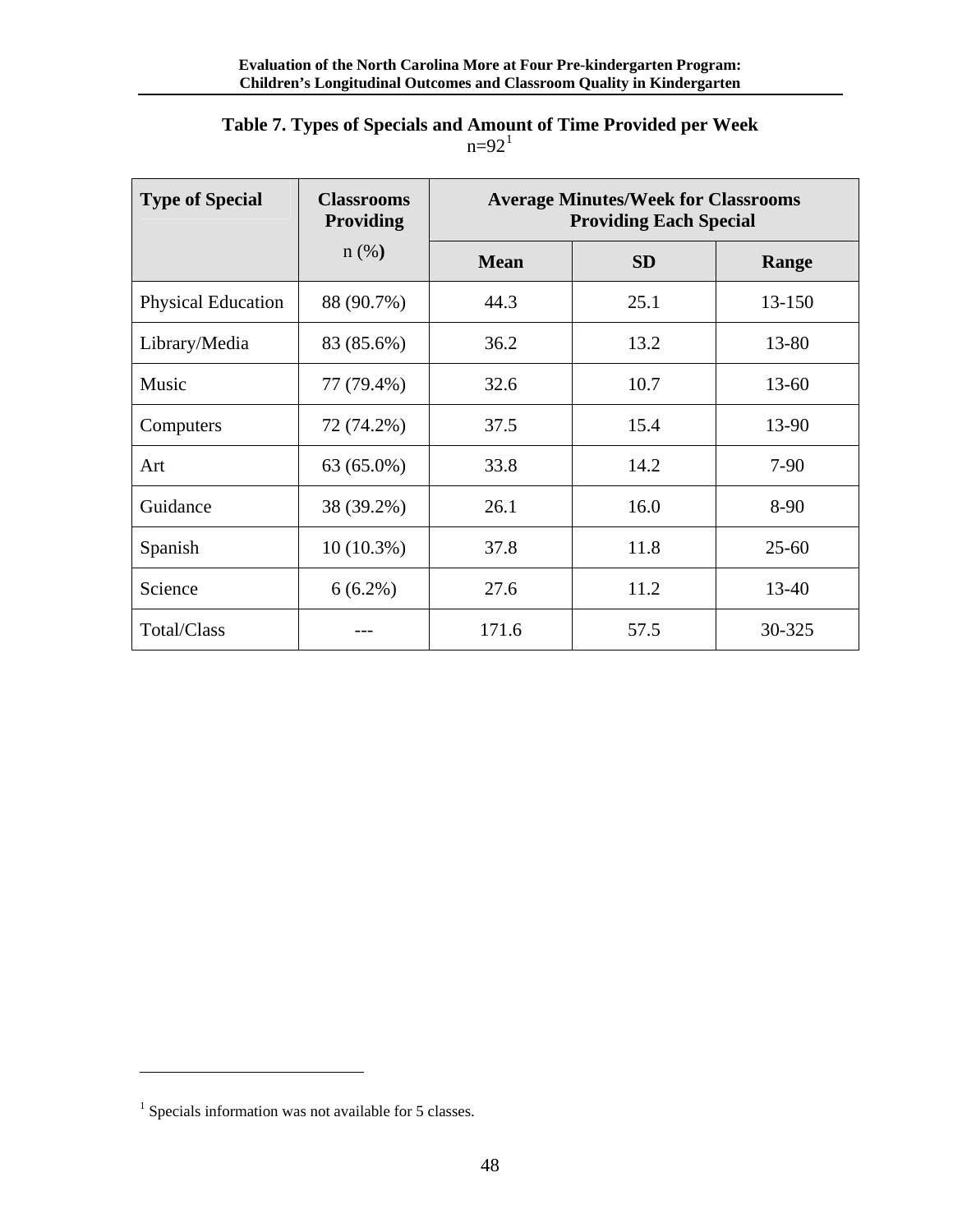## **Summary and Conclusions**

<span id="page-49-0"></span>The primary research questions addressed by this evaluation included:

- What were the longitudinal outcomes from pre-k through kindergarten for children who attended the More at Four Program?
- What factors were associated with better outcomes for children?
- What was the quality of the kindergarten programs attended by children in comparison to their pre-k experiences in More at Four?

In response to the first research question, these findings provide evidence that children who participated in the More at Four Program made substantial progress in language/literacy skills, math skills, social skills, and general knowledge from the beginning of pre-k through the end of kindergarten. These gains are especially notable on two standardized measures, receptive language and applied math skills, where children sustained a consistent pattern of growth over time. For these standardized measures, children's scores can be compared to the population mean (i.e., score of 100). In the case of receptive language, they made significant gains over this two-year period, moving from one standard deviation below the mean (mean score of 85) at entry into pre-k to slightly below the mean at the end of kindergarten (mean score of 96). For math skills, children progressed from approximately one-half a standard deviation below the mean at entry into pre-k (mean score of 93) to scoring at the population mean (mean score of 100) by the end of kindergarten. Children exhibited a somewhat different pattern for standardized behavioral measures (social skills and problem behaviors), which were based on teacher ratings each year. On social skills, children entered the pre-k program close to the population mean and made some gains each year, although the gains exhibited in pre-k were not maintained at entry into kindergarten. This decrease from the end of pre-k to the beginning of kindergarten may reflect differences in teachers' expectations across the two settings. In both cases, however, even though children began around the expected level for their age in the fall, teachers still perceived some gains over the course of the year. In terms of problem behaviors, children consistently scored just below the mean at each time period, suggesting that they were exhibiting an expected amount of problem behaviors for their age both in pre-k and kindergarten. For some measures (letter knowledge, color knowledge, and social awareness), most children were scoring at or near the ceiling by entry into or by the end of kindergarten, suggesting that they had mastered these basic academic skills, such as knowing the alphabet and color names, as well as social information such as their name and birth date. These results indicate that although these children entered the More at Four Program with language and academic skills substantially below the expected average for their age, they made significant developmental progress during their pre-k and kindergarten years. By the end of their first year in school, they were performing similarly to the expected average for their age across many domains. Given that the focus of the More at Four Program is on serving at-risk children who may not otherwise attend a pre-k program, these findings suggest that participation in this program may be beneficial for their school readiness and success.

Children made similar amounts of gain in most developmental skills in both the pre-K and kindergarten programs, suggesting that the progress they made during More at Four was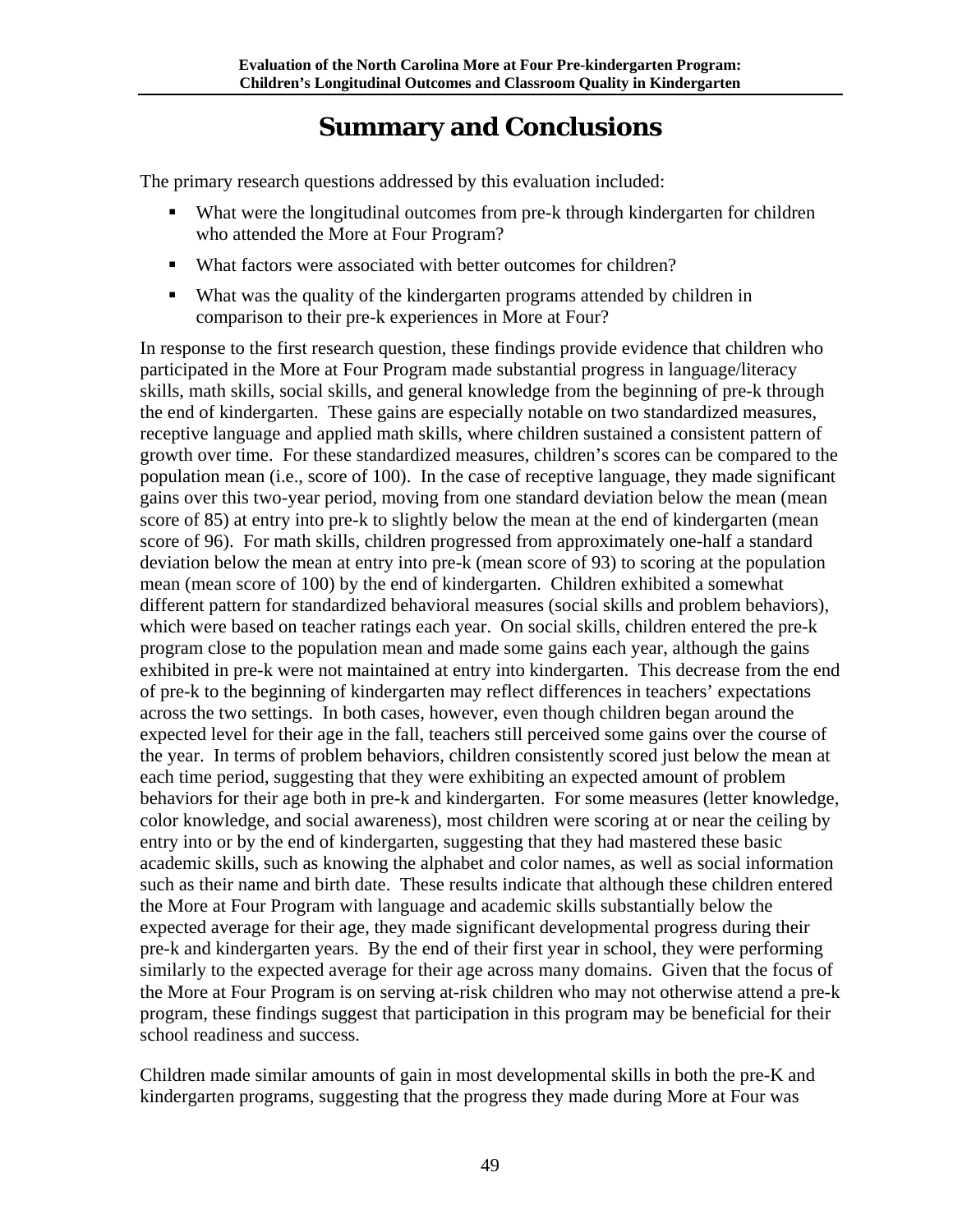sustained through entry into school and that they continued to make similar gains throughout their kindergarten year. The one exception was receptive language skills, where children gained more during pre-k, with less growth during kindergarten. However, the amount of gain children made in receptive language skills in kindergarten was also influenced by the quality of their kindergarten classrooms, with children in higher quality kindergarten classrooms making greater progress than those in lower quality classrooms. In contrast, the quality of their pre-k classrooms was not associated with children's rate of growth, not surprisingly, given that the pre-k classrooms were generally of very high quality. Taken together, these findings suggest that greater continuity in the experiences from pre-k to kindergarten may be beneficial in at least one important skill area related to academic success (receptive language), although many children continued on the developmental trajectories established during the preschool year despite this discontinuity in classroom experiences as they made the transition to school.

Results related to the second research question indicated that there were some differences in the amount of growth children exhibited based on individual risk characteristics. In many cases, children at higher risk made greater gains over time in language/literacy skills than children at lower risk. This was especially true for children with lower levels of English proficiency, who gained more in receptive language (as did children at higher overall risk), math skills, and literacy concepts than children at higher levels of English proficiency. These findings suggest that participation in this early education program was especially beneficial to children at even greater risk for school failure. Not unexpectedly, the reverse was found for phonological awareness skills, where children at higher English proficiency levels gained more than those at lower levels. Phonological awareness is a higher level skill related to early reading ability which may require a more advanced level of English language knowledge than limited English proficient children had obtained even by the end of kindergarten.

In contrast, greater increases in teacher ratings of problem behaviors were found for higherrisk children (based on total risk), especially after they entered kindergarten, which may indicate evidence of greater difficulty with adaptation to the demands of the school setting and/or differences in the behavioral expectations of pre-k vs kindergarten teachers for this particular group of children. A similar pattern of increases in problem behaviors was found for children at lower levels of service priority, which may be associated with greater amounts of prior child care experience (especially lower quality child care), a finding similar to other studies.<sup>10, 11</sup> It is important to keep in mind, though, that these increases in problem behaviors were still fairly small, with scores slightly above the population mean at the end of kindergarten. Further, these increases in problem behaviors did not carry over into other skill areas associated with school success. It may be that the typically high quality experiences children had during the More at Four Program helped them adjust better to the academic demands of school, including adapting to the discontinuities as well as the continuities in experiences between pre-kindergarten and kindergarten.

To further understand the effects related to cumulative risk, we examined children's performance on the basis of four levels of overall risk. While children at all risk levels made progress over time from entry into the pre-k program through the end of kindergarten, children in the highest risk group made greater progress on several measures of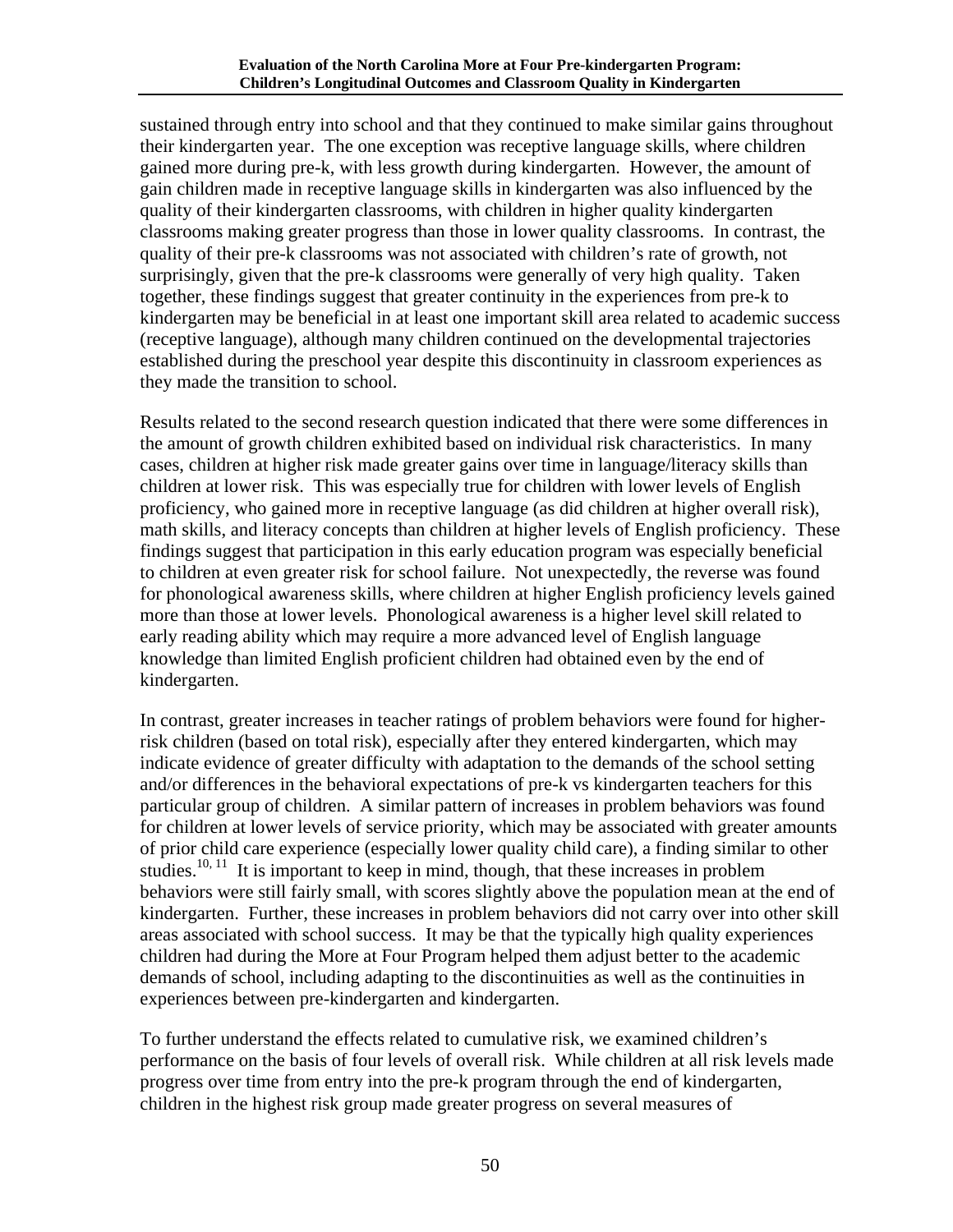language/literacy skills, math skills, and general knowledge. For some measures, these children caught up to the other groups by the beginning of kindergarten (color knowledge) or by the end of kindergarten (letter knowledge, counting). However, for most measures of language/literacy skills (receptive language, rhyming, literacy concepts), math skills (applied problems), and general knowledge (social awareness), the scores for children in the highest risk group remained substantially lower through the end of kindergarten, despite their rate of progress. These findings suggest that many of the deficits in academic skills faced by children at the very greatest risk at entry into pre-k were not fully eradicated even by the end of kindergarten. For the highest-risk children, it may be that even more intensive services are required and/or that they may especially benefit from more than one year of such a program prior to kindergarten entry.

Another question of interest related to whether the actual level of program participation experienced by individual children affected their outcomes. Children who received a greater dosage of the pre-k program (i.e., higher attendance rates) did show some evidence of better pre-reading (rhyming and literacy concepts) and social skills over time, but these effects were not maintained when other child characteristics were taken into account. However, children generally received a high dosage of the pre-k program, attending for an average of 87% of a full school year (156 days), so the variations in dosage may not have been sufficient to result in differences in outcomes. We also examined whether children demonstrated greater growth during the program year (pre-k or kindergarten) compared to the summer as well as whether children exhibited an often-reported pattern of "summer loss" of skills following their participation in More at Four. In most cases, children exhibited greater growth during the pre-k and/or kindergarten years than over the summer period across all domains. However, contrary to some beliefs, we did not find evidence of a summer loss of skills. Rather, these findings suggest that, for most areas, the growth trajectory children established in the pre-k year continued over the summer period, albeit to a lesser extent, and was re-established in kindergarten.

In examining the third research question, we found that the scores on our classroom quality measure were substantially lower in kindergartens attended by More at Four children (with scores in the medium range, on average) compared to the More at Four pre-k classrooms they attended the previous year (with scores in the high quality range, on average). These lower scores in kindergarten may reflect differences in the structure, expectations for children, and general approach to learning between pre-k and kindergarten classrooms. There were some areas of strength common to both settings, including basic furniture for routine care, play and learning; general supervision of children; interactions, both staff-child and among peers; and provisions for children with disabilities. There were also some areas of weakness common to both settings, particularly space and equipment for gross motor activities and safety practices (as well as gross motor supervision in kindergarten), both of which are important areas to consider in terms of injury prevention. A number of other areas in kindergarten classrooms scored low; for example, low scores on several items related to routine care may suggest that less attention is given to children's individual needs in this area. Similarly, a number of items related to program structure were also low-scoring in kindergarten classes, likely reflecting the limited opportunities children have for making choices and individualizing activities in these settings. Almost all aspects of activities also scored low in kindergarten settings, perhaps reflecting a greater emphasis on academic areas in kindergarten. The items related to language and reasoning activities tended to score somewhat higher in the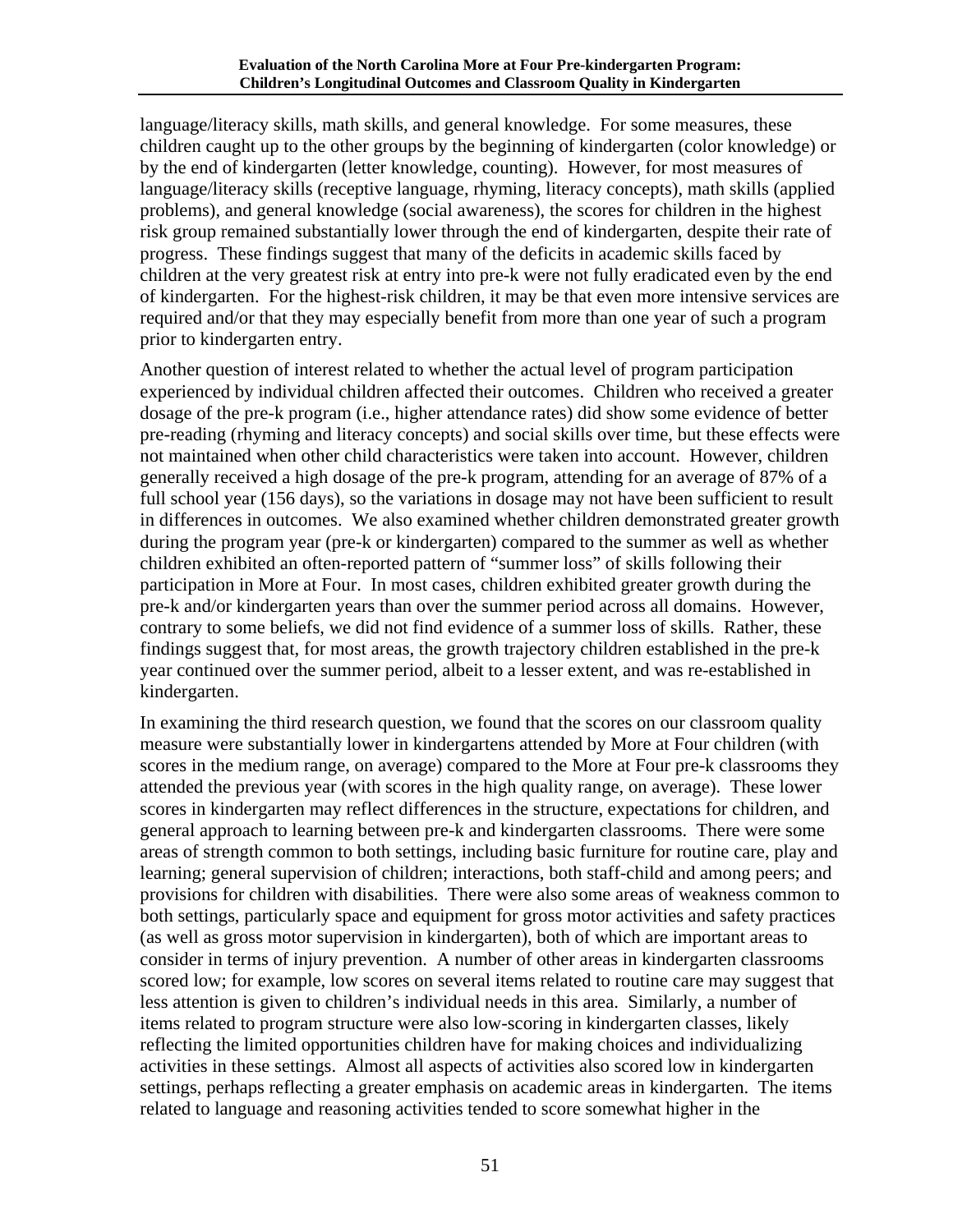kindergarten settings, but still in the medium range, and given that this a key area for the development of a range of academic skills, may merit further attention. In considering options for quality improvement, it is worth noting that one factor, smaller class size, was related to better quality in kindergarten.

One other key difference from pre-k classrooms is the use of specials in kindergarten, where children receive instruction by specialists in particular areas, such as PE or art. While we did not have information about the quality of instruction during specials, we did examine the amount of time spent and types of specials provided. Children spent an average of almost 3 hours per week in various types of specials, primarily physical education, library/media, music, computers, and art. We expected that when less time was spent in specials, there might be more materials and activities in those areas within the regular classroom, so that the ECERS-R scores might be relatively higher than for classrooms with more specials time. However, there were almost no associations between use of specials and classroom quality scores, suggesting that the the latter was not systematically underestimating children's opportunities in these areas. In contrast, the one significant finding was that classrooms with more specials time spent for physical education had better provisions in the areas of gross motor space, equipment, and supervision, not surprising given that these ECERS-R items are based largely on school-wide rather than classroom-specific provisions. While comparisons across the pre-k and kindergarten settings provide some evidence of the continuity or discontinuity of experiences as children make the transition to school, it is important to keep in mind that these differences in classroom practices were not related to differences in children's outcomes in most areas.

In sum, children who participated in the More at Four Program exhibited continued growth in key skill areas from the beginning of their pre-k year through the end of kindergarten, often performing at or close to the expected average for their age by the end of kindergarten. Given that these children were selected for More at Four based on their risk status and, as expected, were performing below average for their age at entry into the program, these gains are notable. Moreover, the program focused on serving children who otherwise would not have been likely to participate in a pre-k program, and therefore, may have been likely to enter school even farther behind their peers without such early education experiences. These findings are consistent with a number of other large-scale studies that have found that pre-k participation was associated with sustained gains in language/literacy, math, and social skills through kindergarten.<sup>[15](#page-62-1), [16](#page-62-1), [17](#page-62-1)</sup> Similarly, a number of these studies have found greater gains for children at greater risk, especially in terms of language and literacy skills.<sup>10, 11, 16, 17, [18](#page-62-1)</sup> Many of these studies have also found similar effects related to higher rates of problem behaviors, although children were generally still scoring within normal ranges for their age.

Although the quality of the pre-k classrooms was significantly higher than the kindergarten classrooms, most children exhibited continued growth despite these discontinuities, suggesting that the high quality experiences provided in More at Four helped prepare them for school and enabled them to adapt to the school setting. Given other research evidence that the trajectories established in the early grades predict continued school success (or failure)<sup>[19](#page-62-1)</sup>, these findings suggest that the More at Four Program provides an early opportunity to help put children on the path toward school success.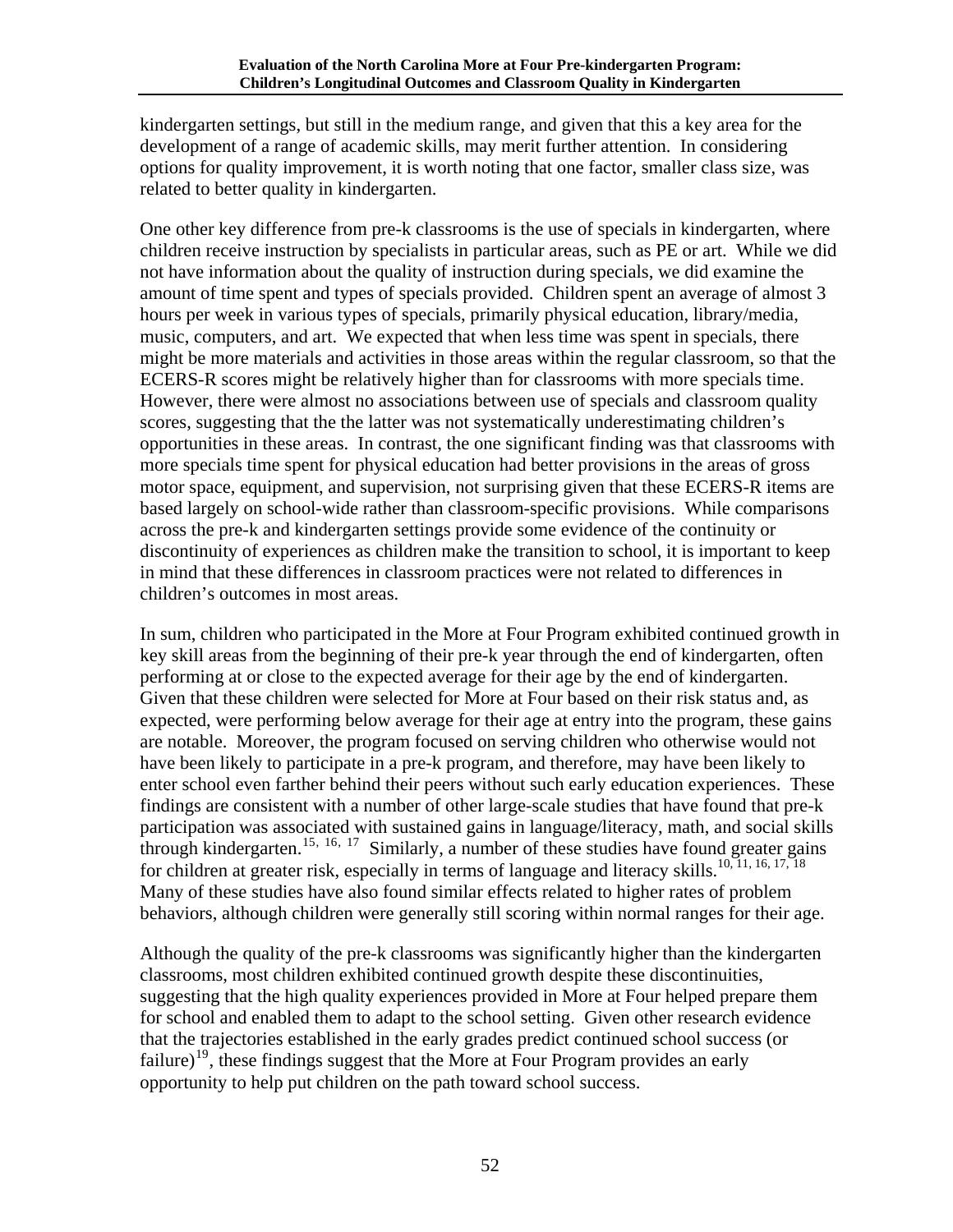# **Appendix A: Methods**

## <span id="page-53-0"></span>**Child Outcomes**

A sample of children participating in the More at Four Program were followed from the beginning of their pre-kindergarten year through the end of kindergarten. Individual children's language and literacy skills, math skills, general knowledge, and social skills were measured near the beginning and end of pre-kindergarten and again near the beginning and end of kindergarten.

#### **Participants**

More at Four children were recruited from 58 randomly selected classrooms located across North Carolina. These classrooms were located in 56 More at Four sites from 34 counties/regions. Child assessment data were gathered on 514 children in Fall 2003. In Spring 2004, 467 (91%) of these children were re-assessed. Of the 47 children who were not re-assessed in Spring 2004, 44 had withdrawn from More at Four prior to the spring assessments, 2 had moved to another More at Four class and could not be assessed in their new class, and 1 was absent at the time of the assessment visits.

The kindergarten sample included children from 249 kindergarten classrooms and 137 schools, located in 38 public school districts, 2 charter schools not affiliated with public school districts, and 4 private schools, in a total of 36 counties. At the beginning of kindergarten (Fall 2004), child assessments were conducted with 348 (75%) of the children assessed the previous spring. The 119 children who were not included in the Fall 2004 assessments included 51 children we were unable to locate after attempting to contact parents and More at Four staff, 11 children from one school district that denied approval, 20 children located in 12 schools from whom we were unable to secure approval (most were from a district that did not give consent until just prior to the conclusion of fall data collection), 6 children whose parents denied consent to participate in the kindergarten portion of the study, 26 children whose parents did not return a consent form, 2 children whose parents did not return their consent forms until after the fall assessments were completed, 1 child whose teacher did not respond to scheduling calls, 1 child whose assessment was cancelled due to absence, and 1 for whom the reason was not documented. In Spring 2005, we reassessed 328 (94%) of the 348 children. All 20 children who were not re-assessed in Spring 2005 had moved and could not be assessed in their new school.

The total attrition rate over the two years of the study was 36%, with the bulk of the attrition occurring between the preschool and kindergarten years. The children remaining in the study by the end of kindergarten represented 55 of the 58 (95%) More at Four classes from Fall 2003, 53 of the 56 (95%) More at Four sites from Fall 2003, and 32 of the 34 (94%) More at Four counties/regions in which the Fall 2003 classes were located.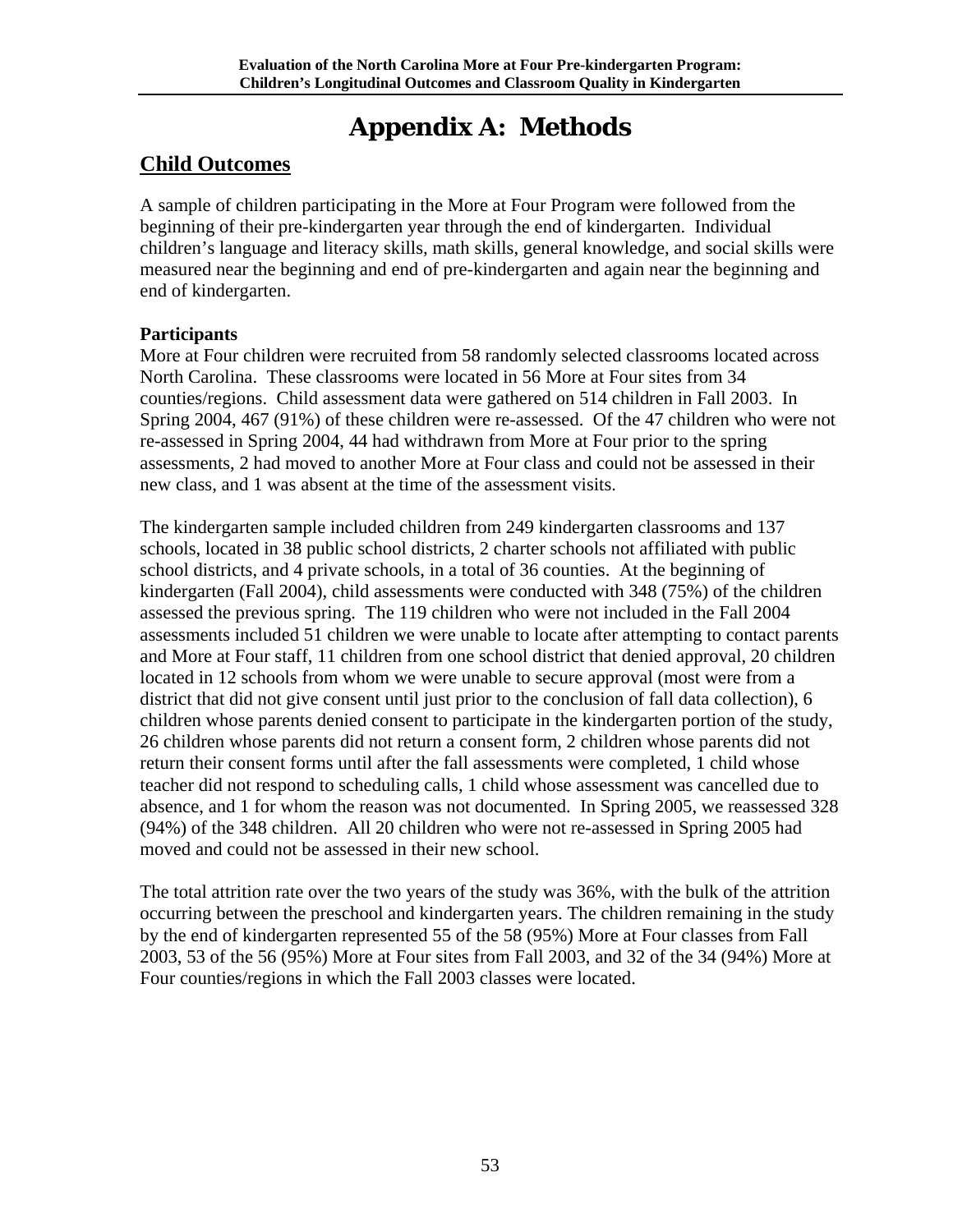#### Sample Selection

Sample selection was conducted at the classroom level in the preschool year. Fifty-eight More at Four classrooms were randomly selected from all classrooms (n=599) in sites that had been in operation during the previous year (2002-03) and were serving children in the current year (2003-04) by early September. We attempted to recruit all More at Four children enrolled in the selected classrooms, with an overall consent rate of 85% (573/675). Children who were absent or had withdrawn from the program at the time of data collection were not assessed. Comparisons of assessed children to non-assessed More at Four children in the same classrooms (including both those who had parental consent but were not assessed and those who did not have parental consent) indicated that the two groups were similar in terms of average risk factor scores, service priority status, and demographic characteristics (the non-assessed group included 6% more boys, 9% more African-Americans, 6% fewer Caucasians, 5% fewer children with employed parents, and 4% higher average family income).

#### Child Characteristics

The average child age was  $4.5$  years (range  $= 4.0 - 5.0$  years) at the time of the Fall 2003 assessments and 5.1 years (range 4.6–5.6 years) at the time of the Spring 2004 assessments. The average child age was 5.6 years (range 5.0-6.1 years) at the Fall 2004 assessments and 6.0 years (range 5.5-6.5 years) at the Spring 2005 assessments. At the time of study enrollment, half (50%) of the children were female and half were male; 37% were African-American, 36% Caucasian, 17% Latino, and 10% were from other ethnic/racial groups or combinations of groups.

#### **Procedures**

Two sources of child outcomes data were gathered: individual assessments of children's language and cognitive skills and teacher ratings of children's social skills and problem behaviors. Preschool data were gathered in Fall 2003 (9/20/03-11/7/03) and again in Spring 2004 (4/28/04-6/10/04). Kindergarten data were gathered in Fall 2004 (10/13/04-12/16/04) and in Spring 2005 (4/1/05-5/31/05). Child assessments were conducted on-site at each school or child care center, and lead teachers were asked to complete rating scales following the assessments. Data collectors were trained by the More at Four Evaluation Team and observed by a supervisor during training to ensure precise administration prior to gathering data in the field.

#### **Measures**

The child assessment battery consisted of eight measures focusing on language and literacy skills, pre-math skills, and general knowledge. Lead teachers also rated each child's social skills and problem behaviors in the classroom. The outcome areas measured were consistent with the recommendations of the National Education Goals Panel for defining school readiness. (See Table A1 for an overview of these measures.)

In addition, children were administered the PreLAS [20](#page-62-1)00<sup>20</sup>, an individual assessment designed to measure young children's oral language proficiency in English, in order to adjust for children's English language proficiency in the analyses, as well as to examine English language proficiency as a moderator of program effects. Fluency scores, ranging from 1-5, based on the administration of three subscales (Simon Says, Art Show, and The Human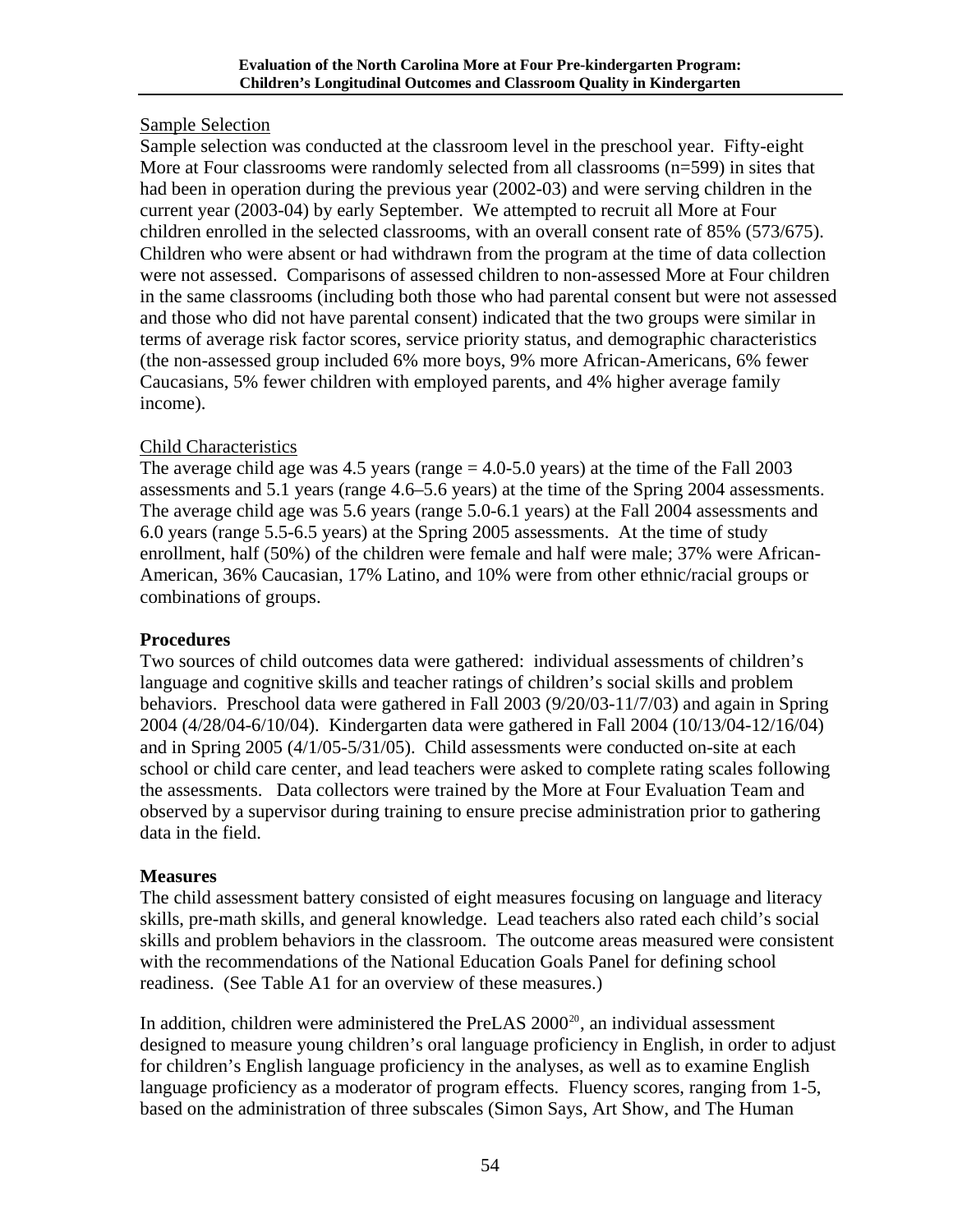<span id="page-55-0"></span>Body), were used to measure both receptive and expressive language ability. Separate measures of fluency at the beginning of preschool (Fall 2003) and beginning of kindergarten (Fall 2004) were included in the analyses.

<span id="page-55-1"></span>

| <b>Domain</b>            | <b>Measure</b>                                                                                                      | <b>Skills Assessed</b>                                                                             |
|--------------------------|---------------------------------------------------------------------------------------------------------------------|----------------------------------------------------------------------------------------------------|
| Language and<br>literacy | Peabody Picture Vocabulary Test-III (PPVT-<br>$\text{III}\right)^{21}$                                              | receptive vocabulary                                                                               |
|                          | Woodcock Johnson-III Tests of Achievement<br>$(WJ-III)^{22}$ Rhyming Subtest (subtest 21A,<br>Sound Awareness test) | phonological awareness                                                                             |
|                          | Naming Letters Task <sup>23</sup>                                                                                   | alphabet knowledge                                                                                 |
|                          | Story and Print Concepts Task <sup>24</sup>                                                                         | early literacy skills including<br>knowledge of books, story<br>comprehension, and print awareness |
| Math                     | Woodcock Johnson-III Tests of<br>Achievement <sup>222</sup> Applied Problems Test (Test<br>10)                      | ability to solve practical math<br>problems including counting, simple<br>addition and subtraction |
|                          | Counting Bears Task <sup>25</sup>                                                                                   | ability to count in one-to-one<br>correspondence                                                   |
| General<br>knowledge     | Social Awareness Task <sup>26</sup>                                                                                 | knowledge of child's full name, age<br>and birth date                                              |
|                          | Color Bears Task <sup>27</sup>                                                                                      | knowledge of 10 basic colors                                                                       |
| Classroom                | Social Skills Rating System (SSRS) Social                                                                           | social skills (e.g., "follows your                                                                 |
| behavior                 | Skills subscale <sup>28</sup>                                                                                       | directions")                                                                                       |
|                          | Social Skills Rating System (SSRS) Problem<br>Behaviors subscale <sup>28</sup>                                      | problem behaviors (e.g., "argues with<br>others")                                                  |

**Table A1. Child Outcome Measures**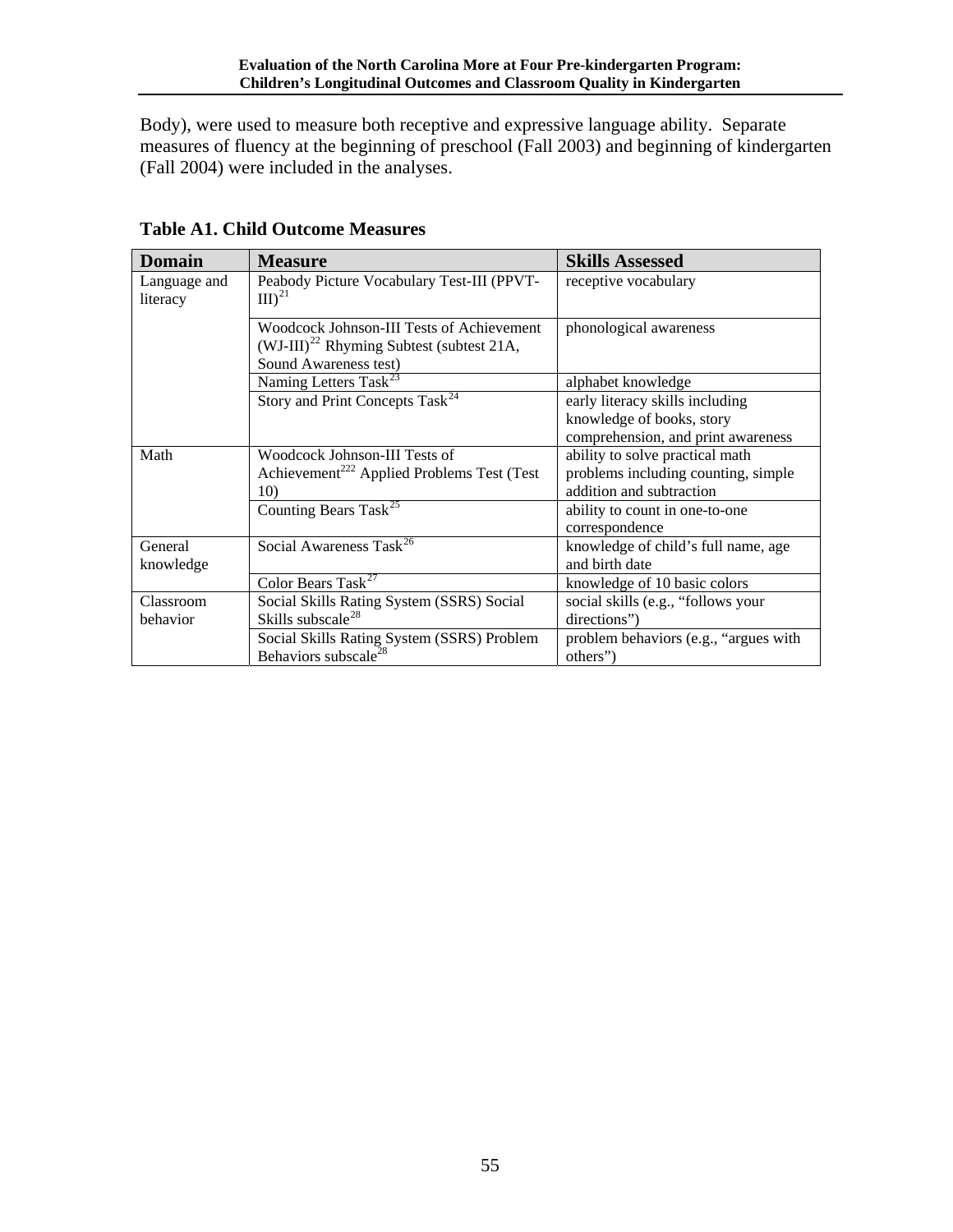## **Classroom Quality**

Classroom quality was examined in a sample of pre-k classrooms serving More at Four children in 2003-2004 and in a sample of kindergarten classrooms which these children attended in 2004-2005.

#### **Participants**

Pre-k classroom observations were conducted in a random sample of More at Four classrooms in sites that had been in operation during the previous year (2002-03) and were serving children in the current (2003-04) year. The sampling pool included both classrooms in sites that had begun operations during the first year (January-June 2002) and the second year (2002-03) of More at Four. Observations of the global quality of classroom practices were conducted in 99 randomly selected classrooms from 47 More at Four counties/regions. This sample of classrooms included 57 of the 58 classrooms from which the child sample was drawn (one of the 58 classrooms was no longer part of the More at Four program by Spring 2004 when the classroom observations were conducted).

Kindergarten classroom observations were conducted in a sample of 97 of the 248 kindergarten classes attended by children in the 2003-2004 More at Four evaluation study. Four classrooms in private schools and 2 charter school classrooms were excluded from the sampling pool, as were 4 classrooms in which the teacher did not consent to participate in the classroom observations. To ensure that associated classroom data were collected for as many children as possible, all classes with more than one study child were automatically included in the classroom sample (58 classes). A random sample was then drawn from the remaining classrooms with one study child per class (39/187 classrooms with one study child). The 97 classrooms were located in 65 schools in 32 public school districts in 31 counties. Classrooms in the kindergarten sample included 185 study children or 53% of the children who participated in the kindergarten phase of the study.

#### **Procedures**

Observations of the quality of the classroom environments were conducted in Spring 2004 (3/19/04-6/3/04) for the pre-K classrooms and in Spring 2005 (3/2/05-5/11/05) for the kindergarten classrooms. Each observation typically lasted 4 to 5 hours per classroom. Data collectors trained by the More at Four Evaluation Team were required to reach a criterion of at least 85% reliability within 1 point prior to gathering data in the field. Reliability data was also collected in the field for 16 classrooms, yielding an average agreement with consensus of 93% (range 83-100%) within one point, average exact agreement with consensus of 83% (range 66-95%), and an average kappa of .85 (range .61-.98).

Global classroom quality was assessed in both preschool and kindergarten classrooms using the Early Childhood Environment Rating Scale-Revised (ECERS-R), an observational rating scale that measures the developmental appropriateness of classroom practices, including the activities and materials provided, the interactions among teachers and children, the physical environment, and the daily organization of the program. The scale contains 43 items arranged into 7 subscales: Space and furnishings, Personal care routines, Languagereasoning, Activities, Interaction, Program structure, and Parents and staff. Each subscale item is rated on a 7-point scale from low to high (where  $1 =$  "inadequate,"  $3 =$  "minimal,"  $5 =$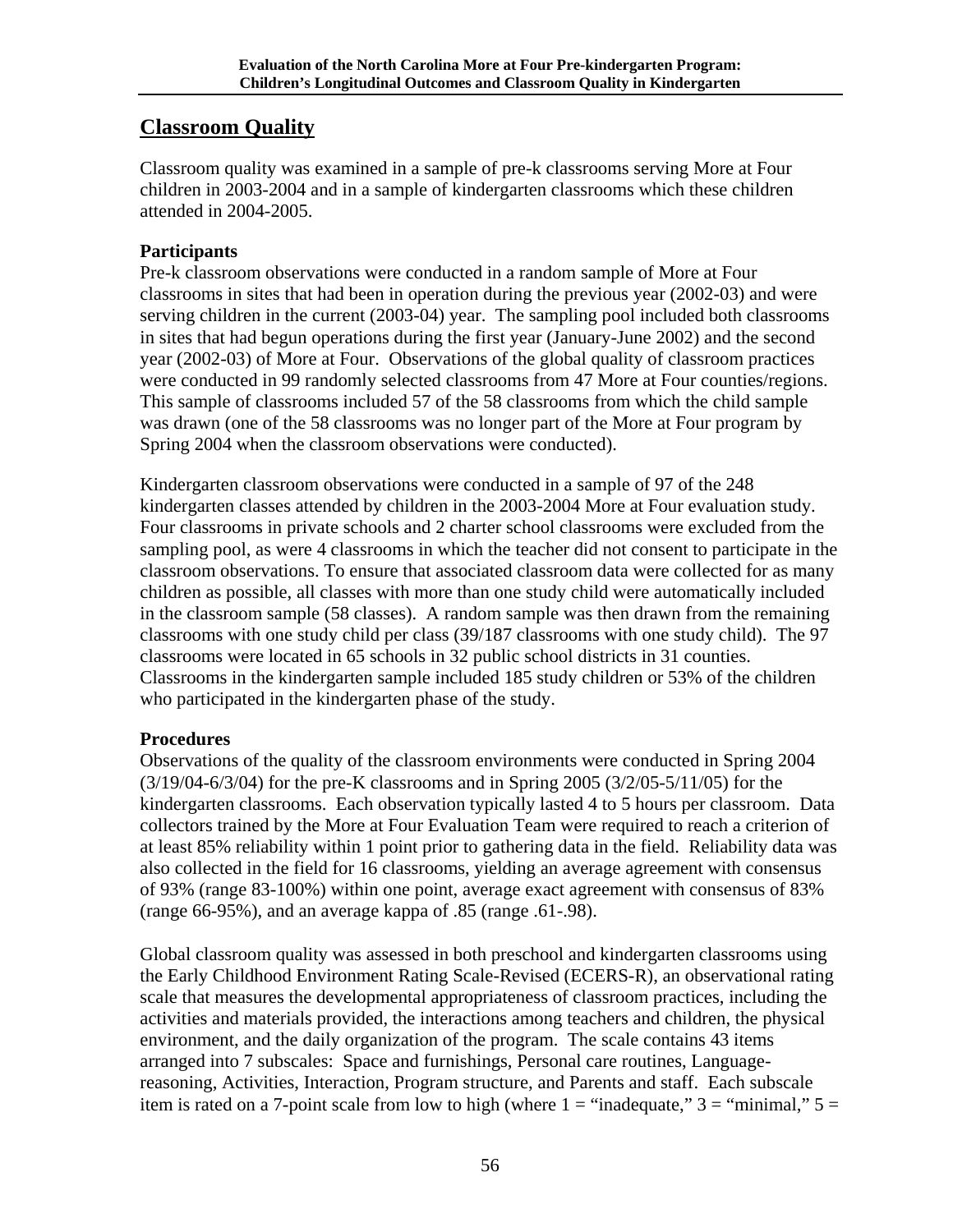"good," and  $7 =$  "excellent"). In the current study, the total and subscale scores were computed as mean item scores ranging from 1.0 to 7.0, where higher scores indicate better classroom quality. The ECERS-R and its predecessor, the ECERS, have been used in a wide range of early education research studies. The scales have been demonstrated to have good interrater reliability (total scale  $r = .92$ ) and predictive validity (e.g., Peisner-Feinberg  $\&$ Burchinal,  $1997$ ).<sup>[29](#page-62-1)</sup>

Six of the subscales (Space and furnishings, Personal care routines, Language-reasoning, Activities, Interaction, and Program structure) were used in kindergarten, with one item (staff cooperation) retained from the seventh subscale (Parents and staff). A set of kindergarten modifications<sup>[30](#page-62-1)</sup> for the ECERS-R was used, pertaining to 19 of the 38 items used in kindergarten classrooms. These modifications related to practices and aspects of the environment that are different or are more relevant in kindergarten than preschool settings. For instance, these modifications specified to "allow 'na' if children do not take a nap and do not seem to need one," that data collectors should "consider writing as a communication activity," and that throughout the scale "play activities" should be expanded to include "play/learning activities" (e.g., item #31 Group time/indicator 3.1 is modified to read "some play/learning activities done in small groups or individually").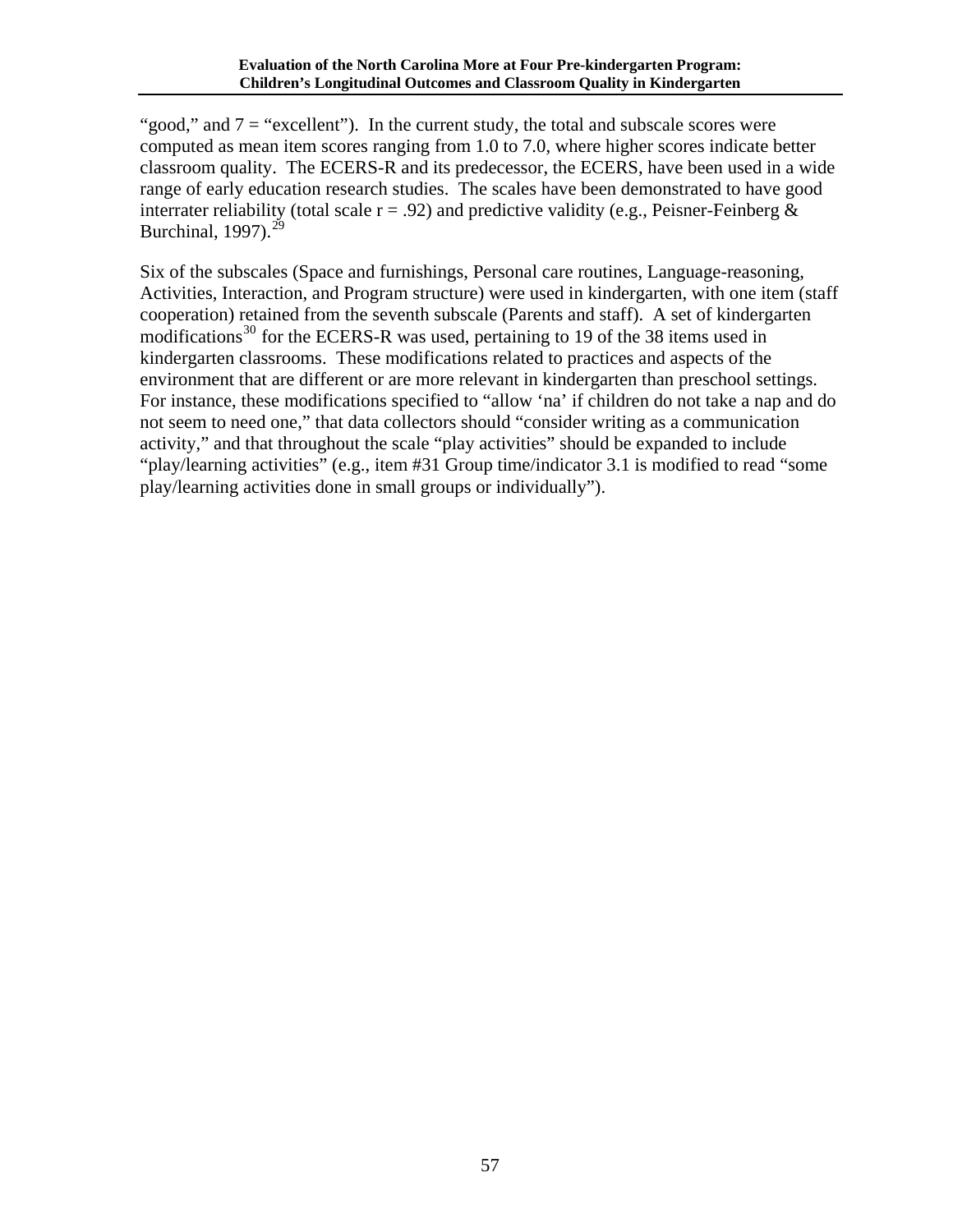# **Appendix B: Additional Tables**

<span id="page-58-0"></span>**Table B1. Pre-k and Kindergarten Mean Scores on Child Outcome Measures for Children with Complete Data (n=270-317)[1](#page-58-1)**

|                             |                                                | Pre-k 2003-2004              |                                       |                                                  | Kindergarten 2004-2005             |                                   |                                                        |                                 |
|-----------------------------|------------------------------------------------|------------------------------|---------------------------------------|--------------------------------------------------|------------------------------------|-----------------------------------|--------------------------------------------------------|---------------------------------|
|                             |                                                | Fall<br>Pre-k<br><b>Mean</b> | <b>Spring</b><br>Pre-k<br><b>Mean</b> | Pre-k<br>Fall-<br><b>Spring</b><br><b>Change</b> | Fall<br>$\mathbf K$<br><b>Mean</b> | <b>Spring</b><br>K<br><b>Mean</b> | $\mathbf K$<br>Fall-<br><b>Spring</b><br><b>Change</b> | <b>Overall</b><br><b>Change</b> |
| <b>Domain</b>               | <b>Outcome</b>                                 | (SD)                         | (SD)                                  | Sig.                                             | (SD)                               | (SD)                              | Sig.                                                   | Sig.                            |
|                             |                                                | Range                        | Range                                 | Level <sup>3</sup>                               | Range                              | Range                             | Level <sup>4</sup>                                     | Level <sup>2</sup>              |
| Language<br>and<br>literacy | PPVT-III<br>receptive<br>language <sup>5</sup> | 86.1<br>(19.1)<br>40-124     | 90.3<br>(16.7)<br>40-126              | ***                                              | 95.2<br>(15.4)<br>40-127           | 96.7<br>(13.4)<br>40-132          | $**$                                                   | ***                             |
|                             | WJ-III<br>Rhyming <sup>6</sup>                 | 2.0<br>(2.7)<br>$0 - 15$     | 4.7<br>(4.1)<br>$0 - 15$              | ***                                              | 7.0<br>(4.3)<br>$0 - 16$           | 9.1<br>(4.3)<br>$0 - 17$          | ***                                                    | ***                             |
|                             | Story and<br>Print<br>$Concepts^7$             | 3.1<br>(2.2)<br>$0 - 10$     | 4.9<br>(2.5)<br>$0 - 11$              | ***                                              | 7.4<br>(2.3)<br>$0 - 14$           | 9.2<br>(2.3)<br>$1 - 14$          | ***                                                    | ***                             |
|                             | Naming<br>Letters <sup>8</sup>                 | 6.5<br>(8.0)<br>$0 - 26$     | 15.3<br>(9.4)<br>$0 - 26$             | ***                                              | 21.8<br>(6.9)<br>$0 - 26$          | 24.8<br>(4.0)<br>$2 - 26$         |                                                        | ***                             |
| Math                        | WJ-III<br>Applied<br>Problems <sup>5</sup>     | 92.7<br>(15.6)<br>46-128     | 95.3<br>(13.2)<br>52-124              | ***                                              | 98.0<br>(11.5)<br>64-131           | 100.6<br>(11.0)<br>69-131         | ***                                                    | ***                             |
|                             | Counting<br>Task <sup>9</sup>                  | 12.4<br>(8.3)<br>$1-40$      | 19.3<br>(11.3)<br>$1-40$              | ***                                              | 29.2<br>(11.5)<br>$3-40$           | 34.1<br>(9.2)<br>$4 - 40$         | ***                                                    | ***                             |

 $^{1}$  \*p < .05, \*\*p < .01, \*\*\*p < .001

<span id="page-58-2"></span><span id="page-58-1"></span><sup>&</sup>lt;sup>2</sup> Repeated measures analyses using a general linear models approach were conducted to test whether there were significant gains in scores over the four time periods, adjusting for classroom.

<span id="page-58-3"></span><sup>&</sup>lt;sup>3</sup> Repeated measures analyses using general linear models were conducted to test whether fall and spring scores were significantly different, adjusting for classroom.

<span id="page-58-4"></span><sup>&</sup>lt;sup>4</sup> Repeated measures analyses using general linear models were conducted to test whether fall and spring scores were significantly different, adjusting for classroom.

<span id="page-58-5"></span> $<sup>5</sup>$  Indicates standardized, norm-referenced measure with mean=100, SD=15.</sup>

<span id="page-58-6"></span> $6$  Possible range  $=0-17$ 

<span id="page-58-7"></span> $7$  Possible range = 0-14

<span id="page-58-8"></span> $8$  Possible range = 0-26

<span id="page-58-9"></span> $9^9$  Possible range = 1-40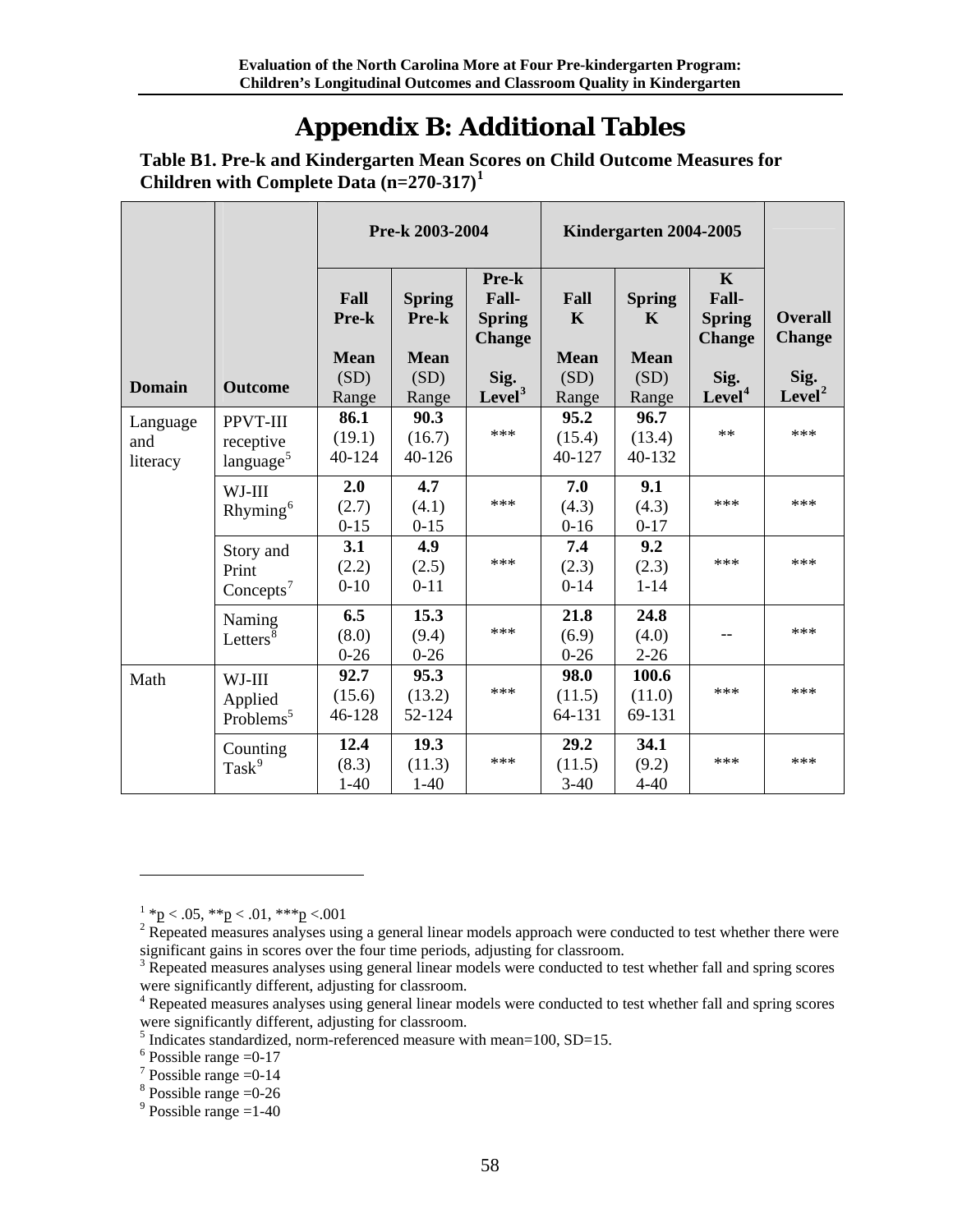|                       |                                            | Pre-k 2003-2004                     |                                              |                                                         | Kindergarten 2004-2005             |                                             |                                                                |                                 |
|-----------------------|--------------------------------------------|-------------------------------------|----------------------------------------------|---------------------------------------------------------|------------------------------------|---------------------------------------------|----------------------------------------------------------------|---------------------------------|
|                       |                                            | Fall<br><b>Pre-k</b><br><b>Mean</b> | <b>Spring</b><br><b>Pre-k</b><br><b>Mean</b> | Pre-k<br><b>Fall-</b><br><b>Spring</b><br><b>Change</b> | Fall<br>$\mathbf K$<br><b>Mean</b> | <b>Spring</b><br>$\mathbf K$<br><b>Mean</b> | $\mathbf{K}$<br><b>Fall-</b><br><b>Spring</b><br><b>Change</b> | <b>Overall</b><br><b>Change</b> |
| <b>Domain</b>         | <b>Outcome</b>                             | (SD)<br>Range                       | (SD)<br>Range                                | Sig.<br>Level <sup>12</sup>                             | (SD)<br>Range                      | (SD)<br>Range                               | Sig.<br>Level <sup>13</sup>                                    | Sig.<br>Level <sup>11</sup>     |
| Classroom<br>behavior | <b>SSRS</b> Social<br>Skills <sup>14</sup> | 102.8<br>(14.9)<br>66-130           | 110.1<br>(14.4)<br>63-130                    | ***                                                     | 101.7<br>(14.2)<br>64-130          | 107.0<br>(14.1)<br>61-130                   | ***                                                            | $***$                           |
|                       | <b>SSRS</b><br>Problem<br><b>Behaviors</b> | 97.2<br>(11.3)<br>85-138            | 97.7<br>(12.2)<br>85-145                     | <b>NS</b>                                               | 98.7<br>(12.5)<br>85-133           | 98.6<br>(12.6)<br>85-137                    | <b>NS</b>                                                      | <b>NS</b>                       |
| General<br>knowledge  | Social<br>Awareness <sup>15</sup>          | 3.6<br>(1.8)<br>$0-6$               | 4.5<br>(1.4)<br>$0-6$                        | ***                                                     | 4.9<br>(1.2)<br>$1-6$              | 5.4<br>(1.0)<br>$1-6$                       |                                                                | ***                             |
|                       | Color<br>Naming <sup>16</sup>              | 16.5<br>(5.4)<br>$0 - 20$           | <b>19.0</b><br>(2.4)<br>$5 - 20$             | $***$                                                   | 19.7<br>(1.3)<br>$2 - 20$          | 19.9<br>(0.4)<br>17-20                      |                                                                | ***                             |

#### **Table B1. Pre-k and Kindergarten Mean Scores on Child Outcome Measures for Children with Complete Data (n=270-317)[10](#page-59-0)** *(continued)*

 $\overline{a}$ 

<span id="page-59-6"></span><span id="page-59-5"></span><sup>16</sup> Possible range  $=$  0-20

<span id="page-59-1"></span><span id="page-59-0"></span><sup>&</sup>lt;sup>10</sup> \*p < .05, \*\*p < .01, \*\*\*p < .001<br><sup>11</sup> Repeated measures analyses using a general linear models approach were conducted to test whether there were significant gains in scores over the four time periods, adjusting for

<span id="page-59-2"></span> $12$  Repeated measures analyses using general linear models were conducted to test whether fall and spring scores were significantly different, adjusting for classroom.

<span id="page-59-3"></span><sup>&</sup>lt;sup>13</sup> Repeated measures analyses using general linear models were conducted to test whether fall and spring scores were significantly different, adjusting for classroom.<br><sup>14</sup> Indicates standardized, norm-referenced measure with mean=100, SD=15.<br><sup>15</sup> Possible range =0-6

<span id="page-59-4"></span>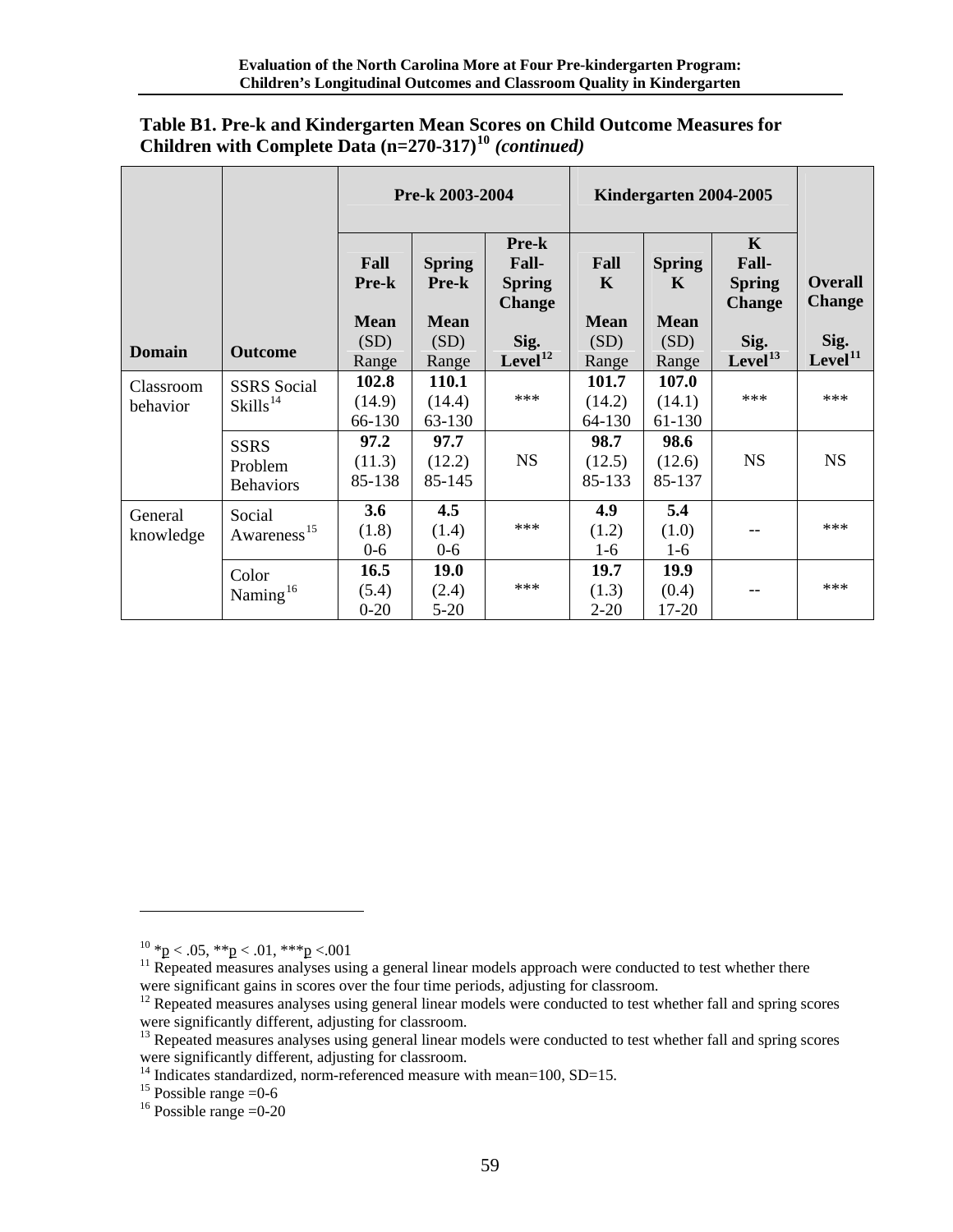## **End Notes**

<sup>1</sup> Smart Start is a comprehensive early childhood initiative created in 1993 to ensure that all North Carolina children enter school healthy and ready to succeed. The program focuses on improving the quality of child care and providing health and family support services to children from birth to age five and their families. Program funds are distributed to 81 community partnerships serving all 100 North Carolina counties. For more information about Smart Start, visit the North Carolina Partnership for Children's website at http://www.ncsmartstart.org/.

2 For further details, see *More at Four Pre-kindergarten Program Guidelines and Requirements*, January 2005.

<span id="page-60-0"></span> $\overline{a}$ 

3 Peisner-Feinberg, E. S. & Maris, C.L. (2005). *Evaluation of the North Carolina More at Four Pre-kindergarten Program: Year 3 Report (July 2003-June 2004).* Chapel Hill, NC: FPG Child Development Institute University of North Carolina at Chapel Hill.

4 Peisner-Feinberg, E.S. (2003). *Child and Program Characteristics of the North Carolina More at Four Pre-kindergarten Program: Year 1 (January-June 2002).* Chapel Hill, NC: FPG Child Development Institute.

5 Peisner-Feinberg, E.S. & Maris, C.L. (2005). *Evaluation of the North Carolina More at Four Pre-kindergarten Program: Year 2 Report (July 2002-June 2003).* Chapel Hill, NC: FPG Child Development Institute.

<sup>6</sup> Kagan, S.L., Moore, E., & Bredekamp, S. (Eds.) (1995). Reconsidering children's early development and learning: Toward common views and vocabulary. *Goal 1 Technical Planning Group Report 95-03*. Washington, DC: National Education Goals Panel. See also [http://govinfo.library.unt.edu/negp/](http://www.negp.gov/) for a description of the National Education Goals.

 $<sup>7</sup>$  A total risk factor score representing risk at entry into pre-k was constructed for each child</sup> using information about family income (free/reduced price/full price lunch status) and additional risk factors considered under the 2003-2004 More at Four eligibility guidelines (limited English proficiency, identified disability, and chronic health condition). Total risk scores could range from 0-5, with 2 points assigned for free lunch eligibility, 1 point for reduced-price lunch eligibility, and 0 points for full-price lunch status, and 1 point assigned for each additional risk factor.

<sup>8</sup> The More at Four Program designates a "service priority status" for each child enrolled in the program. Program guidelines define 7 levels of service priority status including 4 levels for unserved children (i.e., those who are not in a pre-kindergarten program) and 3 levels for underserved children (i.e., those who are in a low-quality setting). See <http://www.governor.state.nc.us/Office/Education/ProgramInformation1.asp>for more information on program guidelines.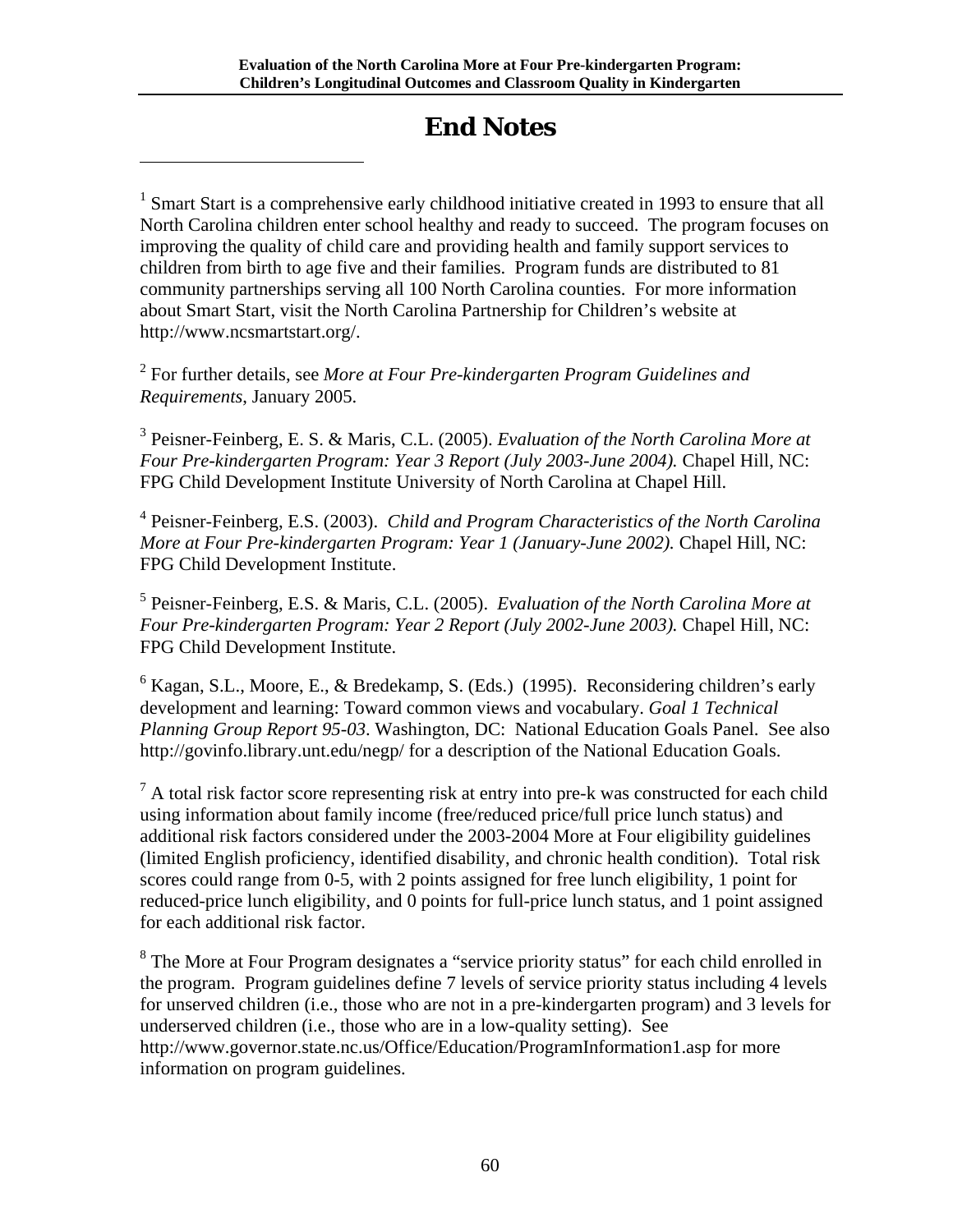<sup>9</sup> English proficiency was determined based on fluency scores on the preLAS 2000, an individual assessment of English proficiency. Fluency scores could range from 1 (non-English speaker) to 5 (proficient English speaker). For the present analyses, we used fluency scores from the fall of pre-K to represent English proficiency levels at entry into the More at Four Program. See Appendix A for more information on study methods.

<sup>10</sup> NICHD Early Child Care Network (2002). Early child care and children's development prior to school entry: Results from the NICHD Study of Child Care. *American Educational Research Journal*, *39*, 133-164.

 $11$  NICHD Early Child Care Network (2005). Early child care and children's development in the primary grades: Follow-up results from the NICHD Study of Early Child Care. *American Educational Research Journal*, *42*, 537-570.

 $12$  A total risk factor score representing risk at entry into pre-k was constructed for each child using information about family income (free/reduced price/full price lunch status) and additional risk factors considered under the 2003-2004 More at Four eligibility guidelines (limited English proficiency, identified disability, and chronic health condition). Total risk scores could range from 0-5, with 2 points assigned for free lunch eligibility, 1 point for reduced-price lunch eligibility, and 0 points for full-price lunch status, and 1 point assigned for each additional risk factor. For the current analyses, a four-level categorical variable was constructed, representing risk factor scores of 0, 1, 2, and 3-5.

13 Harms, T., Clifford, R. M., & Cryer, D. (1998). *Early Childhood Environment Rating Scale Revised Edition*. New York: Teachers College Press.

 $14$  The More at Four Program guidelines stipulate that classrooms should have an average total ECERS-R score of 4.5, with classrooms scoring lower being required to develop an enhancement and/or intervention plan to improve environment quality.

<sup>15</sup> Henry, G., Ponder, B., Rickman, D., Mashburn, A., Henderson, L., & Gordon, C. (2004). *An Evaluation of the Implementation of Georgia's Pre-K Program: Report of the Findings from the Georgia Early Childhood Study (2002-03)*. Atlanta, GA: Georgia State University, Andrew Young School of Policy Studies.

<sup>16</sup> Magnuson, K.A., Meyers, M.K., Ruhm, C.J., & Waldfogel, J. (2004). Inequality in preschool education and school readiness. *American Educational Research Journal*, *41*, 115- 157.

<sup>17</sup> Zill, N., Resnick, G., Kim, K., O'Donnell, K., Sorongon, A., McKey, R., Pai-Samant, S., Clark,C., O'Brien, R., & D'Elio, A. (2003). *Head Start FACES 2000: A Whole-Child Perspective on Program Performance*. Washington, DC: Administration for Children and Families, US Department of Health and Human Services.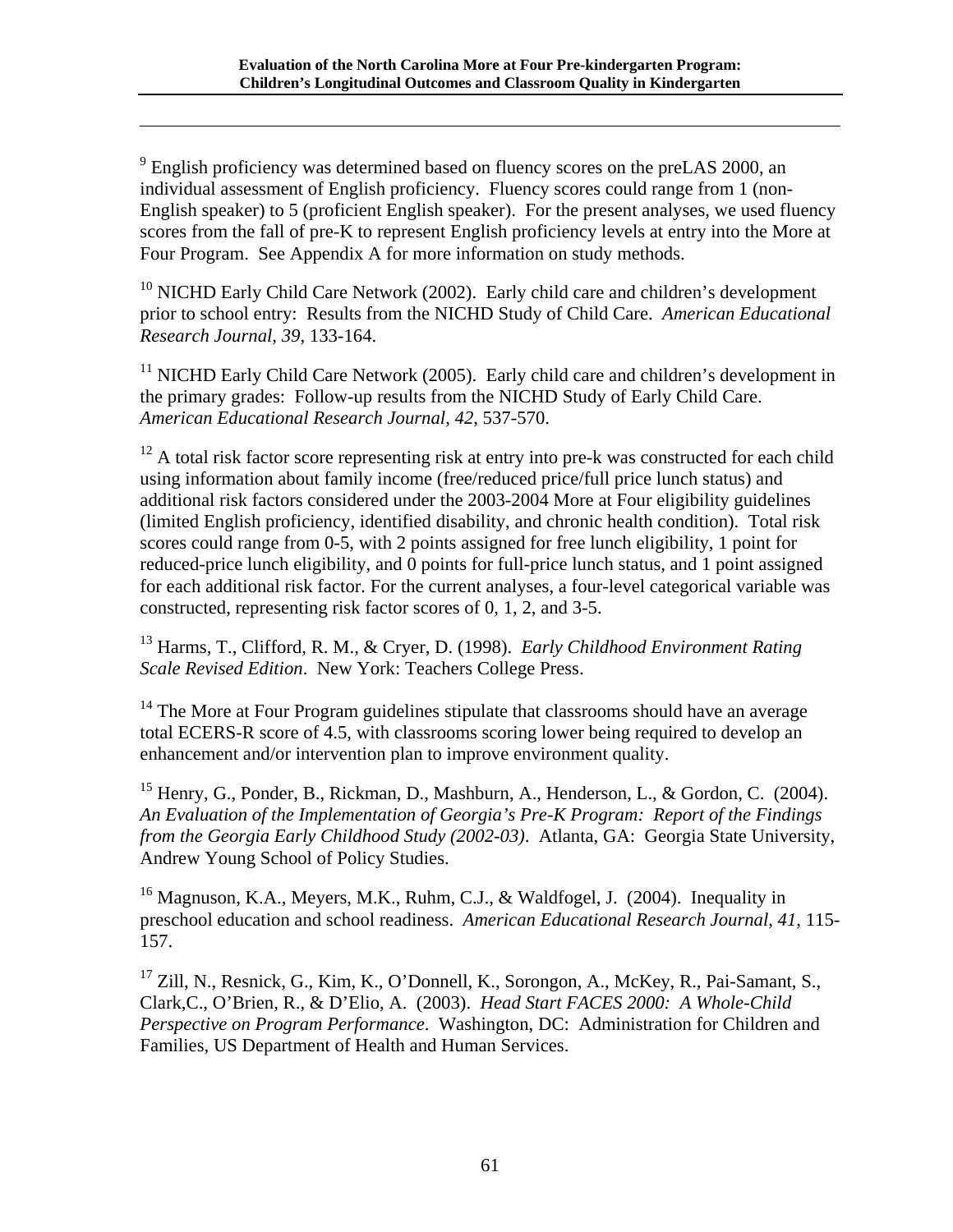<span id="page-62-0"></span><sup>18</sup> Peisner-Feinberg, E.S., Burchinal, M.R., Clifford, R.M., Culkin, M.L., Howes, C., Kagan, S.L., & Yazejian, N. (2001). The relation of preschool quality to children's cognitive and social developmental trajectories through second grade. *Child Development*, *72*(5), 1534- 1553.

<span id="page-62-1"></span> $\overline{a}$ 

<sup>19</sup> Alexander, K. L., & Entwisle, D. R. (1988). Achievement in the first 2 years of school: Patterns and process. *Monographs of the Society for Research in Child Development*, *53*, (Serial Number 218).

20 De Avila, E. and Duncan, S. (1998). *preLAS 2000*. Monterey, CA: CTB/McGraw-Hill.

21 Dunn, L. M. & Dunn, L. M. (1997). *Peabody Picture Vocabulary Test Third Edition*. Circle Pines, Minnesota: American Guidance Service.

22 Woodcock, R.W., McGrew, K.S., & Mather, N. (2001). *Woodcock-Johnson III Tests of Achievement*. Itasca, IL: The Riverside Publishing Company.

23 National Center for Early Development and Learning (2001). *Identifying Letters.*  Unpublished instrument.

<sup>24</sup> FACES Research Team, modified from Story and Print Concepts tasks in: Jana M. Mason and Janice Stewart (1989). *The CAP Early Childhood Diagnostic Instrument*, prepublication edition, American Testronics.

25 National Center for Early Development and Learning (2001). *Counting Numbers*. Unpublished instrument.

<sup>26</sup> FACES Research Team, modified from the Social and Communicative Competence tasks in: Jana M. Mason and Janice Stewart (1989). *The CAP Early Childhood Diagnostic Instrument* (prepublication edition), American Testronics.

 $27$  FACES Research Team, modified from the Color Concepts task in: Jana M. Mason and Janice Stewart (1989). *The CAP Early Childhood Diagnostic Instrument* (prepublication edition), American Testronics.

28 Gresham, F. & Elliott, S. (1990). *Social Skills Rating System*. Circle Pines, MN: American Guidance Service.

<sup>29</sup> Peisner-Feinberg, E. S., & Burchinal, M. R. (1997). Relations between child-care experiences and children's concurrent development: The Cost, Quality, and Outcomes Study. *Merrill-Palmer Quarterly*, *43*, 451-477.

<sup>30</sup> Source: National Center for Early Development and Learning "Additional Notes for Clarification for the ECERS-R" (revision date: 7/18/02), with slight modifications by the More at Four Evaluation Team (2/3/05).